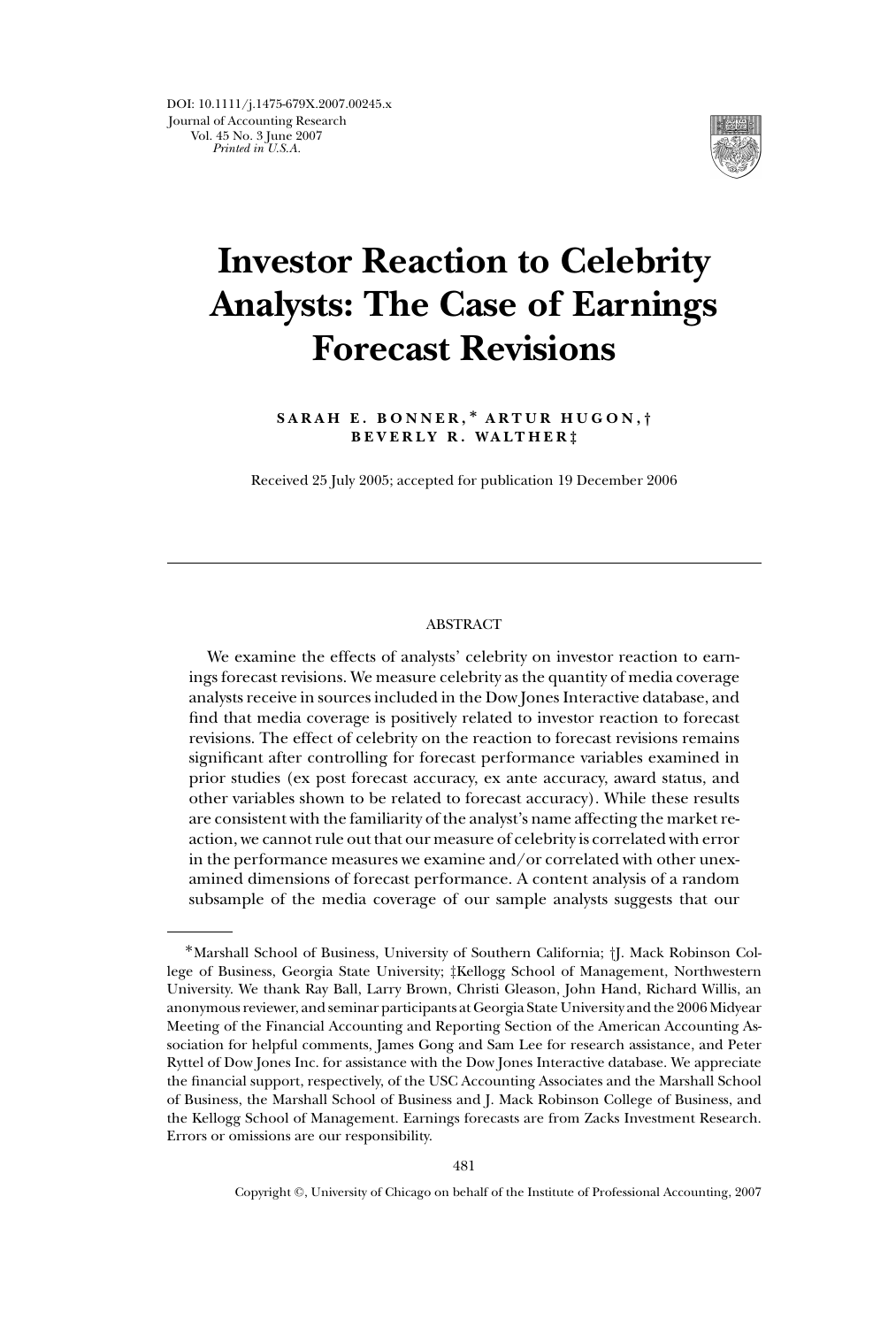### 482 S. E. BONNER, A. HUGON, B. R. WALTHER

findings likely are not due to the increased availability of forecast revisions. Finally, an investigation of the excess returns around the quarterly earnings announcement date suggests that market participants react too strongly to forecast revisions issued by analysts with high levels of media coverage. Taken together, these findings suggest that an analyst's level of media coverage can affect the initial market reaction to his forecast revisions.

# *1. Introduction*

We examine the effect of the celebrity of sell-side analysts on investor reaction to analysts' quarterly earnings forecast revisions. We predict that the celebrity status of analysts will affect investor reaction to forecast revisions not merely because celebrity analysts are superior performers, but also because these analysts' names are more familiar (e.g., Barber and Odean [2005], Barberis and Thaler [2003], Hogarth [1987]). We define a celebrity as a famous or well-publicized person, known for being well-known in addition to his performance-related qualities (Boorstin [1987]). Thus, our study extends prior work in this area that documents cross-sectional variation in the market reaction to forecast revisions conditional on characteristics of the analyst, his employer, and the forecast (e.g., Bonner, Walther, and Young [2003], Clement and Tse [2003], Gleason and Lee [2003], Park and Stice [2000], Stickel [1992]).

We use the quantity of media coverage analysts receive as our empirical proxy for celebrity since prior work has contended that there is a strong association between media coverage and celebrity status (Rojek [2001], Giles [2000], Rein, Kotler, and Stoller [1997], Boorstin [1987]). We measure total media coverage as the number of appearances of an analyst's name associated with his brokerage house employer in all media sources included in the Dow Jones Interactive (DJI) database. Additionally, we measure media coverage in the following individual categories: newspapers and magazines, press wires, *The Wall Street Journal,* and television and radio. We collect these data for a sample of randomly selected sell-side analysts appearing in the Zacks database for the period 1997–1999. We investigate whether the market reacts more strongly to forecast revisions issued by analysts with more media coverage than it does to forecast revisions issued by analysts with less media coverage by relating measures of media coverage to cumulative abnormal returns in the five-day  $(-2, +2)$  window surrounding the forecast revisions.

Consistent with our prediction, we find that market participants condition their short-window reaction to the release of forecast revisions on analysts' media coverage. We investigate two alternative explanations for our findings. First, we examine whether our results are due to media coverage proxying for forecast performance. Although we find that media coverage is related to measures of forecast performance used in previous studies (ex post (realized) and ex ante (predicted) forecast accuracy), as well as to measures of perceived performance (membership on the *Institutional Investor*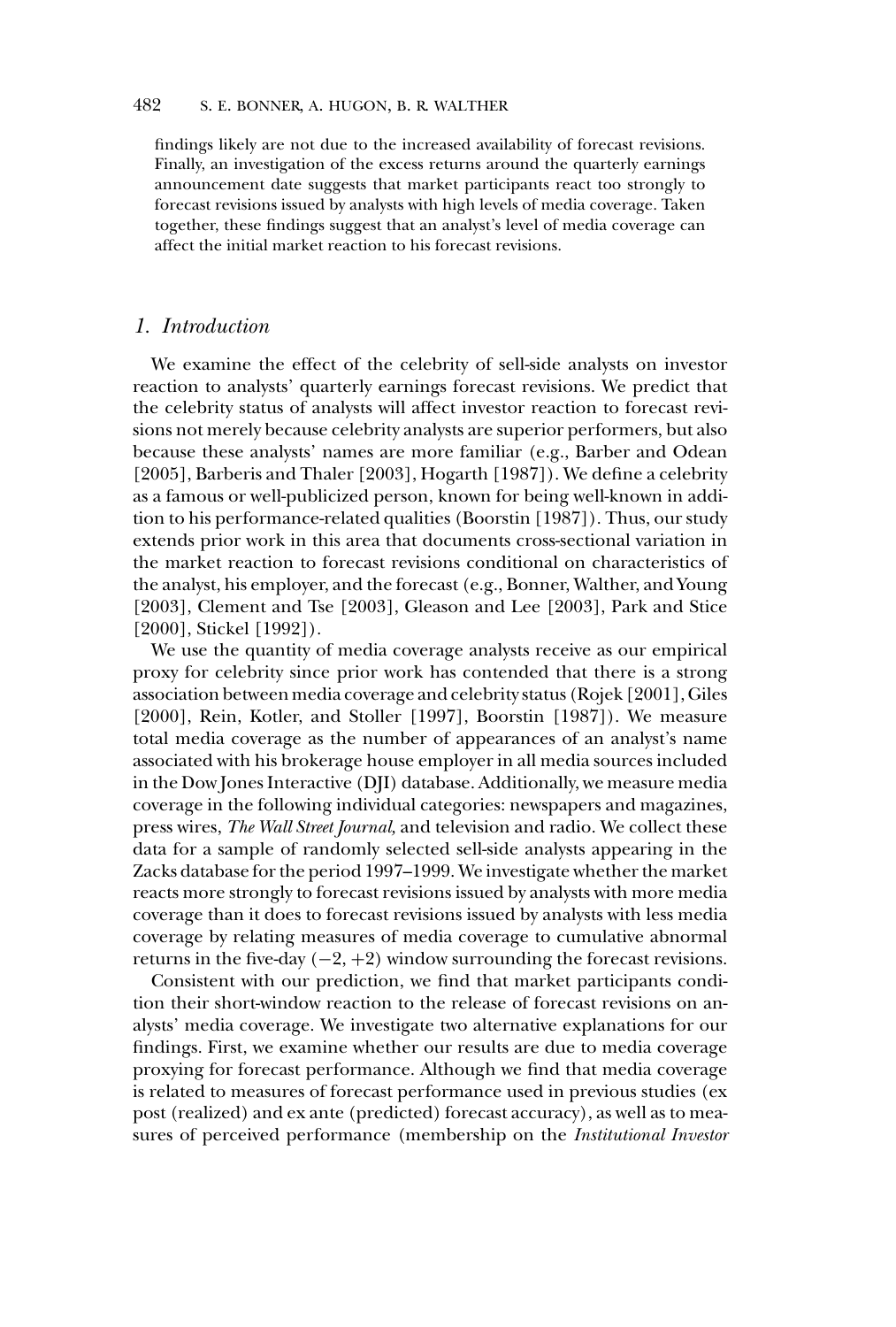All-American list and membership on the *Wall Street Journal* All-Star list),<sup>1</sup> the effect of media coverage on the abnormal return surrounding forecast revisions continues to be significant after controlling for these measures. This finding is consistent with our prediction that market participants react more strongly to forecast revisions issued by analysts whose names are more familiar. However, we are unable to rule out that our measure of celebrity (media coverage) is either correlated with the measurement error in our proxies for forecast performance and/or correlated with other unexamined dimensions of forecast performance. Thus, an alternative interpretation of our results is that, consistent with prior work in the area, market participants react more strongly to forecast revisions issued by analysts with superior performance.

The second alternative explanation we investigate is whether media coverage captures the increased availability of the revised forecast. We perform a content analysis of a randomly selected subsample of media coverage for our sample analysts and find that only 4% of the content items examined contained an earnings forecast. This result suggests that the effect of analysts' media coverage likely is not due to the increased availability of forecast revisions. This conclusion is reinforced by our finding of a significant association between the market reaction to the revised forecast and analysts' media coverage in the *prior* year.

Together, these results suggest that analysts' celebrity, as measured by media coverage, can affect the initial market reaction to forecast revisions. To investigate if the initial market reaction to forecast revisions issued by analysts with higher levels of celebrity can be characterized as too strong, we evaluate the returns around the subsequent earnings announcement date. Specifically, we examine the market reaction at the earnings announcement date conditioned on the magnitude of the revision and the analysts' levels of media coverage. We find that, after controlling for unexpected earnings and other determinants of the market reaction at the earnings announcement date, the earnings announcement date returns are significantly associated with analysts' media coverage. This evidence is consistent with the notion that investors do not fully incorporate the information in forecast revisions conditional on media coverage.

Our findings are important for two reasons. First, we contribute to the literature examining the effects of media coverage on stock prices. In recent years, there has been a dramatic increase in the amount of media attention devoted to the stock market and key players therein, such as analysts (Brown and Caylor [2005], Carlson [2000]). Mass media communications can have substantial effects on beliefs and behavior in general (Jamieson and Campbell [2001], DeFleur and Ball-Rokeach [1989], Iyengar and Kinder [1987]), and recent research shows that the media plays an

<sup>&</sup>lt;sup>1</sup> The award measures are intended to capture multiple facets of analysts' performance including, but not limited to, forecast accuracy.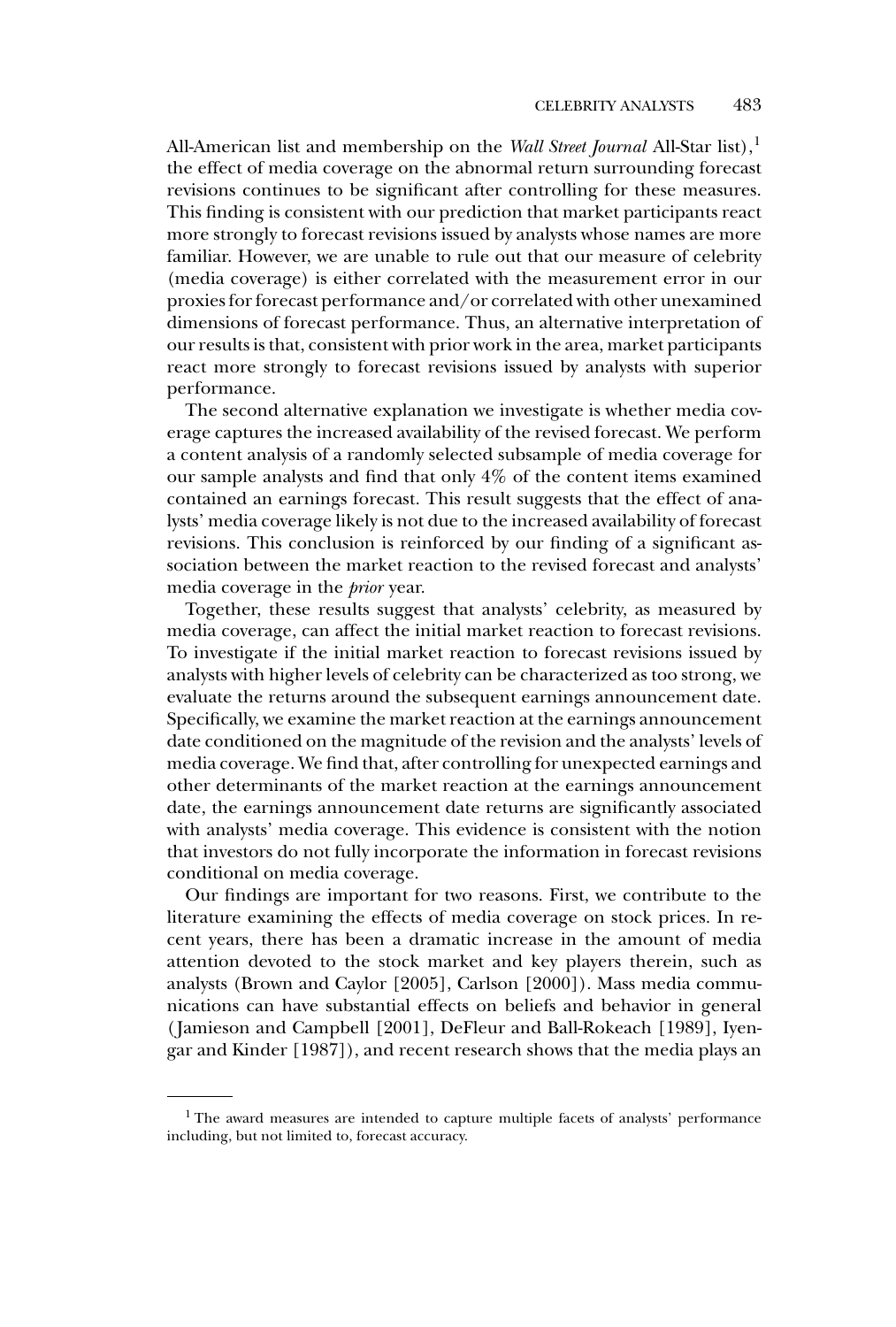important role both in the stock price formation process (e.g., Gadarowski [2004], Busse and Green [2002]) and in accounting settings (e.g., Louis, Joe, and Robinson [2005], Miller [2005], Joe [2003], Mutchler, Hopwood, and McKeown [1997], Dopuch, Holthausen, and Leftwich [1986]). This research, however, focuses only on the amount of media coverage for firms, not individual analysts. Given analysts' role in the incorporation of accounting information into stock prices and the media's role in disseminating information issued by analysts, it is important to understand how the media also may serve as an information intermediary for investors. Understanding the media's effects on investor reaction to analysts' forecasts is particularly interesting given the recent scrutiny media outlets have received regarding their coverage of analysts (e.g., Vrana [2002]).

Second, in contrast to the prior literature, our paper is the first to investigate the effects of analysts' media coverage on the market reaction to analyst earnings forecast revisions. The findings are consistent with an analyst's level of media coverage being associated with the market reaction to forecast revisions. The results of our postrevision returns analysis suggest that market participants react too strongly to forecast revisions issued by analysts with high media coverage. If our measures of actual forecast performance and perceived performance serve as reasonable proxies for their respective constructs, our results are consistent with a factor in addition to performance affecting returns. If, however, our measure of media coverage is correlated with error in these performance measures and/or with other unexamined dimensions of forecast performance, then our results indicate simply that an alternative dimension of performance affects returns.

This paper is organized as follows. The next section reviews the literature and outlines our research question. Section 3 describes the sample, variables, and models we use. Section 4 includes the results of our analyses. Section 5 provides conclusions and directions for future research.

# *2. Literature Review and Research Question*

Prior research indicates that sell-side analysts' forecast revisions are important to investors forming expectations about firms' earnings and making investment decisions based on these expectations (Hodge [2003], Williams, Moyes, and Park [1996], SRI International [1987]). This conclusion is supported by the significant stock market reaction to the release of forecast revisions (e.g., Brown, Foster, and Noreen [1985], Givoly and Lakonishok [1979], Gonedes, Dopuch, and Penman [1976]). Prior work also has examined the cross-sectional variation in the reaction to forecast revisions with prior forecast accuracy or factors associated with current forecast accuracy (e.g., Fang and Yasuda [2005a,b], He, Mian, and Sangkaraguruswamy [2005], Bonner, Walther, and Young [2003], Clement and Tse [2003], Gleason and Lee [2003], Park and Stice [2000], Michaely and Womack [1999], Stickel [1992]).

In this study, we examine whether analyst "celebrity" affects how investors react to analysts' forecast revisions. Consistent with Boorstin [1987], we view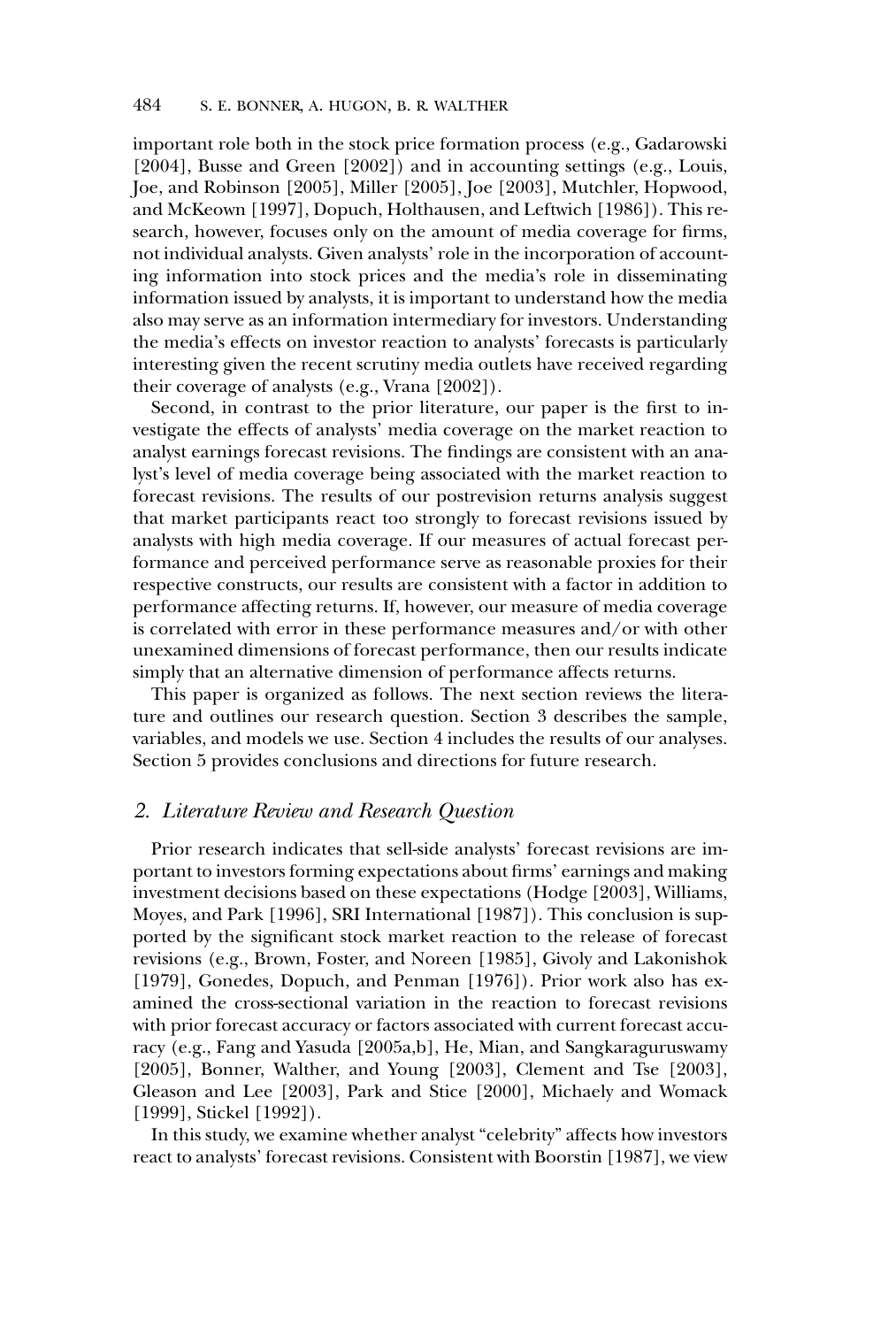a celebrity as a famous or well-publicized person, who is known for being well-known in addition to his performance-related qualities. Since prior work suggests that factors related to analysts' forecast performance are important determinants of the reaction to forecast revisions and analysts' forecast performance and celebrity status are likely to be related, we incorporate these factors when evaluating the effect of media coverage within our study. We acknowledge, however, that forecast performance is a multidimensional construct and recognize the difficulty both in determining the key dimensions of performance and in creating suitable proxies for each of these dimensions (see, e.g., Gu and Wu [2003]).

We predict that investors will react more strongly to forecast revisions issued by celebrity analysts not only because of their superior performance, but also because of the familiarity of these analysts' names. Prior work in psychology and finance documents that decision makers (including investors) prefer familiar items and situations to unfamiliar ones (Barberis and Thaler [2003], Bornstein [1989]). This preference for familiar items occurs for two (related) reasons. First, people feel more competent and confident when they are working with familiar information and, thus, are more likely to make decisions that favor the sources of familiar information (Fox and Tversky [1995], Heath and Tversky [1991]).<sup>2</sup> Second, individuals relate the familiarity of information to its validity (e.g., Begg, Anas, and Farinacci [1992], Arkes, Hackett, and Boehm [1991], Hasher, Goldstein, and Topping [1977]). In our situation, these findings suggest that investors believe the forecasts of familiar analysts are more valid than equally competent but less publicized analysts. If an analyst's celebrity captures only an analyst's performance, then relying on the celebrity of the analyst would be an efficient heuristic. However, if celebrity also captures familiarity, a heuristic that uses celebrity to determine performance may lead to suboptimal decisions. The evidence in Barber and Odean [2005] supports this view; they find that individual investors tend to buy stocks that catch their attention, and these stocks subsequently underperform.

To investigate the effects of analyst celebrity on the market reaction to forecast revisions, we use the *quantity* of media coverage (the number of appearances of the analyst in media outlets) as our proxy for celebrity. Mass-media representation is widely acknowledged as the primary measure of celebrity (Rojek [2001], Giles [2000], Rein, Kotler, and Stoller [1997], Boorstin [1987]). We argue that media coverage captures the familiarity induced by celebrity because the number, or frequency, of appearance of items or people in the media is encoded in memory relatively automatically (Zacks and Hasher [2002]). Moreover, the accounting and finance literature to date documents that investors rely on media sources for financial information (Gadarowski [2004], Hodge [2003], Busse and Green [2002]).

<sup>&</sup>lt;sup>2</sup> For example, investors exhibit "home bias," meaning that they invest far more in stocks based in their home countries or in domestic stocks of companies located geographically close to them than is suggested by optimal portfolio allocation (Barberis and Thaler [2003], Lewis [1999]).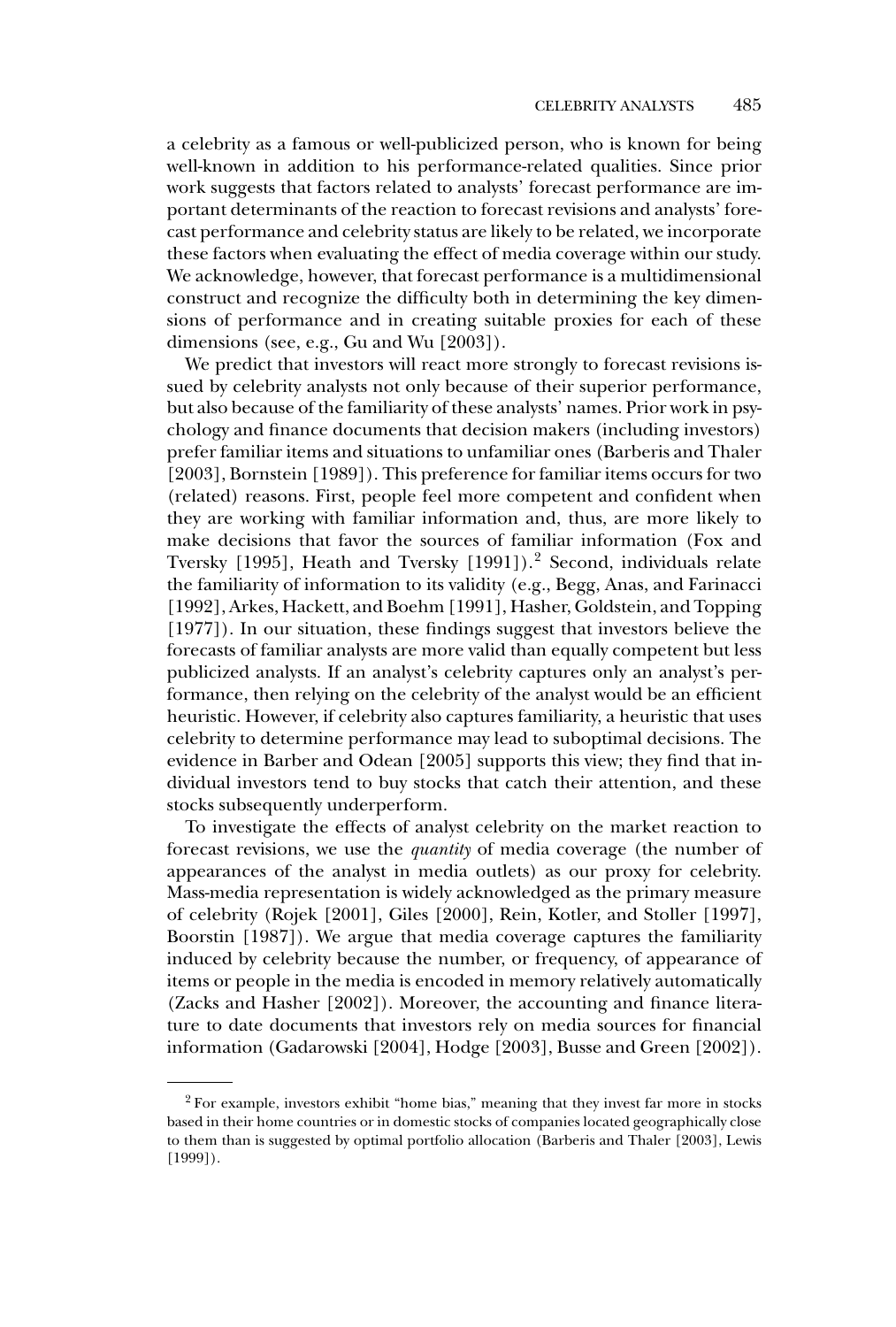Thus, the degree to which an analyst is included in media sources should proxy for the familiarity of that analyst to investors.

One concern with our use of media coverage as our measure of celebrity is that it also likely captures forecast performance, since media firms face incentives to maintain their reputations as credible news outlets (Kovach and Rosenstiel [2001], Shoemaker and Reese [1996]) in order to maintain their existing reader base and to differentiate themselves from their peers with regard to their reputations for good reporting (Miller [2005], Herman [2002], Jamieson and Campbell [2001], Carlson [2000]). These incentives suggest that reporters may attempt to feature the analysts whom they view as superior performers. The media, however, also has substantial incentives that likely lead them away from focusing solely on analysts' performance. In particular, media firms' primary goal is to capture the attention of as large an audience as possible in order to attract advertising, which is their key source of revenues (Herman [2002], Owen [2002], Jamieson and Campbell [2001], DeFleur and Ball-Rokeach [1989]). In order to attract this attention, they may focus, for example, not solely on the most accurate analysts, but also on those analysts who make the story (and the media outlet) most memorable to news consumers (Mullinathan and Shleifer [2002], Jamieson and Campbell [2001], Kovach and Rosenstiel [2001]).<sup>3</sup> Further, media firms have incentives to feature persons employed by firms that provide them a lot of advertising revenues (in our setting, analysts employed by brokerage firms who advertise in the media outlet) (Jamieson and Campbell [2001]). Empirical evidence suggests these incentives exist with regard to mutual funds (Reuter and Zitzewitz [2006]). Finally, due to the severe pressure that media firms face to fill up space and time (Bernstein [2001], Kovach and Rosenstiel [2001]), they may view an analyst's accessibility as an important feature in addition to his performance.

Thus, while it may be necessary for an analyst to have above-average performance to garner media attention, we assume that the amount of media coverage, our proxy for celebrity, captures an element of the analyst's familiarity along with his performance. $\frac{4}{3}$  We examine empirically the appropriateness of our use of media coverage as the proxy for celebrity, and

 $3$  Even if the media attempt to focus on the most accurate analysts, they may have difficulty doing so because reporters work under constraints that make it difficult to predict analysts' forecast accuracy. The first constraint is their lack of training; financial news reporters typically have journalism backgrounds, not business backgrounds ( Jamieson and Campbell [2001], Kansas [2001]). Thus, they may lack knowledge of the factors related to analyst forecast accuracy when they start their careers. Further, the conditions reporters face—tight deadlines, overwhelming amounts of information, and the complexities of the financial world—may make it difficult for reporters to learn about these factors on the job (Islam [2002], Jamieson and Campbell [2001]). This constraint exacerbates the cognitive biases that most people who are trying to learn about the performance (here, forecast accuracy) of others are subject to (Tvede [1999], Petty and Wegener [1998]).

<sup>4</sup> This assumption is consistent with the work of Posner [2003], who documents an insignificant association between academic performance (as measured by citations to scholarly publications) and media mentions.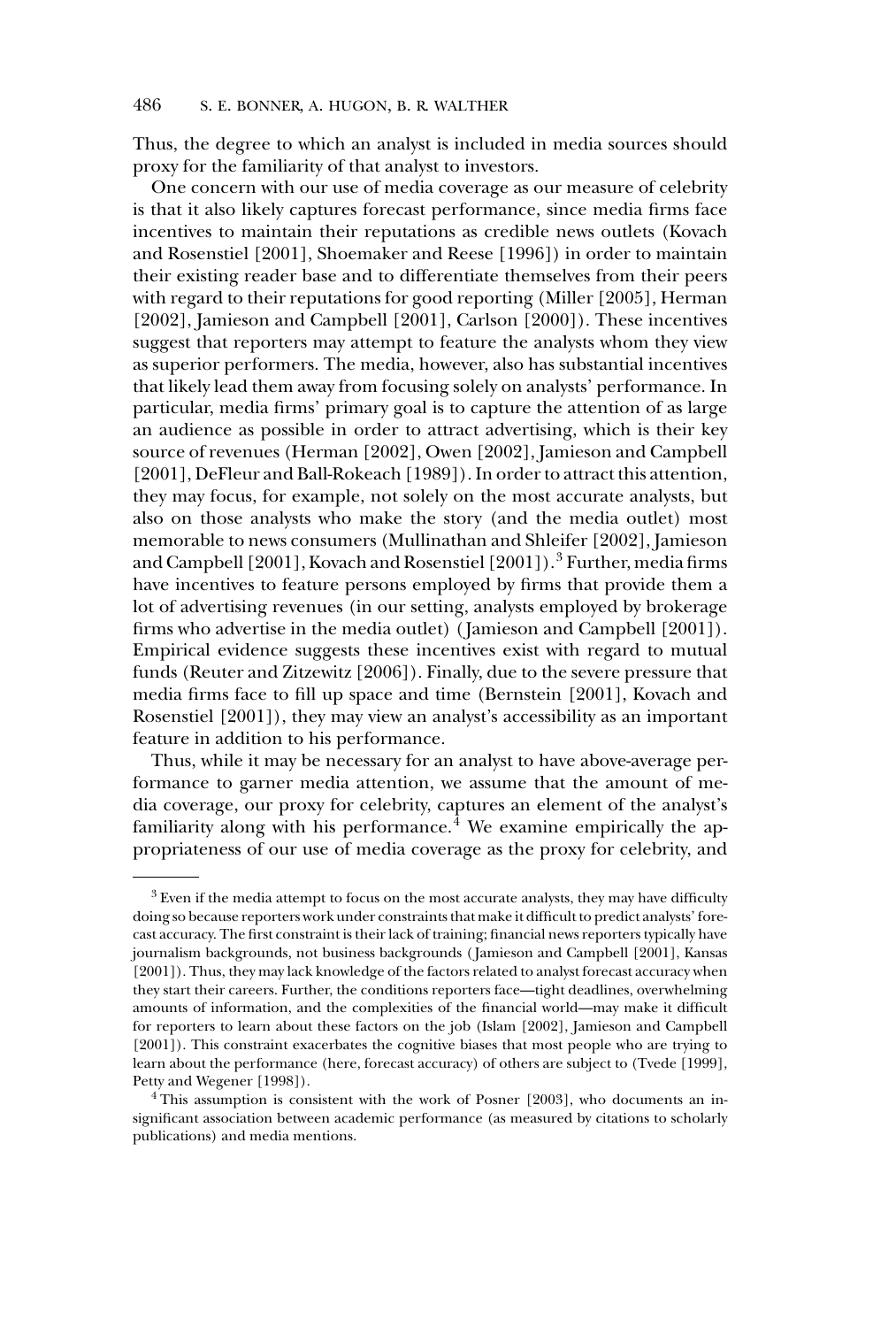provide evidence in section 4 on the association of media coverage with forecast accuracy and award status. While our empirical evidence suggests that media coverage is a reasonable proxy for the construct of celebrity, a caveat to our interpretation of the results is that media coverage may be capturing a factor other than or in addition to familiarity, which is unobservable due to measurement error in our proxies for performance. In the next section, we discuss the data we use to test the effects of celebrity on investor reaction to forecast revisions.

# *3. Data and Descriptive Statistics*

We collected data on media coverage for individual analysts appearing on the Zacks database between  $1997$  and  $1999<sup>5</sup>$  We focus on these years because they represent a recent time period in which there was a dramatic increase in the media attention devoted to financial analysts. From the total sample of 3,618 unique analysts on Zacks during this period, we randomly selected 25% (905 analysts). Because Zacks provides only the first initial of analysts' first names, for each of these 905 analysts, we searched for the analysts' full first names in Nelson's Directory of Investment Research. We were unable to find first names for 105 analysts. For the remaining 800 analysts, we hand collected media data from the DJI database (now incorporated into the Factiva database) for every year the analyst appeared on the Zacks database between 1997 and 1999. We searched the DJI database using the analysts' first and last names as well as the brokerage house at which they were employed. We include the brokerage firm name in our search to control for the appearances of other individuals, that is, either other analysts or nonanalysts, with the identical name in the DJI database.<sup>6</sup> To measure analyst media coverage in general, we counted the number of appearances of the analyst's name (in combination with his brokerage firm name) in all the databases DJI incorporates (*ALL MEDIA*).<sup>7</sup> To gather an analyst's media coverage in specific media outlets, we counted the number of appearances of the analyst's name (in combination with his brokerage firm name) during

<sup>5</sup> Our time period is representative of the 1985-1999 period in terms of analyst forecast accuracy and bias.

 $6$  The specific search string we used was "first name near3 last name and brokerage house name." To conduct a more comprehensive search, variations on the first name and brokerage house name also were employed. If the analyst changed brokerage houses during a year, we counted the appearances of the analyst at both brokerage houses and aggregated them to derive one media coverage measure for the analyst for the year. Our results are not sensitive to eliminating analysts who changed brokerage houses during the year.

<sup>&</sup>lt;sup>7</sup> We did not consider whether articles containing analyst appearances were redundant with other articles as to content, but simply counted the number of appearances. For example, a newswire story about an analyst may be reprinted by five newspapers. This would count as six appearances for the analyst in our analysis. While it may not be appropriate for investors to react to media coverage that is completely redundant with previously reported information, research suggests that they do (e.g., Hugon [2006], Ho and Michaely [1988]).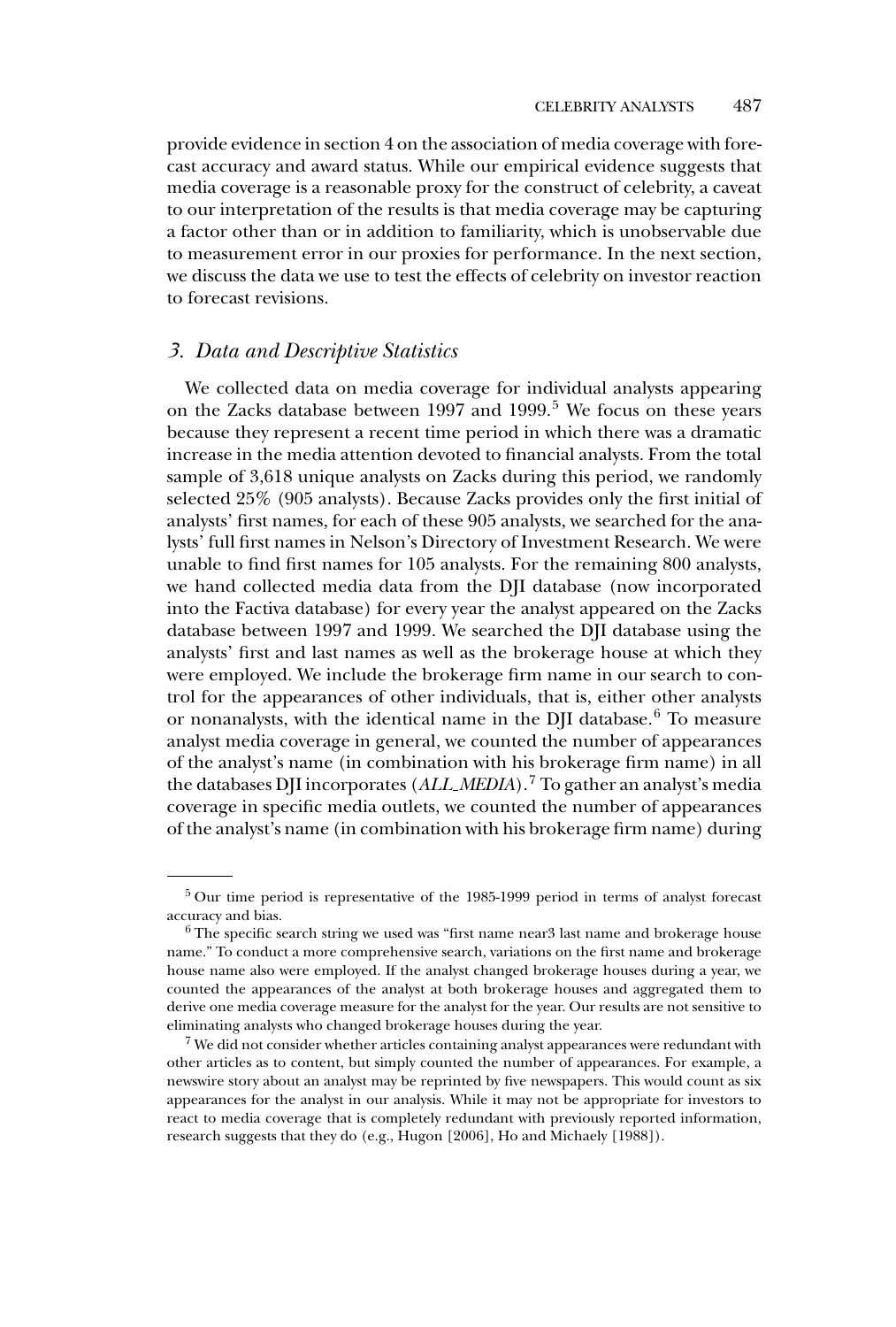the year in four types of media outlets: newspapers and magazines (*MAG*), newswires (*WIRE*), *The Wall Street Journal* (*WSJ* ), and television and radio (*TV* ).<sup>8</sup> We examined *The Wall Street Journal* separately because it is arguably the most influential business media outlet we consider. If the analyst was not mentioned in any media outlet, we coded the corresponding media coverage variable as zero. These searches yielded a sample of 1,726 analyst-year observations.

We matched the data on media coverage for the analyst and year to the quarterly forecast revisions the analyst issued during that year, yielding a sample of 75,807 observations. We match media coverage in year *t* to quarterly forecast revisions in year *t* to gain the benefit of timeliness. As a robustness check, we match media coverage in year *t*–1 to quarterly forecast revisions in year *t*; all empirical results hold under this alternative approach. A second alternative approach is to use a cumulative measure of media coverage rather than the media coverage for a single year, either *t* or *t*–1. Again, we find that all empirical results presented below hold if we use a cumulative media coverage measure, defined as the sum of the media coverage in years *t* and *t*–1.

To calculate the forecast revision, we require that the analyst issue both a current and a prior quarterly earnings forecast for the same firm and quarter. We choose the analyst's prior forecast to calculate the forecast revision because it is uniformly more informative to the market than the consensus forecast (Gleason and Lee [2003], Stickel [1991], Imhoff and Lobo [1984]). We further require that the current forecast be issued no more than 90 calendar days prior to the quarterly earnings announcement to ensure that our results are not affected by the inclusion of "stale" forecasts. Finally, we require sufficient data from the Center for Research in Security Prices to calculate the cumulative size-adjusted abnormal return surrounding the release of the forecast revision. All results discussed below hold if we use the firm's excess return over the equal-weighted or value-weighted market index. These criteria yielded our final sample of 20,134 observations.

Panel A of table 1 provides descriptive statistics on this sample. We define the forecast revision (*FCREV* ) as the current forecast minus the prior forecast, deflated by price 10 trading days before the release of the revised forecast. Consistent with prior findings (Richardson, Teoh, and Wysocki [2004]), analysts revise their forecasts downward throughout the period. The mean forecast revision (*FCREV* ) is slightly negative (−0.0018, two-tailed  $p < 0.01$ ), while the median forecast revision is zero. The five-day  $(-2, +2)$ 

<sup>8</sup> Newspaper and magazine coverage includes the appearances from searching the DJI database's "all U.S. newspapers" and "major news and business publications." Newswire coverage is the number of appearances obtained when searching the DJI database for "press release wires," "Dow Jones newswires," and "world-wide newswires." *Wall Street Journal* coverage is the number of appearances obtained when searching the *Wall Street Journal* database. Television/radio coverage is the number of appearances obtained when searching the DJI "media transcripts" database.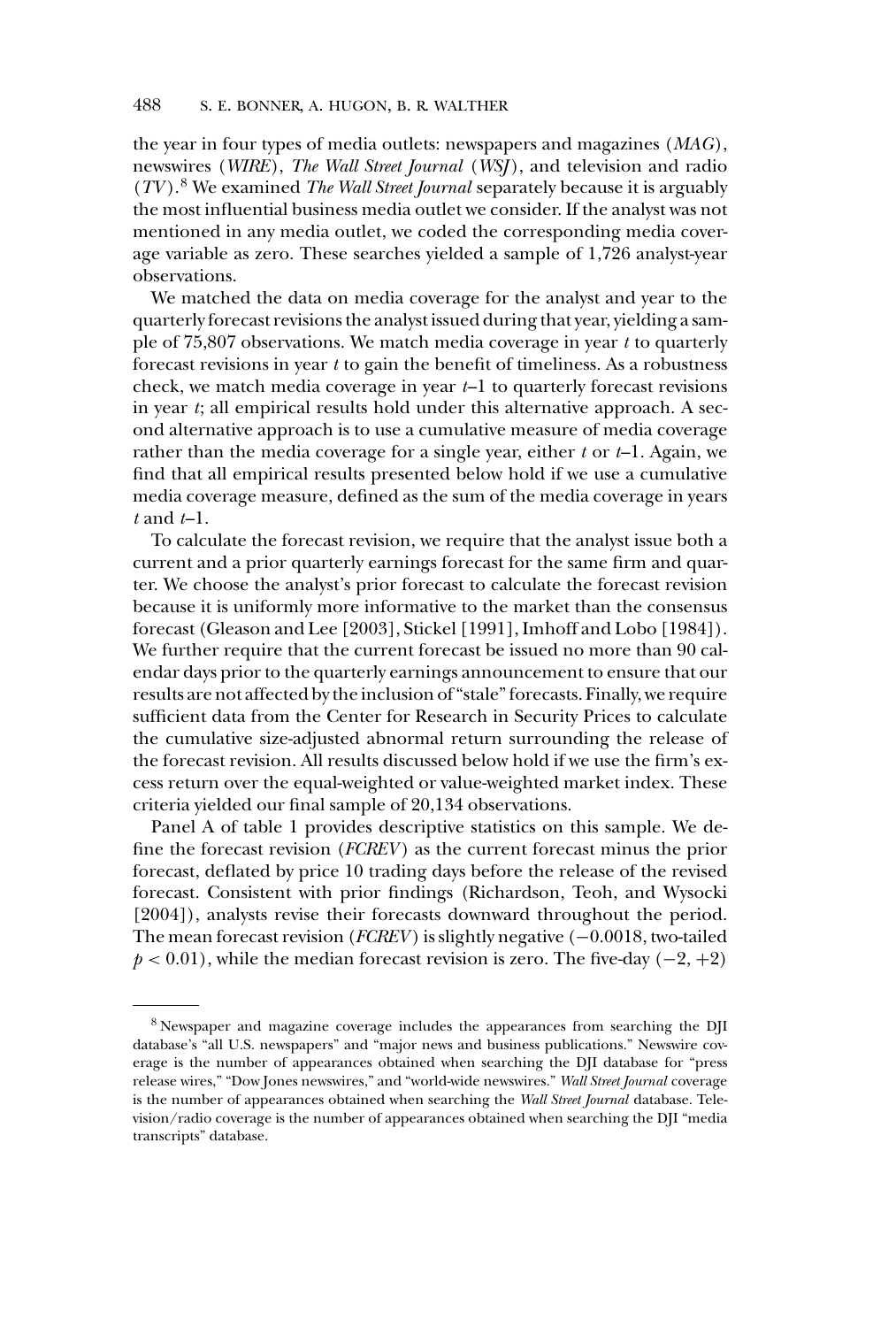| Panel A: Descriptive statistics            |              |           |                  |                       |             |                |           |
|--------------------------------------------|--------------|-----------|------------------|-----------------------|-------------|----------------|-----------|
| Variable                                   | Mean         | Median    |                  | <b>First Quartile</b> |             | Third Quartile |           |
| <b>FCREV</b>                               | $-0.0018$    |           | 0.0000           | $-0.0019$             |             | 0.0000         | 0.0095    |
| CAR                                        | $-0.0059$    |           | $-0.0058$        | $-0.0467$             |             | 0.0368         | 0.1007    |
| <b>ALL_MEDIA</b>                           | 48.6709      |           | 20.0000          | 7.0000                |             | 51.0000        | 80.6041   |
| MAG                                        | 35.2631      |           | 15.0000          | 5.0000                |             | 38,0000        | 58.6318   |
| <b>WIRE</b>                                | 12.0614      |           | 4.0000           | 1.0000                |             | 13.0000        | 23.4644   |
| WSJ                                        | 2.1385       |           | 1.0000           | 0.0000                |             | 2.0000         | 4.2453    |
| TV                                         | 1.7567       |           | 0.0000           | 0.0000                |             | 1.0000         | 6.6122    |
| Panel B: Pearson and Spearman correlations |              |           |                  |                       |             |                |           |
|                                            | <b>FCREV</b> | CAR       | <b>ALL MEDIA</b> | MAG                   | <b>WIRE</b> | WSJ            | TV        |
| <b>FCREV</b>                               |              | 0.1141    | $-0.0016$        | 0.0017                | $-0.0046$   | 0.0103         | $-0.0162$ |
|                                            |              | (<0.001)  | (0.817)          | (0.809)               | (0.519)     | (0.143)        | (0.021)   |
| CAR                                        | 0.2067       |           | 0.0045           | 0.0029                | 0.0063      | 0.0001         | $-0.0033$ |
|                                            | (<0.001)     |           | (0.527)          | (0.682)               | (0.372)     | (0.986)        | (0.642)   |
| <b>ALL_MEDIA</b>                           | $-0.0013$    | $-0.0029$ |                  | 0.9624                | 0.9118      | 0.7414         | 0.6711    |
|                                            | (0.860)      | (0.680)   |                  | (<0.001)              | (<0.001)    | (<0.001)       | (<0.001)  |
| MAG                                        | $-0.0015$    | $-0.0040$ | 0.9722           |                       | 0.8227      | 0.7848         | 0.5234    |
|                                            | (0.835)      | (0.568)   | (<0.001)         |                       | (<0.001)    | (<0.001)       | (<0.001)  |
| <b>WIRE</b>                                | 0.0028       | 0.0002    | 0.8957           | 0.8800                |             | 0.5967         | 0.7502    |
|                                            | (0.690)      | (0.973)   | (<0.001)         | (<0.001)              |             | (<0.001)       | (<0.001)  |
| WSJ                                        | 0.0130       | $-0.0053$ | 0.7205           | 0.7313                | 0.6457      |                | 0.3293    |
|                                            | (0.066)      | (0.453)   | (<0.001)         | (<0.001)              | (<0.001)    |                | (<0.001)  |
| TV                                         | $-0.0046$    | $-0.0041$ | 0.5543           | 0.5082                | 0.5210      | 0.4508         |           |
|                                            | (0.512)      | (0.557)   | (<0.001)         | (<0.001)              | (<0.001)    | (<0.001)       |           |

**TABLE 1** *Sample Descriptive Statistics: Forecast Revision Sample (N* = *20,134)*

This table provides descriptive statistics for the forecast revision sample. Panel A provides the mean, median, first and third quartiles, and the standard deviation for the forecast revision, market reaction, and media coverage variables. *FCREV* is the price-deflated quarterly earnings forecast revision; *CAR* is the five-day size-adjusted excess return centered on the forecast revision date; *ALL MEDIA* is the analyst's annual media coverage in all databases DJI incorporates; *MAG* is the analyst's annual media coverage in the newspapers and magazines database on DJI; *WIRE* is the analyst's annual media coverage in the newswires database on DJI; *WSJ* is the analyst's annual media coverage in *The Wall Street Journal* database on DJI; and *TV* is the analyst's annual media coverage in the television and radio database on DJI. Panel B provides the Pearson (Spearman rank) correlation above (below) the diagonal; the two-tailed *p*-value is provided in parentheses below the correlation.

cumulative abnormal return (*CAR*), defined as the firm's compounded return minus the compounded return on the size decile portfolio to which the firm belonged at the beginning of the year, also is slightly negative (mean = −0.59%, median = −0.58%, two-tailed *p*-values < 0.01). The sample analysts have a mean (median) of 48.67 (20) media appearances (*ALL MEDIA*) during the year; 8.5% of our sample corresponds to forecast revisions issued by analysts with no media coverage (not tabulated). The majority of the media appearances are in newspapers and magazines (*MAG*) (mean  $= 35.26$ , median  $= 15$ ), followed by newswires (*WIRE*) (mean  $=$ 12.06, median = 4). By contrast, the frequency of mentions in the *Wall Street Journal* (*WSJ*) (mean = 2.14, median = 1) or on television (*TV*) (mean =1.76, median = 0) is very low.<sup>9</sup>

<sup>9</sup> *ALL MEDIA* includes appearances in sources that are not captured in our *MAG*, *WIRE*, *WSJ* , or *TV* categories. Thus, the total for *ALL MEDIA* is not merely the sum of these four components.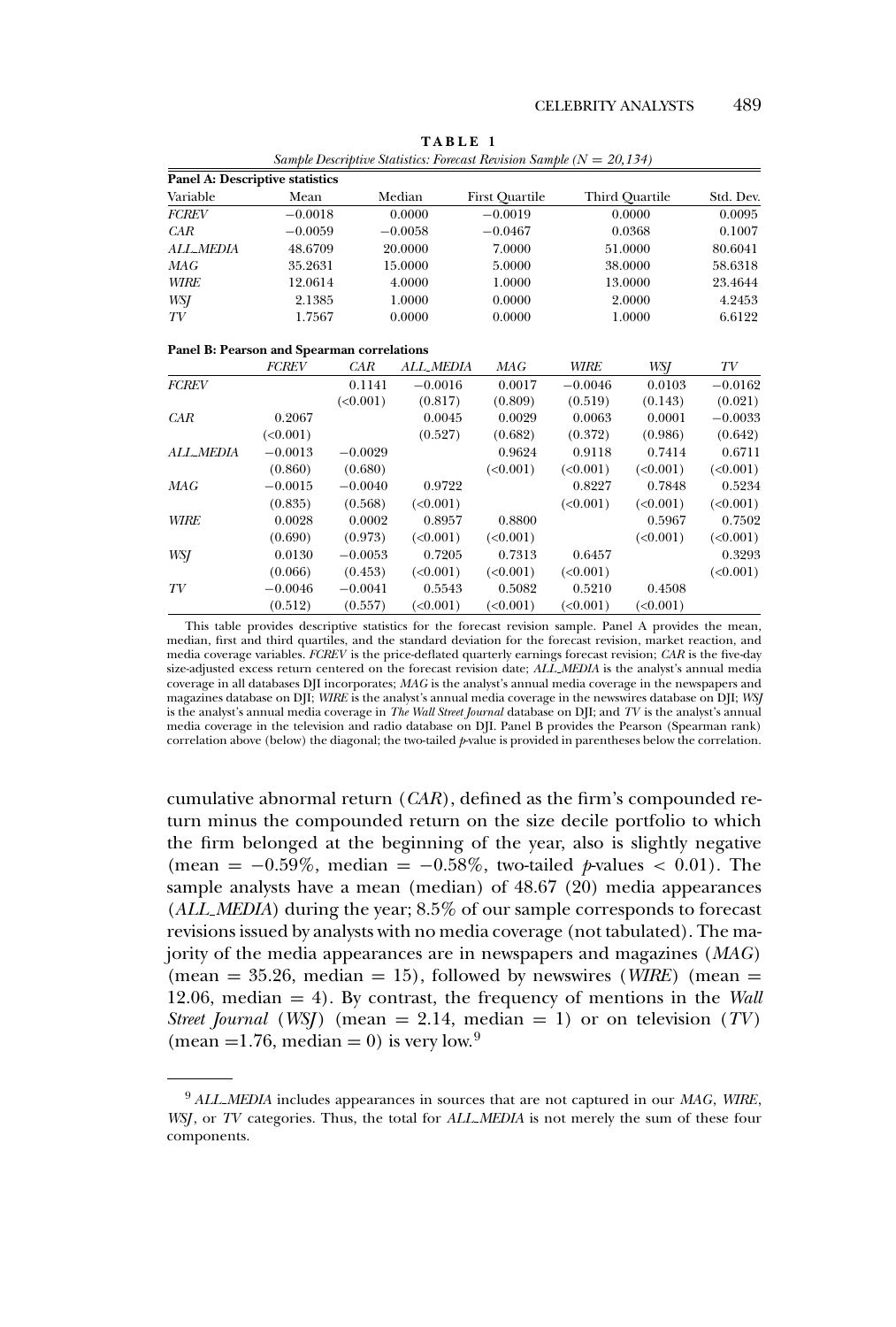## 490 S. E. BONNER, A. HUGON, B. R. WALTHER

Panel B of table 1 provides the correlations between these variables. As expected, there is a positive and significant correlation between *FCREV* and *CAR* (Pearson correlation =  $0.1141$ ; Spearman rank correlation =  $0.2067$ , two-tailed  $p$ -values  $\lt$  0.001), indicating that larger forecast revisions are associated with larger market reactions at the revision date. We find little evidence that media coverage is associated with either the level of the forecast revision or the level of the market reaction at the revision date. With the exception of a small, negative association between *FCREV* and *TV* using a Pearson correlation ( $-0.0162$ , two-tailed  $p = 0.021$ ) and a small, positive association between *FCREV* and *WSJ* using a Spearman rank correlation (0.0130, two-tailed  $p = 0.066$ ), all correlations between *FCREV* or *CAR* and our media measures are not significant. These univariate correlations, however, do not indicate whether investors react differentially to a given magnitude of forecast revision conditional on the media coverage of the analyst. Finally, and not surprisingly, all of our media measures are positively correlated with each other. For example, the Pearson correlations between *ALL MEDIA* and the components of media coverage range from 0.6711 to 0.9624 (two-tailed *p*-values < 0.001).

# *4. Empirical Results*

In this section, we first examine if the market reacts more strongly to forecast revisions of a given magnitude if they are issued by celebrity analysts. We then perform several analyses that incorporate empirical proxies of forecasting performance from the prior literature, and also evaluate the increased availability of the revised forecast as an alternative explanation for our findings. Finally, we investigate the returns around the subsequent earnings announcement date conditional on analysts' levels of media coverage.

# 4.1 INVESTOR REACTION TO FORECAST REVISIONS CONDITIONAL ON MEDIA COVERAGE

To examine whether investors react more strongly to forecast revisions issued by analysts with more media coverage, we estimate the following regression:

$$
CAR_{i,j,t} = \alpha_0 + \alpha_1 FCREV_{i,j,t} + \alpha_2 MEDIA_{i,t} + \alpha_3 FCREV_{i,j,t} * MEDIA_{i,t} + \varepsilon_{i,j,t}
$$
\n(1)

where:

 $CAR_{i,i,t}$  = The five-day size-adjusted excess return for firm *j* centered on the forecast revision issued by analyst *i* at time  $t;^{10}$ 

 $10$  Our conclusions hold if we use as the dependent variable either the three-day size-adjusted return beginning on the forecast revision date  $(0, +2)$  or the one-day size-adjusted excess return on the forecast revision date (0, 0).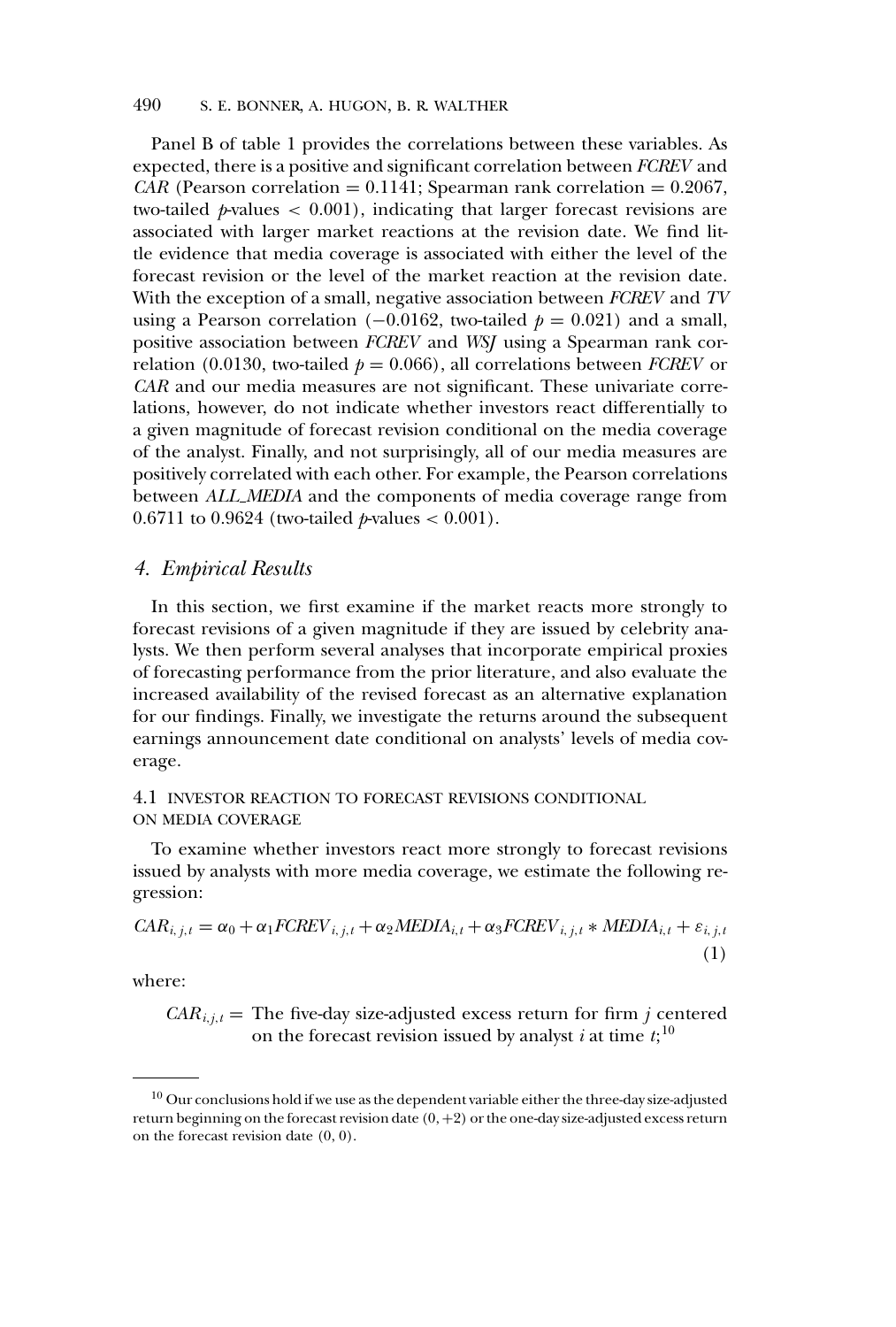- *FCREV*  $i<sub>i</sub>$ ,  $t$  = The price-deflated quarterly earnings forecast revision issued by analyst *i* for firm *j* at time *t*;
- $MEDIA_{i,t}$  = The annual media coverage of analyst *i* at time *t* (as measured by *ALL MEDIA*, *MAG*, *WIRE*, *WSJ* , or *TV* ); and  $\varepsilon_{i,i,t}$  = Error term.

Because our sample contains multiple observations for each analyst, we estimate equation (1) using four approaches to control for the resulting cross-sectional dependence (see Gleason and Lee [2003], Keane and Runkle [1998]). The first approach (full sample – A) uses all 20,134 observations in the estimation, but calculates the *t*-statistics using the Huber-White estimator (White [1980], Huber [1967]). In this computation, cross-sectional dependence is addressed by combining individual revisions for the same firm in estimating the variance–covariance matrix. The second approach (full sample – B) also uses all 20,134 observations in the estimation, but uses the generalized method-of-moments (GMM) estimator developed by Keane and Runkle [1998] to adjust the standard errors for both aggregate and firm-specific shocks. The third approach (nonoverlapping sample) uses only those 15,461 observations that have no other forecast revisions for the firm occurring during the return accumulation period, thereby eliminating cross-sectional dependence arising from overlapping return windows. The fourth approach (monthly regressions) estimates equation (1) separately for each month using only one observation for each analyst (see Fama and MacBeth [1973]). We examine the time-series averages of the individual coefficient estimates from the 36 monthly cross-sectional regressions. The *t*-statistics are based on time-series standard errors using the Newey and West [1987] approach to address potential serial correlation in the coefficient estimates from the individual monthly regressions. For brevity, we present the results only for the nonoverlapping sample; the results are unchanged if we use any of the other three approaches to deal with potential cross-sectional dependence. We tabulate the results after observations with studentized residuals greater than two in absolute value or Cook's D greater than one are eliminated; our results are unchanged if outliers are retained.

Table 2 reports the results from estimating equation (1). As expected, the estimated coefficient on *FCREV* is positive and statistically significant regardless of the media measure used, indicating that the market reaction around the release of the revised forecast is associated with the signed magnitude of the forecast revision. Consistent with our predictions, the estimated coefficient on *FCREV* ∗ *MEDIA* is positive and statistically significant in all estimations.<sup>11</sup> Untabulated results indicate that this significant coefficient on *FCREV* ∗ *MEDIA* holds in the subsamples of positive and negative revisions,

 $11$  To ensure that observations with a small value of our scaling variable, price, are not driving these results, we re-estimated equation (1) after eliminating 588 observations with a stock price below \$5. The estimated coefficient on *FCREV* ∗ *MEDIA* remains significantly positive in this estimation (nonoverlapping sample:  $0.0024$ ,  $t = 2.60$ , two-tailed  $p < 0.01$ ).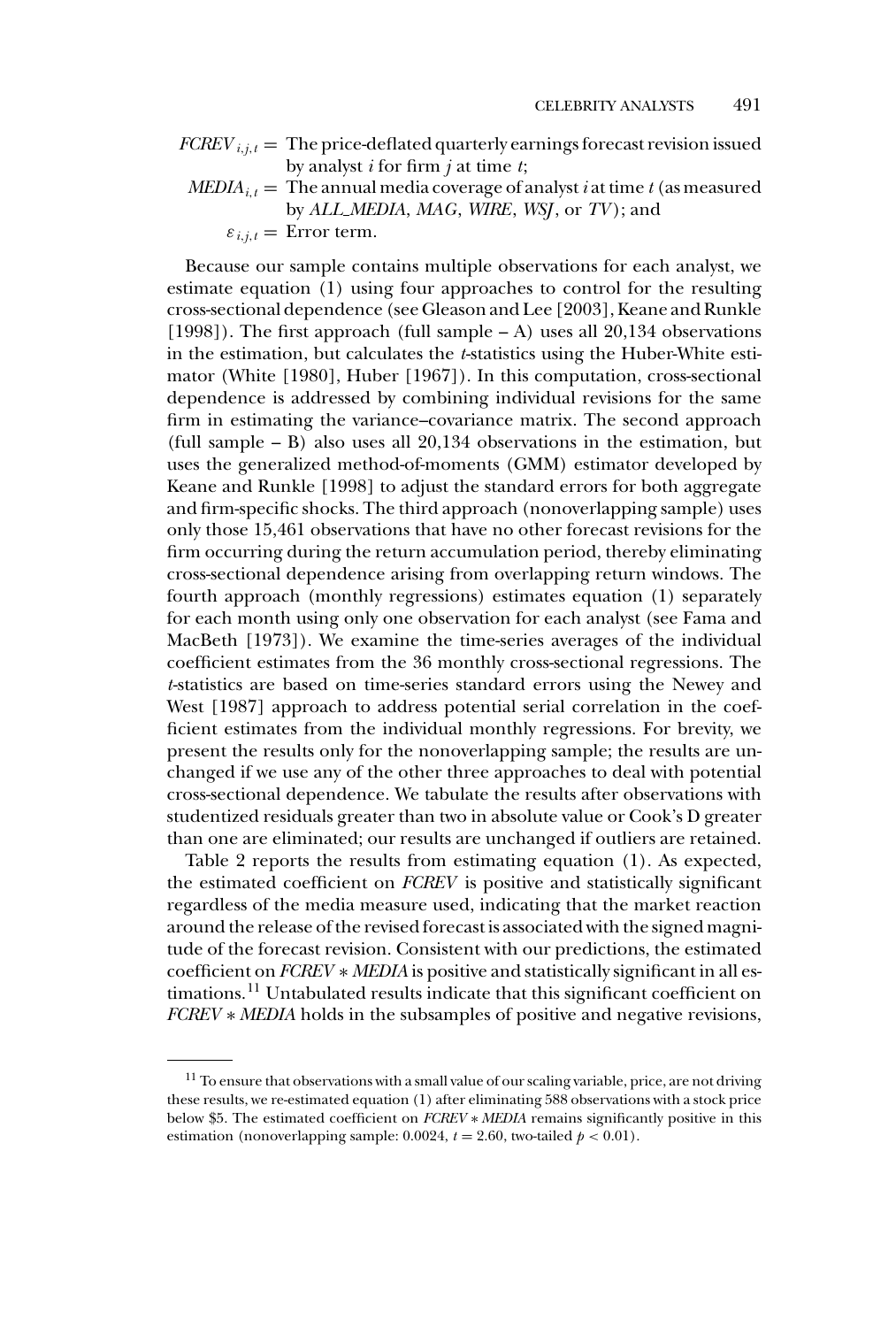#### **TABLE 2**

*Market Reaction to Forecast Revisions Conditional on Media Coverage: Nonoverlapping Forecast Revision Sample (N* = *15,461)*

Equation (1):

| Variable             | ALL_MEDIA    | MAG          | WIRE         | WSJ          | TV           |
|----------------------|--------------|--------------|--------------|--------------|--------------|
| Intercept            | $-0.0020***$ | $-0.0019***$ | $-0.0021***$ | $-0.0020***$ | $-0.0021***$ |
|                      | $(-3.14)$    | $(-2.99)$    | $(-3.37)$    | $(-3.28)$    | $(-3.74)$    |
| <b>FCREV</b>         | $0.8598***$  | $0.9347***$  | $0.8818***$  | $0.8476***$  | $0.9798***$  |
|                      | (11.98)      | (12.57)      | (13.29)      | (12.55)      | (14.60)      |
| <b>MEDIA</b>         | $-0.0000$    | $-0.0000$    | $-0.0000$    | $-0.0002$    | $-0.0001$    |
|                      | $(-1.14)$    | $(-1.17)$    | $(-1.33)$    | $(-1.30)$    | $(-1.38)$    |
| <b>FCREV * MEDIA</b> | $0.0029***$  | $0.0039***$  | $0.0084***$  | $0.0746***$  | $0.0220***$  |
|                      | (4.03)       | (3.46)       | (3.90)       | (3.99)       | (3.32)       |
| $R^2$                | $1.76\%***$  | $1.87\%***$  | $1.85\%***$  | $1.75\%***$  | $1.79\%***$  |
|                      | (86.96)      | (92.52)      | (91.60)      | (86.64)      | (88.67)      |

 $CAR_{i,i,t} = \alpha_0 + \alpha_1$   $FCREV_{i,i,t} + \alpha_2$   $MEDIA_{i,t} + \alpha_3$   $FCREV_{i,i,t} * MEDIA_{i,t} + \varepsilon_{i,i,t}$ 

This table provides results from estimating equation (1) on the forecast revision sample. For each variable included in equation (1), the coefficient estimate is presented; the *t*-statistic is provided in parentheses below the estimated coefficient. The *F*-statistic is provided in parentheses below the *R*<sup>2</sup>. The results are provided for the nonoverlapping sample, which only includes those observations that have no other forecast revisions occurring during the return accumulation window. Variables are defined in the notes to table 1.

∗∗∗ indicates significance at the 1% level, two-tailed.

indicating that the direction of the revision does not change the significance of the effect of media coverage.

The specification in equation (1) assumes a linear relation between the amount of media coverage and the market reaction. To ensure that this assumption does not drive our results, we perform three sensitivity analyses. First, we replace *MEDIA* in equation (1) with the log of the media coverage of the analyst  $(LOG-MEDIA).<sup>12</sup>$  In this specification, the coefficient estimate on *FCREV* ∗ *LOG MEDIA* remains positive and statistically significant ( $ALL$  *MEDIA* in the nonoverlapping sample:  $0.1767$ ,  $t = 3.46$ , two-tailed *p* < 0.01). Second, we replace *ALL MEDIA* in equation (1) with an indicator variable (*HIGH MEDIA*) that equals one if the media coverage of the analyst is greater than 20, the median value in our sample, or zero otherwise. In this specification, the coefficient estimate on *FCREV* ∗ *HIGH MEDIA* remains significantly positive (nonoverlapping sample:  $0.3634$ ,  $t = 2.72$ , two-tailed  $p < 0.01$ ).<sup>13</sup>

Third, we regress *CAR* on an intercept and *FCREV* separately for subsamples formed on the overall media coverage of the analyst, and compare the coefficient estimate on *FCREV* across these estimations using seemingly unrelated regression techniques. The five subsamples are: *MEDIA CAT0*,

 $12$  Our inferences are unchanged if we estimate equation (1) in ranks or in logs.

<sup>13</sup> The coefficient on *FCREV* <sup>∗</sup> *HIGH MEDIA* also remains significantly positive at a two-tailed  $p < 0.01$  if *HIGH\_MEDIA* equals 1 if the analyst's media coverage is greater than 51, the 75th percentile value in our sample, 0 otherwise.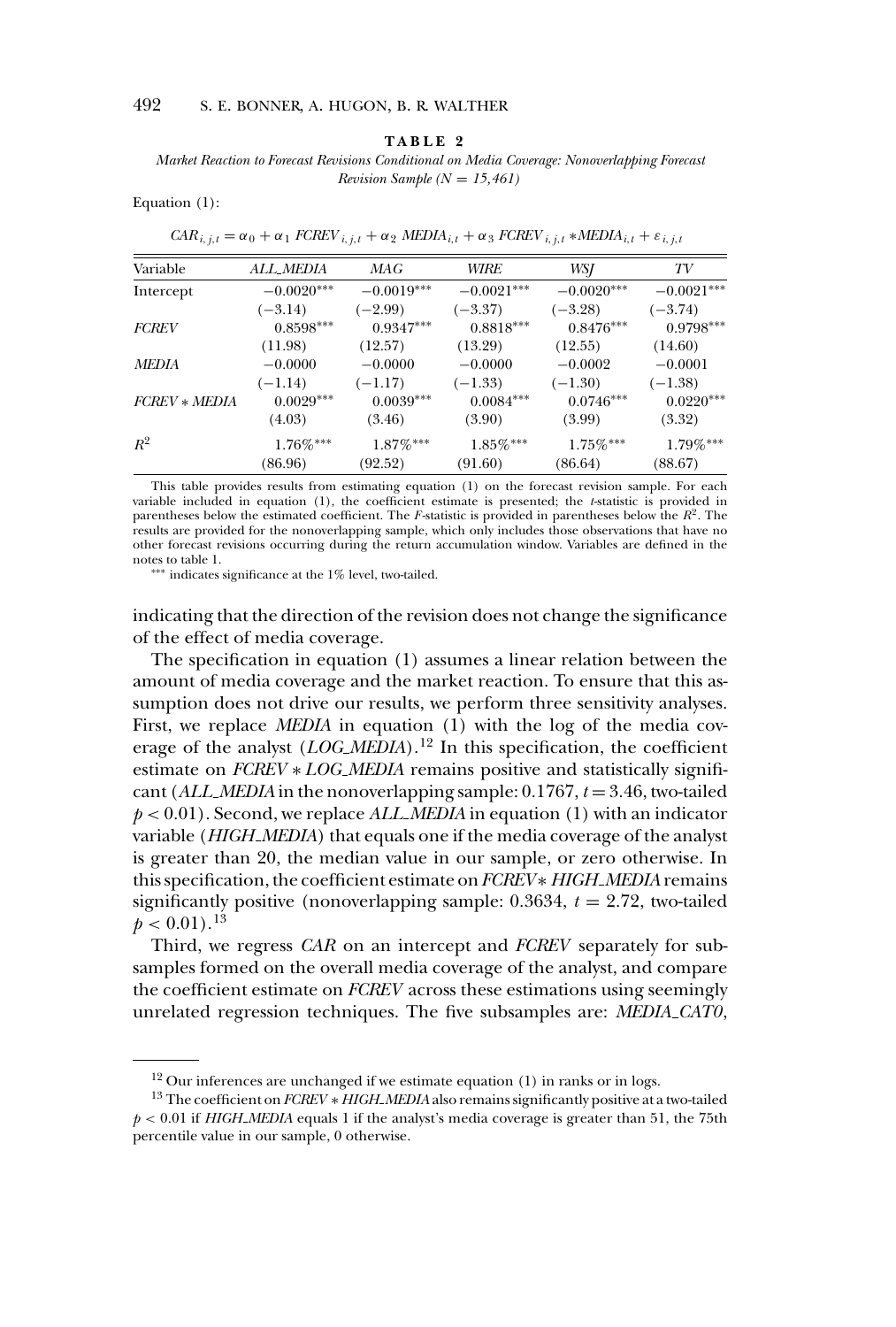which contains those observations where the analyst's media coverage is 0; *MEDIA CAT1*, which contains those observations where the analyst's media coverage is between one and nine; *MEDIA CAT2*, which contains those observations where the analyst's media coverage is between 10 and 25; *MEDIA CAT3*, which contains those observations where the analyst's media coverage is between 26 and 56; and *MEDIA CAT4*, which contains those observations where the analyst's media coverage is greater than  $56<sup>14</sup>$  We reject the null hypothesis that the coefficient estimate on *FCREV* is identical across the five categories at  $p < 0.01$  (nonoverlapping sample:  $\chi^2(4)$  = 28.75). Rather, the coefficient estimate on *FCREV* is lowest in the category of observations where the analyst has zero media coverage (nonoverlapping sample: 0.4057,  $t = 3.77$ , two-tailed  $p < 0.01$ ), and increases dramatically in the subsample where the analyst has between one and nine media hits (nonoverlapping sample: 1.0004,  $t = 7.11$ , two-tailed  $p < 0.01$ ).<sup>15</sup> We find no significant differences in the coefficient estimate on *FCREV* between *MEDIA CAT1* and *MEDIA CAT2* (nonoverlapping sample:  $\chi^2(1) = 0.34$ ,  $p > 0.10$ ). The coefficient on *FCREV* increases again in the sample of observations where the analyst has between 26 and 56 media hits (nonoverlapping sample: 1.9742,  $t = 10.20$ , two-tailed  $p < 0.01$ ), but then remains roughly constant in the subsample of observations where the analyst has greater than 56 media hits.<sup>16</sup> These results suggest that the effect of media coverage on the market reaction is nonlinear; specifically, there is a substantial effect from obtaining just a few media mentions and also increasing from a medium level to a high level of media coverage. However, even allowing for potential nonlinearities, we find that the market reacts more strongly to forecast revisions issued by analysts with high media coverage.

# 4.2 ALTERNATIVE EXPLANATIONS

In this section, we perform several analyses to investigate alternative explanations for our findings. First, we investigate whether our measure of celebrity—media coverage—is associated with actual forecast performance (measured by various forecast accuracy metrics) and perceived performance (measured by the award status of the analyst). We also examine whether the effect of media coverage on investor reaction to forecast revisions holds after controlling for forecast accuracy and award status. Second, we investigate

<sup>&</sup>lt;sup>14</sup> We obtained these categories by first placing all observations where the analyst had zero media coverage in the first category, and then dividing the remaining observations into quartiles.

<sup>&</sup>lt;sup>15</sup> The null hypothesis that the coefficient estimate on *FCREV* is identical across *MEDIA CAT0* and *MEDIA CAT1* is rejected at  $p < 0.03$  (nonoverlapping sample:  $\chi^2(1)$  = 4.75).

<sup>16</sup> The null hypothesis that the coefficient estimate on *FCREV* is identical across *MEDIA CAT2* and *MEDIA CAT3* is rejected at  $p < 0.03$  (nonoverlapping sample:  $\chi^2(1) = 10.77$ ). The null hypothesis that the coefficient estimate on *FCREV* is identical across *MEDIA CAT3* and *MEDIA CAT4* cannot be rejected at conventional levels (nonoverlapping sample:  $\chi^2(1)$  = 2.13,  $p > 0.10$ ).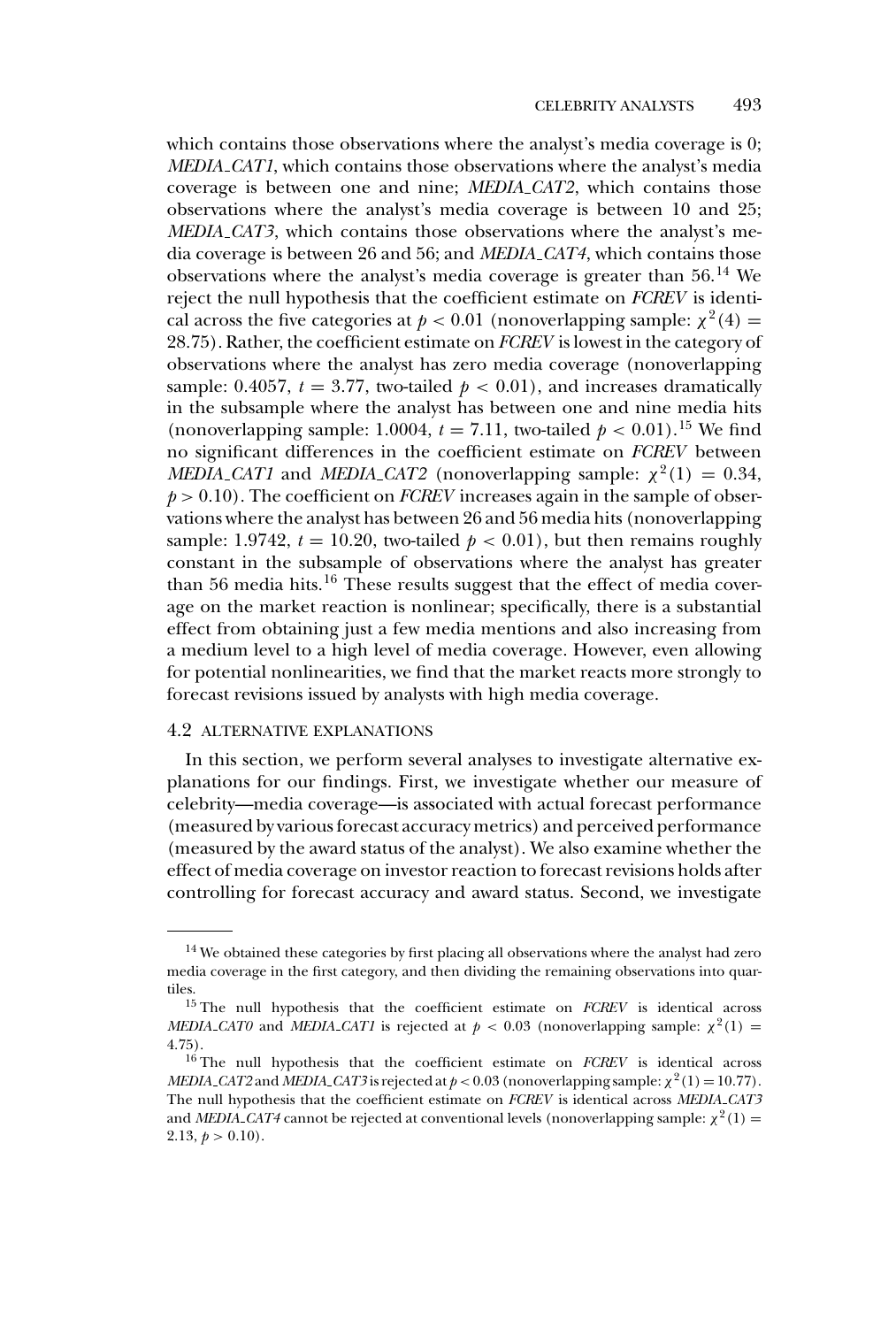whether media coverage of the analyst captures increased availability of the forecast revision.

*4.2.1. Media Coverage, Forecast Accuracy, and Award Status.* In this section, we examine if the relation between media coverage and investor reaction to forecast revisions is due to differential media coverage reflecting differential actual forecast performance (measured by forecast accuracy) or differential perceived performance (measured by inclusion on the *Institutional Investor* All-American list or *Wall Street Journal* All-Star list). We use award status as our proxy for perceived performance because these rankings attempt to capture multiple dimensions of performance, not just forecasting performance. To investigate this issue, we first examine the univariate correlations between either ex post (realized) or ex ante (predicted) accuracy, award status, and the various media coverage variables. We then examine if our findings in table 2 hold if we allow the market reaction to analyst forecast revisions to vary with both forecast accuracy and award status.

Panel A of table 3 provides the univariate correlations between ex post forecast accuracy and the media coverage variables. We measure ex post accuracy as the absolute percentage forecast error (*APE*), defined as the absolute value of actual quarterly earnings minus the quarterly earnings forecast, deflated by price 10 trading days before the release of the revised forecast.<sup>17</sup> Although the Pearson correlations between ex post accuracy and the media coverage variables are not significantly different from zero, the Spearman rank correlations between *APE* and either *MAG* or *WSJ* are significantly negative. These correlations indicate that, as an analyst's ex post accuracy increases (i.e., *APE* decreases), his coverage in magazines and in the *Wall Street Journal* increases.<sup>18</sup>

We also examine the correlation between media coverage and ex ante forecast accuracy. To calculate ex ante accuracy, we first regress the accuracy of the revised forecast on variables shown in prior research to be associated with forecast accuracy (Bonner, Walther, and Young [2003], Clement and Tse [2003], Brown [2001], Clement [1999], Jacob, Lys, and Neale [1999], Mikhail, Walther, and Willis [1997, 1999], Stickel [1992], O'Brien [1988]). Following Clement [1999], we control for time-period and firm effects by mean-adjusting each explanatory variable. Because we require a minimum of two analysts for each firm and quarter to make these adjustments as well as data to calculate the other determinants of forecast accuracy, the sample

<sup>&</sup>lt;sup>17</sup> The use of an absolute percentage error metric, instead of a squared percentage error metric, to measure forecast accuracy is supported by Gu and Wu's [2003] finding of a positive association between forecast bias and earnings skewness.

<sup>&</sup>lt;sup>18</sup> These findings hold if we examine the relation between ex post accuracy and the analyst's media coverage in the prior year. Specifically, the Pearson (Spearman rank) correlation between *APE* and *WSJ* for the prior year is –0.0121, two-tailed *p* < 0.10 (–0.0382, two-tailed *p* < 0.01). The Spearman rank correlation between *APE* and *MAG* for the prior year is –0.0145 (twotailed  $p < 0.05$ ). All other correlations are not significant. We also find no association between ex post accuracy and media coverage when using the relative accuracy measure employed by Hong, Kubik, and Solomon [2000] (results not tabulated).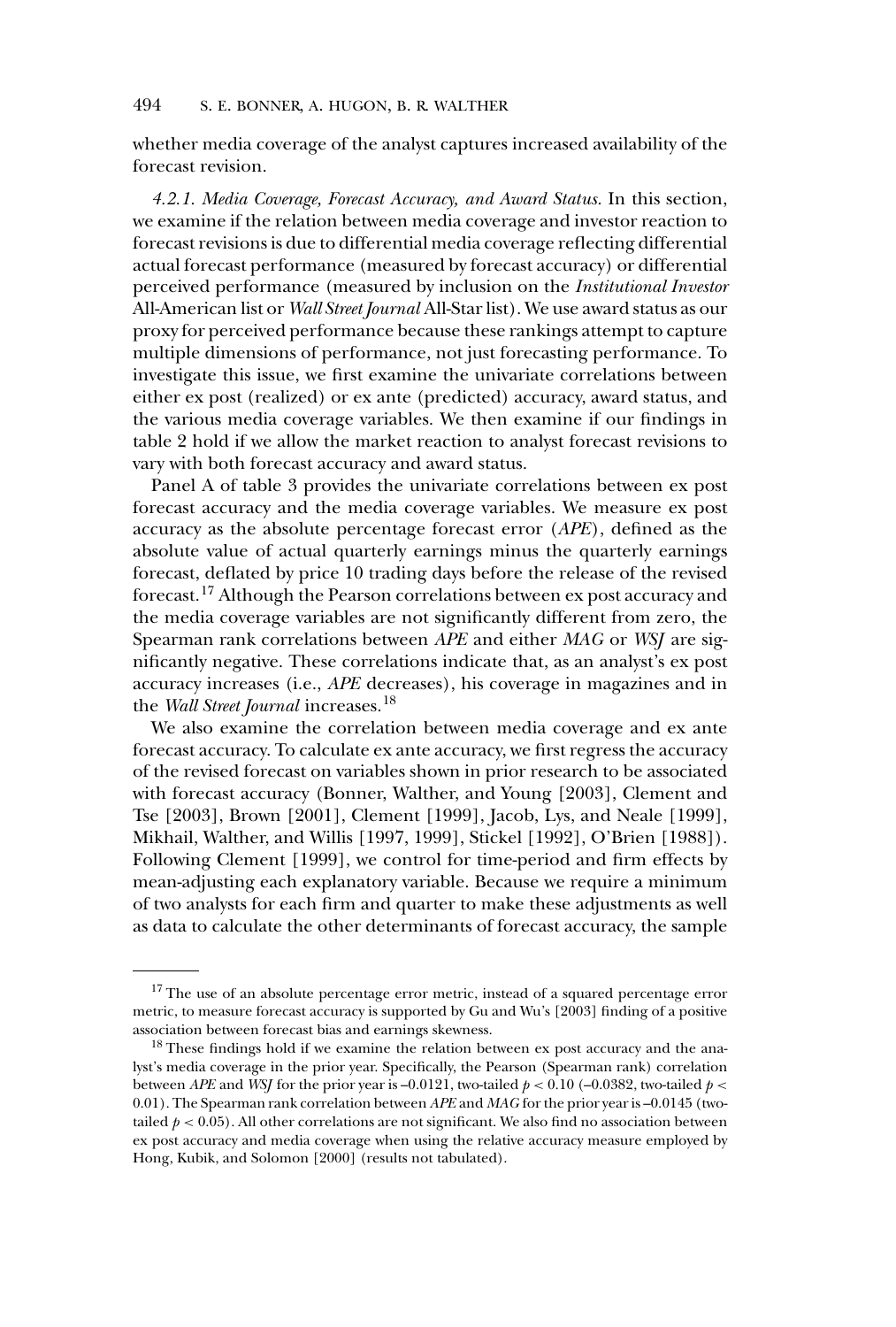|                                                                                                 | Univariate Correlations between Media Coverage, Forecast Accuracy, and Award Status |           |             |           |           |
|-------------------------------------------------------------------------------------------------|-------------------------------------------------------------------------------------|-----------|-------------|-----------|-----------|
|                                                                                                 | ALL_MEDIA                                                                           | MAG       | <b>WIRE</b> | WSJ       | TV        |
| Panel A: Correlations of media coverage with ex post accuracy ( $N = 20,134$ )                  |                                                                                     |           |             |           |           |
| Pearson                                                                                         | 0.0030                                                                              | $-0.0049$ | 0.0016      | $-0.0035$ | 0.0115    |
|                                                                                                 | (0.676)                                                                             | (0.487)   | (0.821)     | (0.616)   | (0.103)   |
| Spearman rank                                                                                   | $-0.0107$                                                                           | $-0.0177$ | $-0.0050$   | $-0.0157$ | $-0.0001$ |
|                                                                                                 | (0.128)                                                                             | (0.012)   | (0.474)     | (0.026)   | (0.993)   |
| Panel B: Correlations of media coverage with ex ante accuracy $(N = 7,474)$                     |                                                                                     |           |             |           |           |
| Pearson                                                                                         | $-0.0055$                                                                           | $-0.0183$ | $-0.0013$   | $-0.0433$ | 0.0029    |
|                                                                                                 | (0.670)                                                                             | (0.159)   | (0.921)     | (<0.001)  | (0.821)   |
| Spearman rank                                                                                   | $-0.0165$                                                                           | $-0.0235$ | $-0.0229$   | $-0.0428$ | $-0.0042$ |
|                                                                                                 | (0.203)                                                                             | (0.070)   | (0.078)     | (0.001)   | (0.748)   |
| Panel C: Correlations of media coverage with Institutional Investor All-American list           |                                                                                     |           |             |           |           |
| $(N = 20, 134)$                                                                                 |                                                                                     |           |             |           |           |
| Pearson                                                                                         | 0.3384                                                                              | 0.3209    | 0.3277      | 0.3961    | 0.2091    |
|                                                                                                 | (<0.001)                                                                            | (<0.001)  | (<0.001)    | (<0.001)  | (<0.001)  |
| Spearman rank                                                                                   | 0.2477                                                                              | 0.2331    | 0.2564      | 0.2995    | 0.1878    |
|                                                                                                 | (<0.001)                                                                            | (<0.001)  | (<0.001)    | (<0.001)  | (<0.001)  |
| Panel D: Correlations of media coverage with Wall Street Journal All-Star list ( $N = 20,134$ ) |                                                                                     |           |             |           |           |
| Pearson                                                                                         | 0.1744                                                                              | 0.1468    | 0.1546      | 0.2093    | 0.1666    |
|                                                                                                 | (<0.001)                                                                            | (<0.001)  | (<0.001)    | (<0.001)  | (<0.001)  |
| Spearman rank                                                                                   | 0.1445                                                                              | 0.1527    | 0.1369      | 0.2511    | 0.1172    |
|                                                                                                 | (<0.001)                                                                            | (<0.001)  | (<0.001)    | (<0.001)  | (<0.001)  |

**TABLE 3**

This table provides Pearson and Spearman rank correlations between media coverage and ex post accuracy (*APE*, panel A), ex ante accuracy (*PRED ACC*, panel B), membership on the *Institutional Investor* All-American list (*IIAWARD*, panel C), and membership on the *Wall Street Journal* All-Star list (*WSJAWARD*, panel D). In all panels, the two-tailed *p*-value is provided in parentheses below the correlation. *APE* is defined as the absolute value of actual quarterly earnings minus the quarterly earnings forecast, deflated by share price 10 trading days before the release of the revised forecast. *PRED ACC* is defined as the fitted value from equation (2). *IIAWARD* is an indicator variable that equals 1 if the analyst was named to the *Institutional Investor* All-American list, 0 otherwise. *WSJAWARD* is an indicator variable that equals 1 if the analyst was named to the *Wall Street Journal* All-Star list, 0 otherwise; all other variables are defined in the notes to table 1.

used in these tests is reduced to 7,474 observations. Descriptive statistics on this reduced sample (not tabulated) are consistent with those found in prior research (e.g., Bonner, Walther, and Young [2003], Clement and Tse [2003]).

We define ex ante accuracy as the predicted value of accuracy from estimating the following regression after eliminating observations with studentized residuals greater than two in absolute value or Cook's D greater than one:

$$
PRMAPE_{i,j,q} = \beta_0 + \beta_1 PRMAPE_{i,j,q-1} + \beta_2 RFCAGE_{i,j,q} + \beta_3 R FIRMEXP_{i,j,q}
$$
  
+  $\beta_4 RGENEXP_{i,j,q} + \beta_5 RTURNOVER_{i,j,q} + \beta_6 RFCFREQ_{i,j,q}$   
+  $\beta_7 RNOFIRM_{i,j,q} + \beta_8 RNOIND_{i,j,q} + \beta_9 RBROKSIZE_{i,j,q}$   
+  $\beta_{10} RIIAWARD_{i,j,q} + \xi_{i,j,q}$  (2)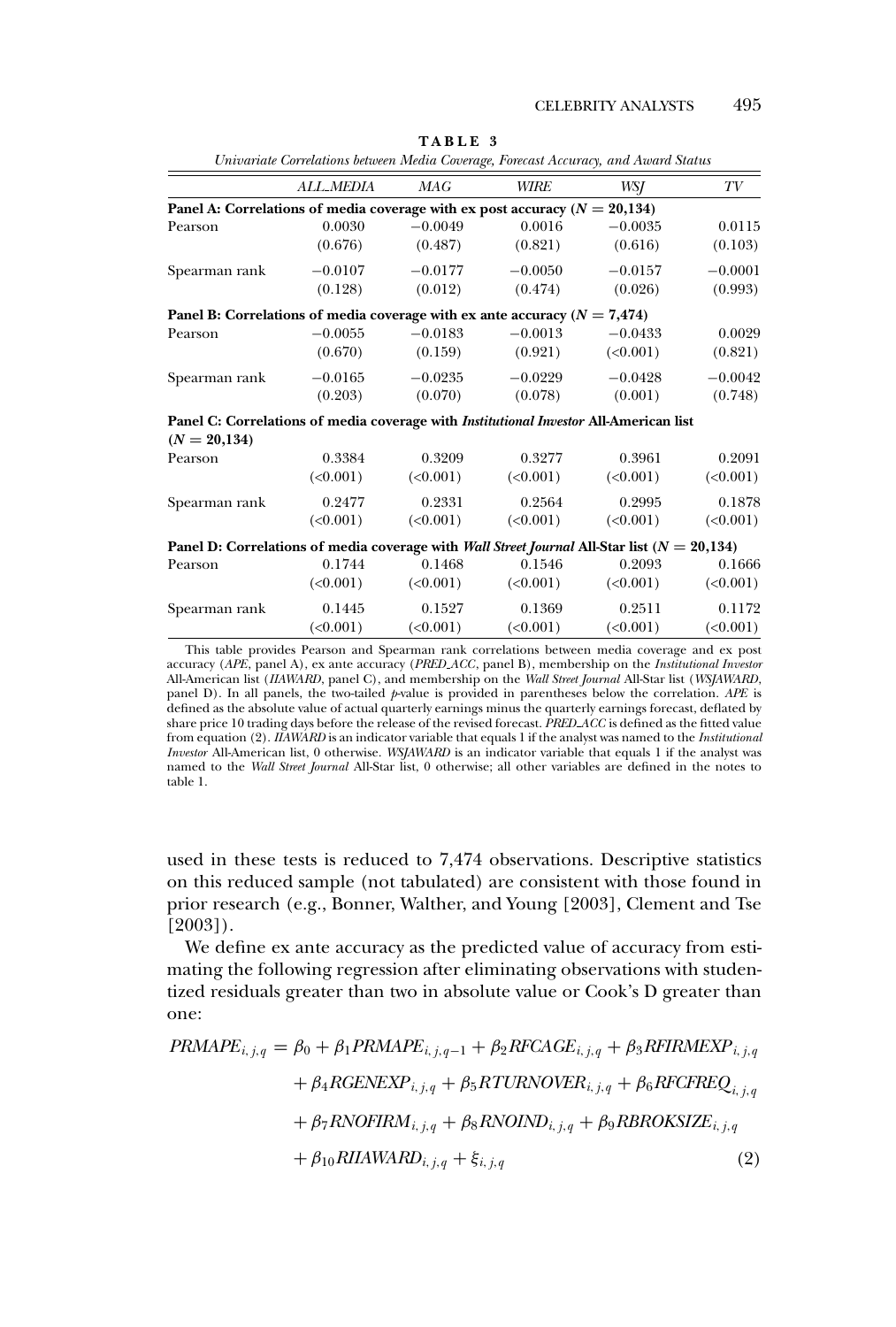where:

- *PRMAPE*<sub>*i*,*j*,*q*</sub> = The absolute value of analyst *i*'s forecast error for firm *j* and quarter *q* minus the mean absolute forecast error for firm *j* and quarter *q*, deflated by the mean absolute forecast error for firm  $j$  and quarter  $q;$ <sup>19</sup>
- *RFCAGE*<sub>*i*,*i*, $q$  = The number of calendar days between the issuance</sub> of analyst *i*'s forecast for firm *j* and quarter *q* minus the mean forecast age for firm *j* and quarter *q*;
- *RFIRMEXP*<sub>*i*,*i*, $q$  = The firm experience of analyst *i* for firm *j* at quarter</sub> *q* minus the mean firm experience for firm *j* and quarter *q*;
- *RGENEXP*<sub>*i*,*j*, $q$  = The general experience of analyst *i* at quarter *q* minus</sub> the mean general experience for firm *j* and quarter *q*;
- *RTURNOVER*<sub>*i,j,q*</sub> = An indicator variable that equals 1 if analyst *i* changed brokerage houses during the year in which quarter *q* falls (0 otherwise) minus the mean of the indicator variable for firm *j* and quarter *q*;
	- *RFCFREQ*<sub>*i*,*i*, $q$  = The number of forecasts issued by analyst *i* for firm</sub> *j* and quarter *q* minus the mean forecast frequency for firm *j* and quarter *q*;
	- *RNOFIRM*  $i, j, q$  = The number of firms followed by analyst *i* at quarter *q* minus the mean number of firms followed for firm *j* and quarter *q*;
	- *RNOIND*<sub>*i*,*j*,*q*</sub> = The number of industries followed by analyst *i* at quarter *q* minus the mean number of industries followed for firm *j* and quarter *q*;
	- *RBROKSIZE*<sub>*i*,*j*,*q*</sub> = The size of the brokerage house at which analyst *i* is employed at quarter *q* minus the mean brokerage house size for firm *j* and quarter *q*;
		- *RIIAWARD*<sub>*i*,*j*</sub> = An indicator variable that equals 1 if analyst *i* was named to the *Institutional Investor* All-American list during the year prior to that in which quarter *q* falls (0 otherwise) minus the mean of the indicator variable for firm *j* and quarter *q*; and

 $\xi_{i,i,q}$  = Error term.

Inferences from estimating equation (2) are unchanged if outliers are retained in the estimation and are consistent with prior work (results not tabulated).<sup>20</sup>

<sup>&</sup>lt;sup>19</sup> When the analyst issues more than one forecast for the firm and quarter, we calculate *PRMAPE* using the one issued closest in time to the quarterly earnings announcement date.

<sup>&</sup>lt;sup>20</sup> Specifically, the estimated coefficients on *RFCAGE*, *PRMAPE<sub>a−1</sub>*, *RTURNOVER*, *RNOFIRM*, and *RNOIND* are statistically positive, indicating that forecasts that are issued earlier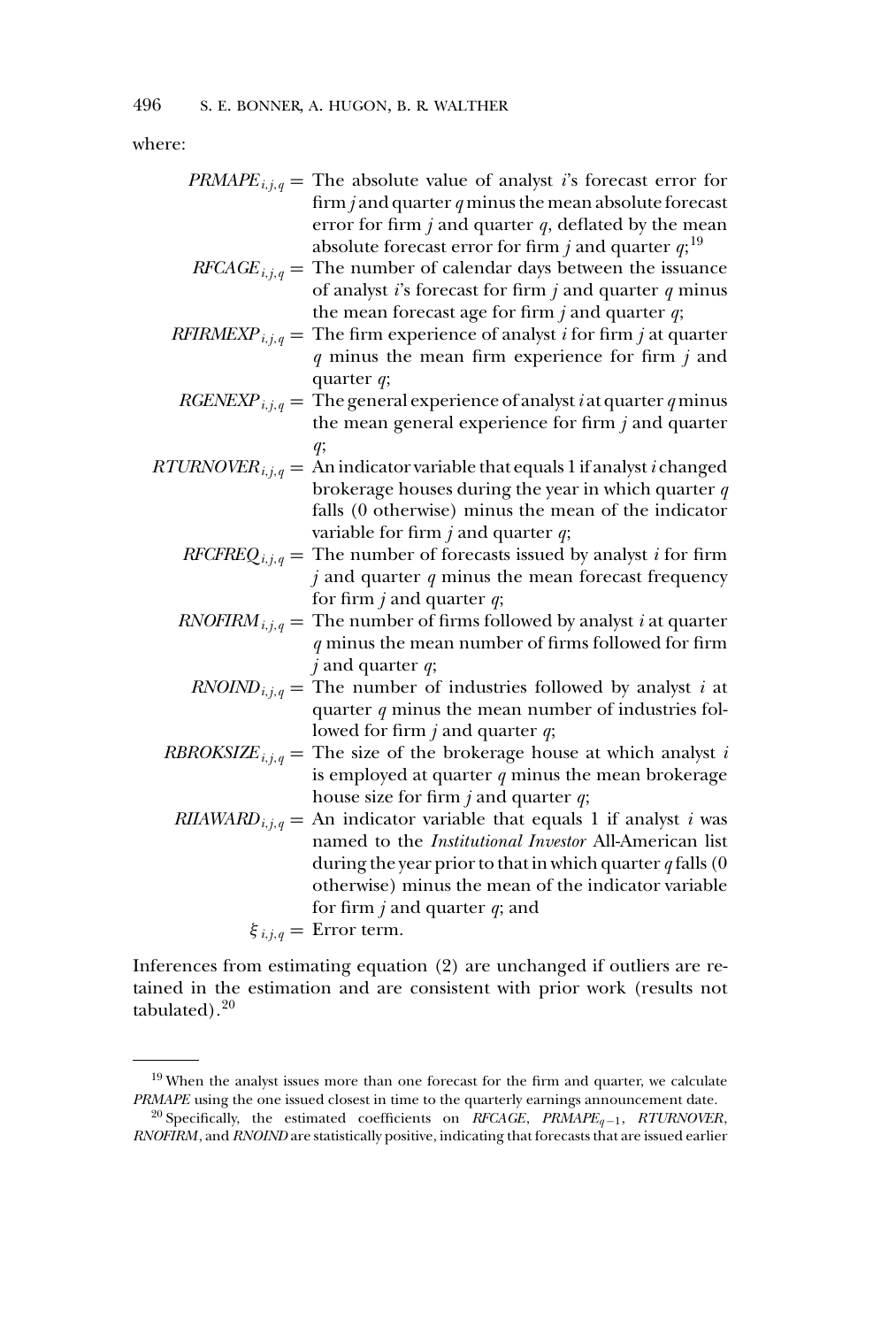As shown in panel B of table 3, the Pearson correlation between ex ante (predicted) accuracy and *WSJ* is significantly negative (−0.0433, two-tailed  $p < 0.001$ ); thus, as an analyst's predicted accuracy increases, his coverage in the *Wall Street Journal* increases. The Pearson correlations between ex ante accuracy and the remaining media variables are insignificantly different from zero. The Spearman rank correlations between ex ante accuracy and *MAG*, *WIRE*, and *WSJ* are significantly negative, indicating that an analyst's coverage in magazines, press wires, and the *Wall Street Journal* is increasing in his forecast accuracy. The Spearman rank correlations between ex ante accuracy and *ALL MEDIA* and *TV* are insignificant. To examine the association between media coverage and forecast accuracy in a multivariate setting, we estimate equation (2) including *RALL MEDIA*, defined as the media coverage of analyst *i* at quarter *q* minus the mean analyst media coverage for firm *j* and quarter *q*. In this specification, the coefficient on *RALL MEDIA* is insignificant (0.0001,  $t = 0.66$ , two-tailed  $p > 0.10$ ).<sup>21</sup> Overall, these results suggest a limited association between celebrity, as measured by media coverage, and actual performance, as measured by forecast accuracy. However, an important caveat to these results is that our empirical proxies of celebrity and performance may contain sufficient measurement error resulting in attenuation of their association.

Panels C and D of table 3 provide the univariate correlations between perceived performance (award status) and media coverage. We find that all measures of media coverage are positively associated with inclusion on the *Institutional Investor* All-American list (*IIAWARD*, panel C) and the *Wall Street Journal* All-Star list (*WSJAWARD*, panel D). The correlations, ranging from 0.1172 to 0.3961, indicate that award-winning analysts have more media coverage. These significant correlations, coupled with the correlations between media coverage and ex post or ex ante accuracy, suggest that media coverage captures dimensions of an analyst's performance in addition to an analyst's familiarity. The magnitude of the correlations is higher with *IIAWARD* than with *WSJAWARD*; this finding may reflect reporters' beliefs that the *Institutional Investor* All-American award is a better measure of performance. Consistent with prior research, we find that award status and forecast accuracy are correlated, indicating that award-winning analysts are more accurate (results not tabulated).

are less accurate, as are forecasts issued by analysts who are inaccurate in the prior quarter, change brokerage houses, and follow more firms and more industries. The coefficients on *RFCFREQ* and *RIIAWARD* are statistically negative, indicating analysts who forecast more frequently or who are named to the *Institutional Investor* All-American list are more accurate. The coefficient on *RBROKSIZE* is insignificant, as are the coefficients on *RFIRMEXP* and *RGENEXP*. However, if we omit *RFIRMEXP* from the regression, the coefficient on *RGENEXP* becomes significantly negative at one-tailed  $p < 0.10$ , suggesting that analysts with more general experience issue more accurate forecasts.

<sup>21</sup> The coefficient remains insignificant if we replace *RALL MEDIA* with the other measures of media coverage (*RMAG*, *RWIRE*, *RWSJ* , or *RTV* ).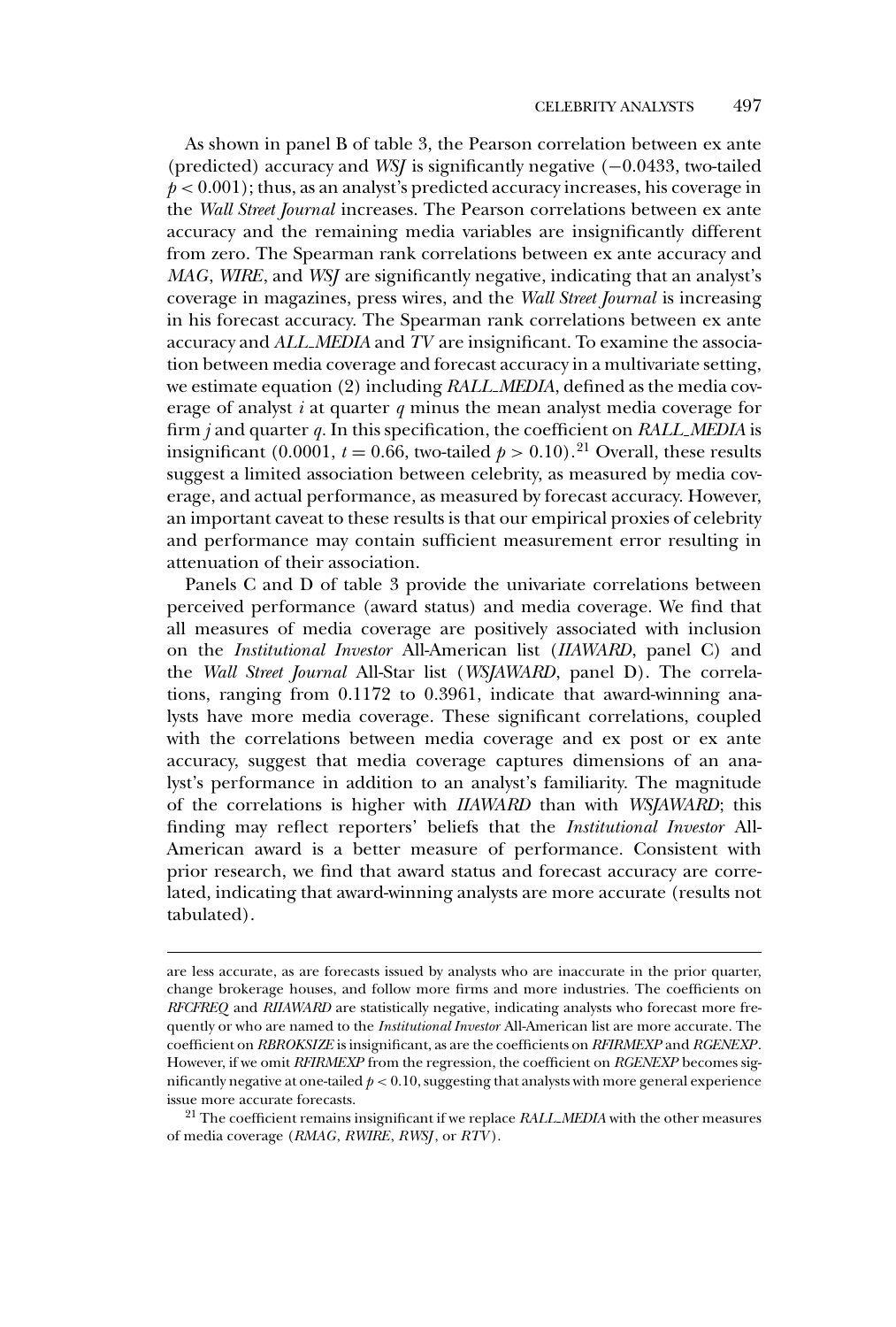# 498 S. E. BONNER, A. HUGON, B. R. WALTHER

Overall, these findings indicate an association between our measure of celebrity (media coverage) and dimensions of forecast performance (accuracy) and award status (perceived performance). This finding raises questions as to whether media coverage captures performance and other related factors in addition to or instead of celebrity. To investigate this issue, we analyze the determinants of analysts' media coverage. We regress the relative media coverage for the analyst on forecast accuracy and award status, as well as variables that capture the extent to which an analyst makes himself "visible," and therefore becomes more likely to be covered by the media. These variables include relative measures of brokerage house size, number of industries followed, number of firms followed, general experience, prior forecast accuracy, forecast frequency, award status, forecast boldness, forecast bias, and affiliation status.

In untabulated analyses, we find that the relative measures of number of firms followed, forecast frequency, and relative forecast bias are positively associated with the analyst's relative media coverage, while relative forecast boldness (defined as the deviation from the consensus forecast) and general experience are negatively associated with the analyst's relative media coverage. The other independent variables, including relative forecast accuracy and relative award status, are not significantly related to media coverage (two-tailed  $p > 0.10$ ) after controlling for relative media coverage in the prior year. Additionally, when relative media coverage in the prior year is added to the regression, the coefficient estimate on relative award status becomes insignificant, while the coefficient estimate on relative general experience becomes significantly negative and the coefficient estimate on relative forecast bias becomes significantly positive. These findings suggest that analysts who have relatively less general experience and who are relatively more pessimistic have more media coverage. Relative media coverage in the prior year is the most important determinant of media coverage in the current year; when prior year media coverage is added to the regression model, the explanatory power increases from 12.72% to 78.93%. Overall, these results suggest that analysts who are more "visible," as captured by the number of firms followed, how frequently they forecast, and their prior media coverage, have higher levels of current media coverage. Although analysts whose relative boldness is lower have higher levels of media coverage, our content analysis (described in section 4.2.2) suggests that this finding may be due to reporters seeking documentation of a mainstream opinion regarding a company's financial prospects.

As an additional test of whether our finding of a greater reaction to forecast revisions issued by analysts with more media coverage is due to the association of media coverage with forecast accuracy or award status, we modify equation (1) to include these variables. As above, we measure forecast accuracy as either ex post accuracy (defined as the absolute percentage error of the revised forecast) or ex ante accuracy (defined as the predicted value from equation (2)). We measure award status as either inclusion on the *Institutional Investor* All-American list or inclusion on the *Wall Street Journal*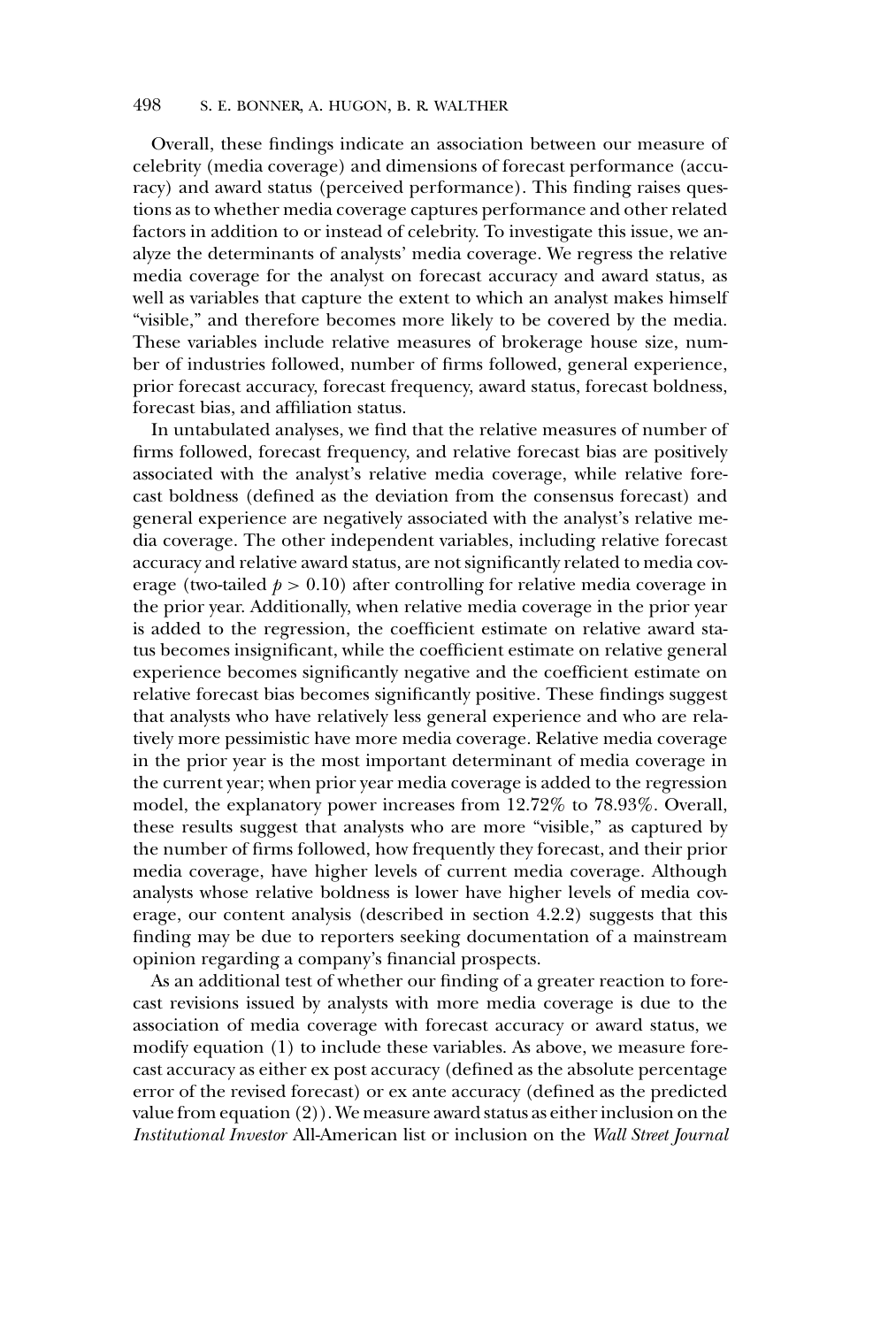All-Star list. In this multivariate analysis, we also control for firm media coverage by including firm size in the model, based on Gadarowski's [2004] finding that firm size is strongly related to firm media coverage. We measure firm size as the log of total assets for the firm; our results are unchanged if we measure firm size as the log of the market value of common equity. We estimate versions of the following regression using the four approaches outlined in section 4.1 to address cross-sectional dependence:

$$
CAR_{i,j,t} = \delta_0 + \delta_1 FCREV_{i,j,t} + \delta_2 ACCURACY_{i,j,t} + \delta_3 FCREV_{i,j,t} * ACCURACY_{i,j,t}
$$

$$
+ \delta_4 AWARD_{i,t} + \delta_5 FCREV_{i,j,t} * AWARD_{i,t} + \delta_6 FIRM_SIZE_{j,t}
$$

$$
+ \delta_7 FCREV_{i,j,t} * FIRM_SIZE_{j,t} + \delta_8 ALL_MEDIA_{i,j,t}
$$

$$
+ \delta_9 FCREV_{i,j,t} * ALL_MEDIA_{i,j,t} + \sum_{k=1}^{47} \delta_{9+k} IND_{j,t} + \zeta_{i,j,t}
$$
(3)

where the variables not previously defined are:

*ACCURACY <sup>i</sup>*,*j*,*<sup>t</sup>* = The ex post or ex ante accuracy of the quarterly earnings forecast revision issued by analyst *i* for firm *j* at time *t*; *AWARDi*,*<sup>t</sup>* = An indicator variable that equals 1 if analyst *i* is included on the *Institutional Investor* All-American list or the *Wall Street Journal* All-Star list at time *t*, 0 otherwise; *FIRM SIZEj*,*<sup>t</sup>* = The log of total assets for firm *j* at time *t*; *INDj*,*<sup>t</sup>* = An indicator variable representing the industry sector for firm *j* at time *t*; and ζ *<sup>i</sup>*,*j*,*<sup>t</sup>* = Error term.

Table 4 provides the results from estimating equation (3). As in our estimation of equation (1), we eliminate observations with studentized residuals greater than two in absolute value or Cook's D greater than one in the tabulated results; our inferences are unchanged if outliers are retained. We present the results only for the nonoverlapping sample using the five-day size-adjusted excess return, *ALL MEDIA*, and ex post accuracy; the results are unchanged if we use one of the other approaches to deal with potential cross-sectional dependence, replace ex post accuracy with ex ante (predicted) accuracy or Hong, Kubik, and Solomon's [2000] relative accuracy measure, replace *ALL MEDIA* with *MAG*, *WIRE*, *WSJ* , or *TV* , replace the dependent variable with the size-adjusted return over  $(0, +2)$  or on day 0, and/or estimate equation (3) in ranks or in logs.

Consistent with our findings in table 2, the estimated coefficient on *FCREV* is positive and statistically significant in all specifications. We also find that the estimated coefficient on *FCREV* ∗ *ACCURACY* is significantly negative, indicating that market participants react less to revised forecasts that are ex post less accurate. This result is consistent with Clement and Tse [2003] and Bonner, Walther, and Young [2003], who find that the market reaction to forecast revisions is associated with forecast accuracy. Further, the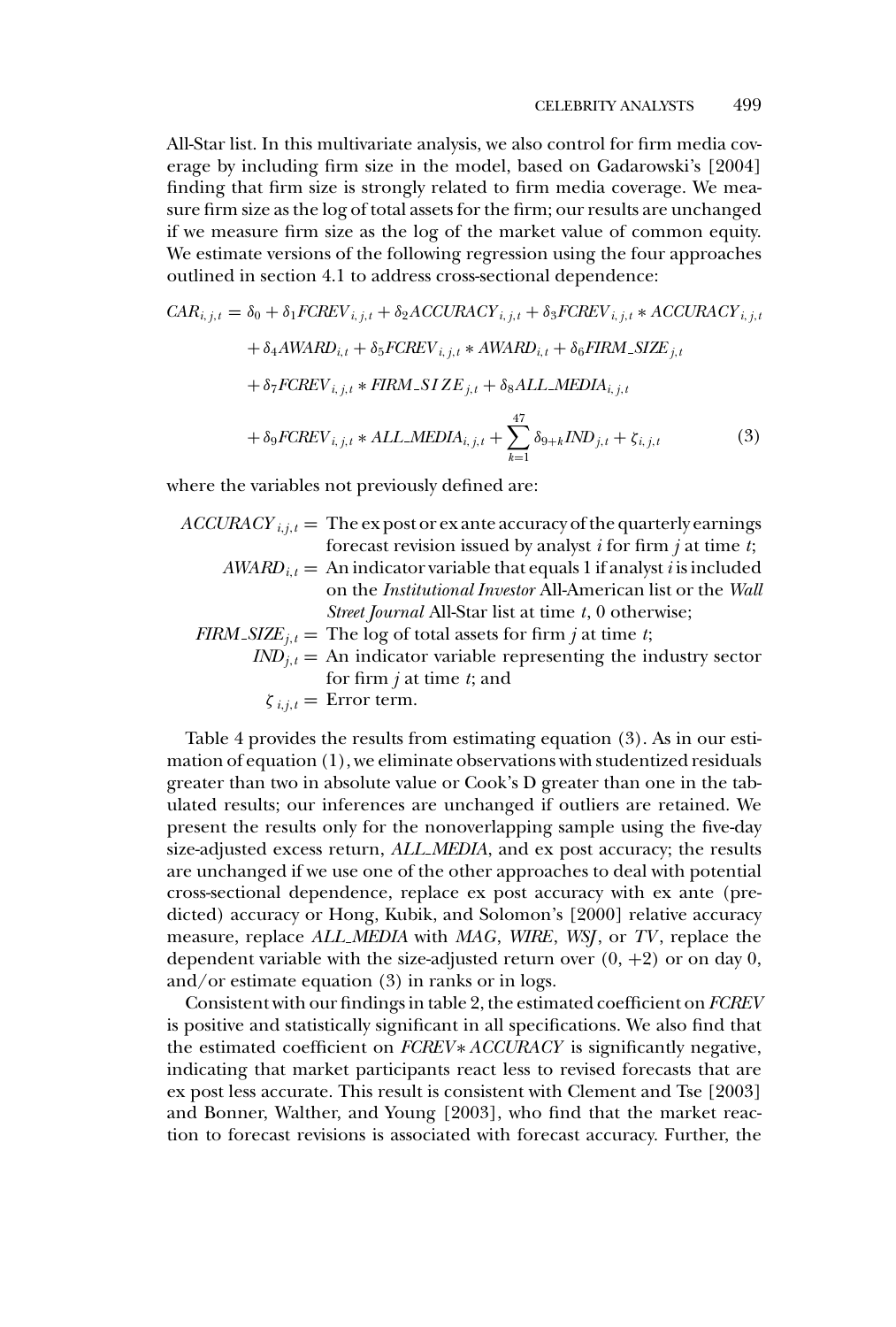#### **TABLE 4**

*Market Reaction to Forecast Revisions Conditional on Media Coverage, Ex Post Accuracy, and Award Status: Nonoverlapping Forecast Revision Sample (N* = *15,461)*

Equation (3):

 $CAR_{i, i, t} = \delta_0 + \delta_1 FCREV_{i, i, t} + \delta_2 ACCURACY_{i, i, t} + \delta_3 FCREV_{i, i, t} * ACCURACY_{i, i, t} + \delta_4 AWARD_{i, t}$ 

$$
+\ \textcolor{black}{\delta_5FCREV_{i,\:j,\:t}}*AWARD_{i,\:t}+\ \textcolor{black}{\delta_6FIRM\_SIZE_{\:j,\:t}}+\ \textcolor{black}{\delta_7FCREV_{i,\:j,\:t}}*FIRM\_SIZE_{\:j,\:t}\\
$$

$$
+\delta_8 ALL\_MEDIA_{i,j,t} + \delta_9 FCREV_{i,j,t}*ALL\_MEDIA_{i,j,t} + \sum_{k=1}^{47} \delta_{9+k} IND_{j,t} + \zeta_{i,j,t}
$$

|                         | $AWARD = IIAWARD$ |              | $AWARD = WSJAWARD$ |              |
|-------------------------|-------------------|--------------|--------------------|--------------|
| Intercept               | $-0.0016**$       | $-0.0120$    | $-0.0014**$        | $-0.0116$    |
|                         | $(-2.47)$         | $(-0.93)$    | $(-2.07)$          | $(-0.90)$    |
| <b>FCREV</b>            | $0.9334***$       | $0.3685**$   | $0.9124***$        | $0.3185**$   |
|                         | (12.64)           | (2.33)       | (11.65)            | (1.96)       |
| <b>ACCURACY</b>         | $-0.0476***$      | $-0.0495***$ | $-0.0476***$       | $-0.0502***$ |
|                         | $(-4.88)$         | $(-4.59)$    | $(-4.88)$          | $(-4.65)$    |
| <b>FCREV*ACCURACY</b>   | $-0.4870***$      | $-0.4690***$ | $-0.4800***$       | $-0.4588***$ |
|                         | $(-6.50)$         | $(-5.72)$    | $(-6.37)$          | $(-5.58)$    |
| AWARD                   | 0.0016            | 0.0012       | $-0.0011$          | $-0.0006$    |
|                         | (0.97)            | (0.69)       | $(-0.69)$          | $(-0.36)$    |
| <b>FCREV* AWARD</b>     | 0.1284            | 0.1088       | $0.5103**$         | $0.6327***$  |
|                         | (0.48)            | (0.40)       | (2.51)             | (3.08)       |
| <b>FIRM_SIZE</b>        |                   | $0.0015***$  |                    | $0.0015***$  |
|                         |                   | (4.73)       |                    | (4.83)       |
| <b>FCREV* FIRM SIZE</b> |                   | $0.0895***$  |                    | $0.0889***$  |
|                         |                   | (2.89)       |                    | (2.87)       |
| ALL_MEDIA               | $-0.0000$         | $-0.0000$    | $-0.0000$          | $-0.0000$    |
|                         | $(-1.25)$         | $(-0.96)$    | $(-1.08)$          | $(-0.87)$    |
| <b>FCREV* ALL_MEDIA</b> | $0.0024***$       | $0.0031***$  | $0.0020***$        | $0.0026***$  |
|                         | (2.86)            | (3.53)       | (2.65)             | (3.20)       |
| <b>Industry Effects</b> | No                | Yes          | No                 | Yes          |
| $R^2$                   | $2.09\%***$       | $2.68\%***$  | $2.10\%***$        | 2.67%***     |
|                         | (44.52)           | (6.83)       | (44.70)            | (6.81)       |

This table provides results from estimating equation (3) on the forecast revision sample. For each variable included in equation (3), the coefficient estimate is presented; the *t*-statistic is provided in parentheses below the estimated coefficient. The *F*-statistic is provided in parentheses below the *R*<sup>2</sup>. The results are provided for the nonoverlapping sample, which only includes those observations that have no other forecast revisions occurring during the return accumulation window. *ACCURACY* is the ex post (*APE*) accuracy of the revised forecast; *AWARD* indicates whether the analyst is named to the *Institutional Investor* All-American list (*IIAWARD*) or the *Wall Street Journal* All-Star list (*WSJAWARD*); *FIRM SIZE* is the log of total assets for the firm; *IND* represents a set of industry control variables to indicate to which Fama−French industry sector the firm belongs; all other variables are defined in the notes to tables 1 and 3.

∗∗ and ∗∗∗ indicate significance at the 5% and 1% levels, respectively, two-tailed.

estimated coefficient on *FCREV* ∗ *AWARD* is significantly positive for *WSJ-AWARD*, suggesting that market participants react more to forecast revisions issued by analysts who are historically more accurate. This finding is consistent with Brown [2001], who documents that prior accuracy is the single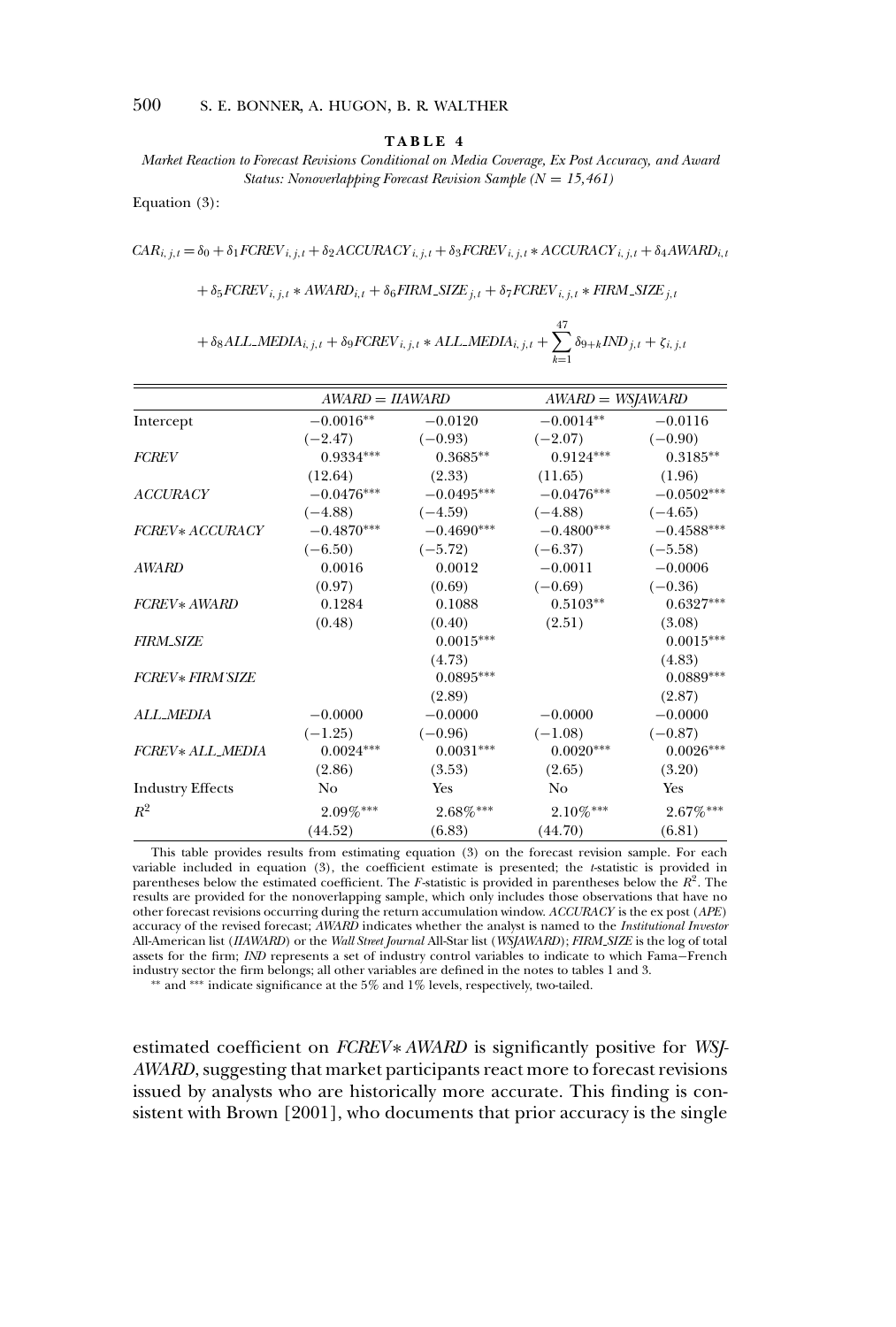best predictor of future forecast accuracy. In untabulated analyses, we find that the coefficient on *FCREV* ∗ *IIAWARD* is significantly positive when accuracy is excluded from the regression. This finding is consistent with Stickel [1992], who documents that analysts named to the *Institutional Investor* All-American list have a greater impact on security prices, and Jackson [2005], who finds that award-winning analysts generate greater trade volume. The insignificant coefficient on *FCREV* ∗ *IIAWARD* in table 4 suggests that the effect of *IIAWARD* on the market reaction to forecast revisions is a result of All-American analysts issuing more accurate forecasts (see Stickel [1992]).

Despite the significant effect of forecast accuracy and award status on the market reaction, we continue to find that the estimated coefficient on *FCREV* \* *ALL\_MEDIA* is positive and significant at  $p < 0.01$ .<sup>22</sup> The magnitude of the coefficient estimate on *FCREV* ∗ *ALL MEDIA* in table 4 (0.0024 using IIAWARD; 0.0020 using *WSJAWARD*) is similar to that in table 2 (0.0029 for *ALL MEDIA*). The coefficient estimate on *FCREV* ∗ *ALL MEDIA* remains significantly positive if both *IIAWARD* and *WSJAWARD* (and their interactions with *FCREV*) are included in the model  $(0.0018, t = 2.12,$  two-tailed  $p < 0.04$  for the nonoverlapping sample; results not presented). The coefficient estimate on *FCREV* ∗ *ALL MEDIA* remains significantly positive when we include industry control variables and firm size in equation (3) to control for firm media coverage (see Gadarowski [2004]), and/or include the number of firms the analyst follows and its interaction with *FCREV* in equation (3). Untabulated results indicate that we continue to find a significant effect of media coverage when we replace *ALL MEDIA* with an indicator variable, *IND MEDIA*, that equals one if the analyst has one or more media mentions in the year, zero otherwise (*IIAWARD*: 0.4621, two-tailed  $p < 0.01$ ; *WSJAWARD*: 0.3678, two-tailed  $p < 0.05$ ).<sup>23</sup> Using the results for *IIAWARD*, the magnitude of the excess returns to forecast revisions increases by approximately 194%, from −0.16% to −0.47%, when *IND MEDIA* changes from zero to one, suggesting that the effect of media coverage on the market reaction to forecast revisions is not only statistically significant, but also economically significant.<sup>24</sup>

As a final approach to control for accuracy, we allow the coefficient estimate on *FCREV* to vary with the determinants of analyst accuracy identified by prior research:

 $22$  As a sensitivity test of whether measurement error in our forecast accuracy metric is driving these results, we re-estimate equation (3) after eliminating 1,169 observations for which the price-deflated special items amount was greater than four standard deviations from the average price-deflated analyst forecast error (see Keane and Runkle [1998]). The estimated coefficient<br>on *FCREV*  $*$  *MEDIA* remains significantly positive in this estimation.

<sup>&</sup>lt;sup>23</sup> In this specification, the coefficient estimate on *FCREV* \* *IIAWARD* is significantly positive (0.5808, two-tailed  $p < 0.05$ ), in contrast to the results presented in table 4.

 $24$  To compute these excess return results, we use the coefficient estimates from the regression using *IIAWARD* in conjunction with the mean values for *FCREV* , *ACCURACY* , and *AWARD*.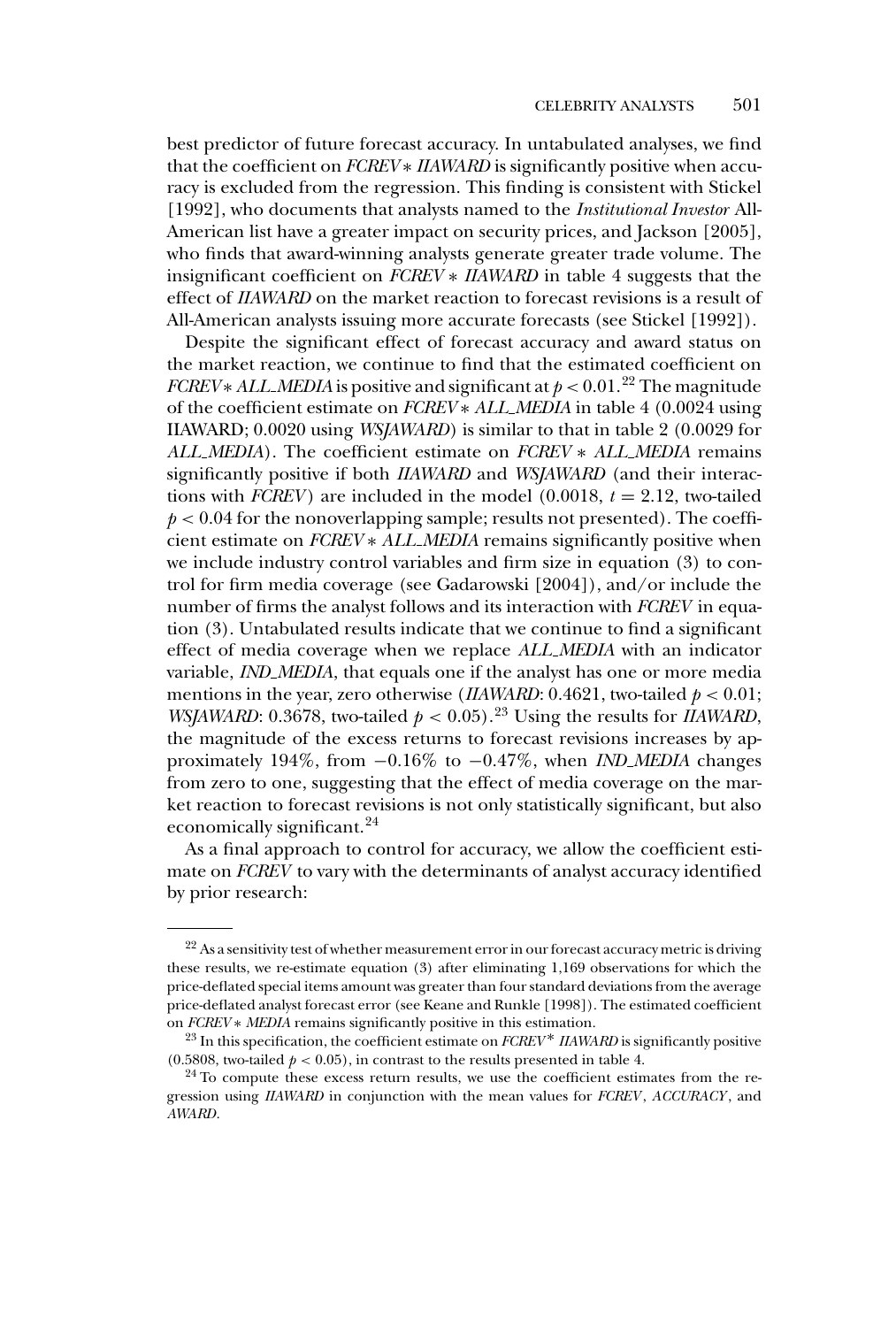$$
CAR_{i,j,t} = \phi_0 + \phi_1 FCREV_{i,j,t} + \phi_2 FCREV_{i,j,t} * PRMAPE_{i,j,q-1} + \phi_3 FCREV_{i,j,t}
$$
  
\n
$$
*RFCAGE_{i,j,q} + \phi_4 FCREV_{i,j,t} * RFIRMEXP_{i,j,q} + \phi_5 FCREV_{i,j,t} * RGENEXP_{i,j,q}
$$
  
\n
$$
+ \phi_6 FCREV_{i,j,t} * RTURNOVER_{i,j,q} + \phi_7 FCREV_{i,j,t} * RFCFREQ_{i,j,q}
$$
  
\n
$$
+ \phi_8 FCREV_{i,j,t} * RNOFIRM_{i,j,q} + \phi_9 FCREV_{i,j,t} * RNOIND_{i,j,q}
$$
  
\n
$$
+ \phi_{10} FCREV_{i,j,t} * RBROKSIZE_{i,j,q} + \phi_{11} FCREV_{i,j,t} * RIAWARD_{i,j,q}
$$
  
\n
$$
+ \phi_{12} ALL-MEDIA_{i,j,t} + \phi_{13} FCREV_{i,j,t} * ALL-MEDIA_{i,j,t} + \upsilon_{i,j,q}
$$
 (4)

where the variable not previously defined is:  $v_{i,i,t} =$  Error term.

Table 5 provides the results from estimating equation (4). As in our estimation of equations (1) through (3), we eliminate observations with studentized residuals greater than two in absolute value or Cook's D greater than one in the tabulated results; our inferences are unchanged if outliers are retained. We present the results only for the nonoverlapping sample with sufficient data to calculate the independent variables; the results are unchanged if we use the other approaches to deal with potential cross-sectional dependence.

In this specification, the coefficient estimate on *FCREV* ∗ *ALL MEDIA* remains significantly positive (0.0059,  $t = 2.34$ , two-tailed  $p < 0.02$ ). Thus, the effect of analyst media coverage on the market reaction to forecast revisions remains significant after controlling for performance variables examined in prior work.

The results in tables 2 and 4 indicate that market participants react more strongly to forecast revisions issued by analysts with more media coverage, even after controlling for the accuracy of the revised forecast and the award status of the analyst.

*4.2.2. Media Coverage and Information Availability.* In this section, we investigate whether our findings for the effects of analysts' media coverage on the market reaction to forecast revisions are due to the increased availability of forecast revisions issued by analysts with more media coverage. This increased availability would occur if the analyst's media mention contains the actual forecast revision. To investigate this possibility, we perform a content analysis of the media mentions for a randomly selected subsample of 226 analyst-year observations, representing 402 content items (274 in *MAG*, 59 in *WIRE*, 27 in *WSJ* , and 42 in *TV* ).<sup>25</sup>

 $25$  To construct this random sample, we conduct a two-step sampling routine where we first select randomly a nonzero analyst-year observation and next select randomly a media observation from within the analyst-year observation. To ensure an equal representation of high- and low-celebrity analysts, we dichotomize each media category at the median number of media observations and sample randomly within these partitions. We construct sample sizes in proportion to the number of media observations in each media category (i.e., *MAG*, *WIRE*, *WSJ*, and *TV*), imposing a constraint of at least 20 media observations per category. Each randomly selected analyst-year observation represents a media article containing the analyst's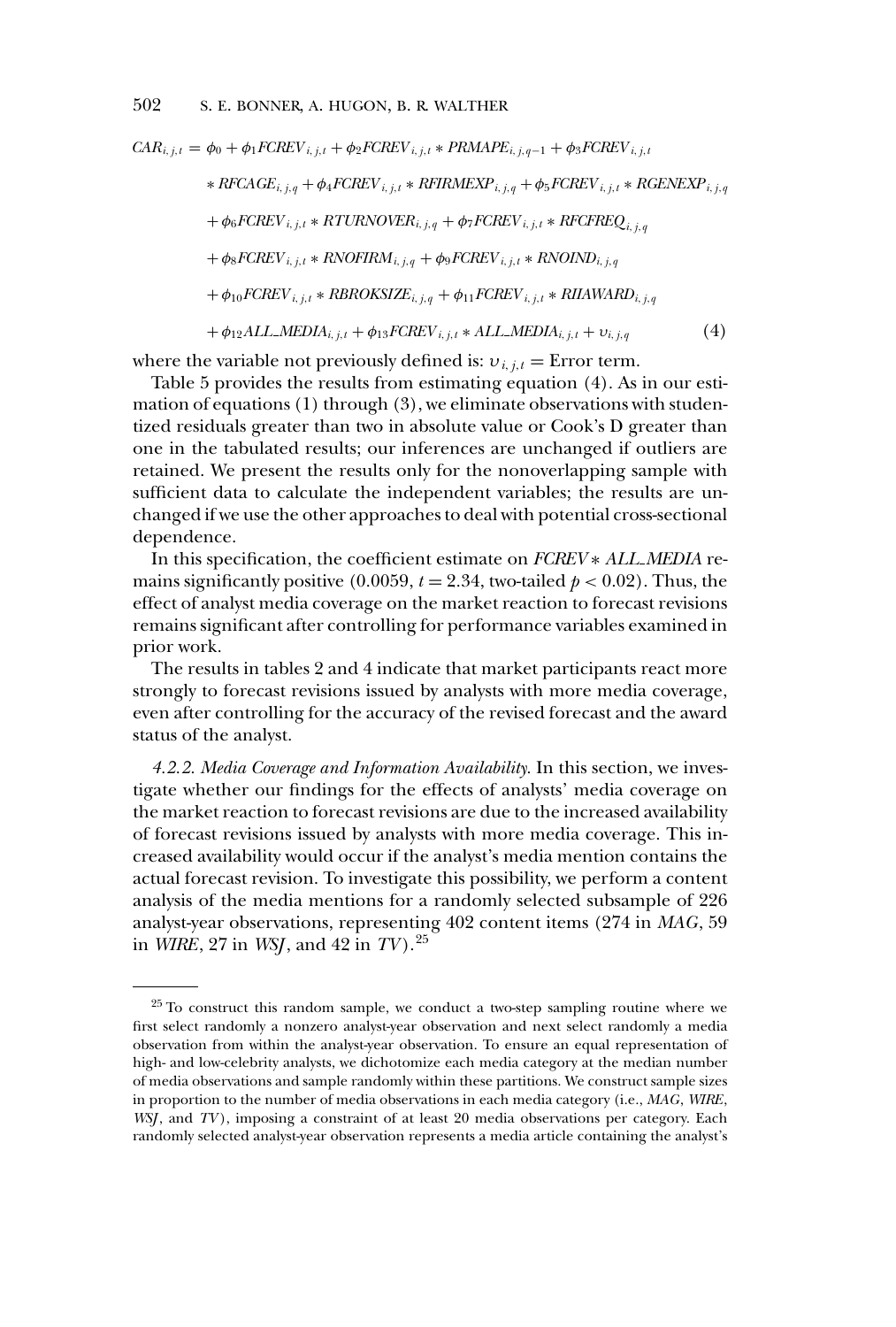#### **TABLE 5**

*Market Reaction to Forecast Revisions Conditional on Media Coverage and the Determinants of Forecast Accuracy: Nonoverlapping Forecast Accuracy Sample (N* = *4,955)*

Equation (4):

 $CAR_{i, j, t} = \phi_0 + \phi_1 \text{FCREV}_{i, j, t} + \phi_2 \text{FCREV}_{i, j, t} * \text{PRMAPE}_{i, j, q-1} + \phi_3 \text{FCREV}_{i, j, t} * \text{RFCAGE}_{i, j, q}$  $+ \phi_4 FCREV_{i, j, t} * RFIRSTEXP_{i, j, q} + \phi_5 FCREV_{i, j, t} * RGENEXP_{i, j, q}$ 

 $+ \phi_6$ *FCREV*<sub>*i*, *j*,*t*</sub>  $*$  *RTURNOVER*<sub>*i*, *j*,*q*</sub>  $+ \phi_7$ *FCREV*<sub>*i*, *j*,*t*  $*$  *RFCFREQ*<sub>*i*</sub>, *i*,*q*</sub>

 $+ \phi_8 FCREV_{i,j,t} * RNOFIRM_{i,j,q} + \phi_9 FCREV_{i,j,t} * RNOIND_{i,j,q}$ 

 $+ \phi_{10}FCREV_{i,j,t} * RBROKSIZE_{i,j,q} + \phi_{11}FCREV_{i,j,t} * RIIAWARD_{i,j,q}$ 

 $+ \phi_{12}ALL \cdot \text{MEDIA}_{i, j, t} + \phi_{13} FCREV_{i, j, t} * ALL \cdot \text{MEDIA}_{i, j, t} + v_{i, j, q}$ 

| Variable                |              |              |
|-------------------------|--------------|--------------|
| Intercept               | 0.0008       | 0.0007       |
|                         | (0.90)       | (0.66)       |
| <b>FCREV</b>            | 2.0120***    | 1.8253***    |
|                         | (9.93)       | (7.54)       |
| FCREV* PRMAPEq-1        | $-0.9670***$ | $-1.0882***$ |
|                         | $(-2.69)$    | $(-3.04)$    |
| <b>FCREV* RFCAGE</b>    | 0.0026       | 0.0017       |
|                         | (0.24)       | (0.15)       |
| <b>FCREV* RFIRMEXP</b>  | $-0.0182$    | $-0.0203$    |
|                         | $(-0.46)$    | $(-0.52)$    |
| <b>FCREV* RGENEXP</b>   | $0.0032**$   | $0.0030**$   |
|                         | (2.13)       | (1.96)       |
| <b>FCREV* RTURNOVER</b> | $-1.8966**$  | $-1.2963*$   |
|                         | $(-2.52)$    | $(-1.67)$    |
| <b>FCREV* RFCFREQ</b>   | $-0.0026$    | $-0.0024$    |
|                         | $(-0.02)$    | $(-0.02)$    |
| <b>FCREV* RNOFIRM</b>   | 0.0388       | 0.0494       |
|                         | (0.72)       | (0.91)       |
| <b>FCREV* RNOIND</b>    | $-0.0497$    | $-0.1657$    |
|                         | $(-0.21)$    | $(-0.72)$    |
| <b>FCREV* RBROKSIZE</b> | $0.0178*$    | 0.0106       |
|                         | (1.66)       | (0.97)       |

(*continued*)

Based on a pilot analysis, we generate the following three overall media content categories: analyst commentary concerning a followed company

first name, last name, and brokerage house name. The number of content items (402) differs from the number of analyst-year observations (226) because an observation can contain more than one content item (e.g., when an analyst comments on both a company's management and a company's industry within the same article).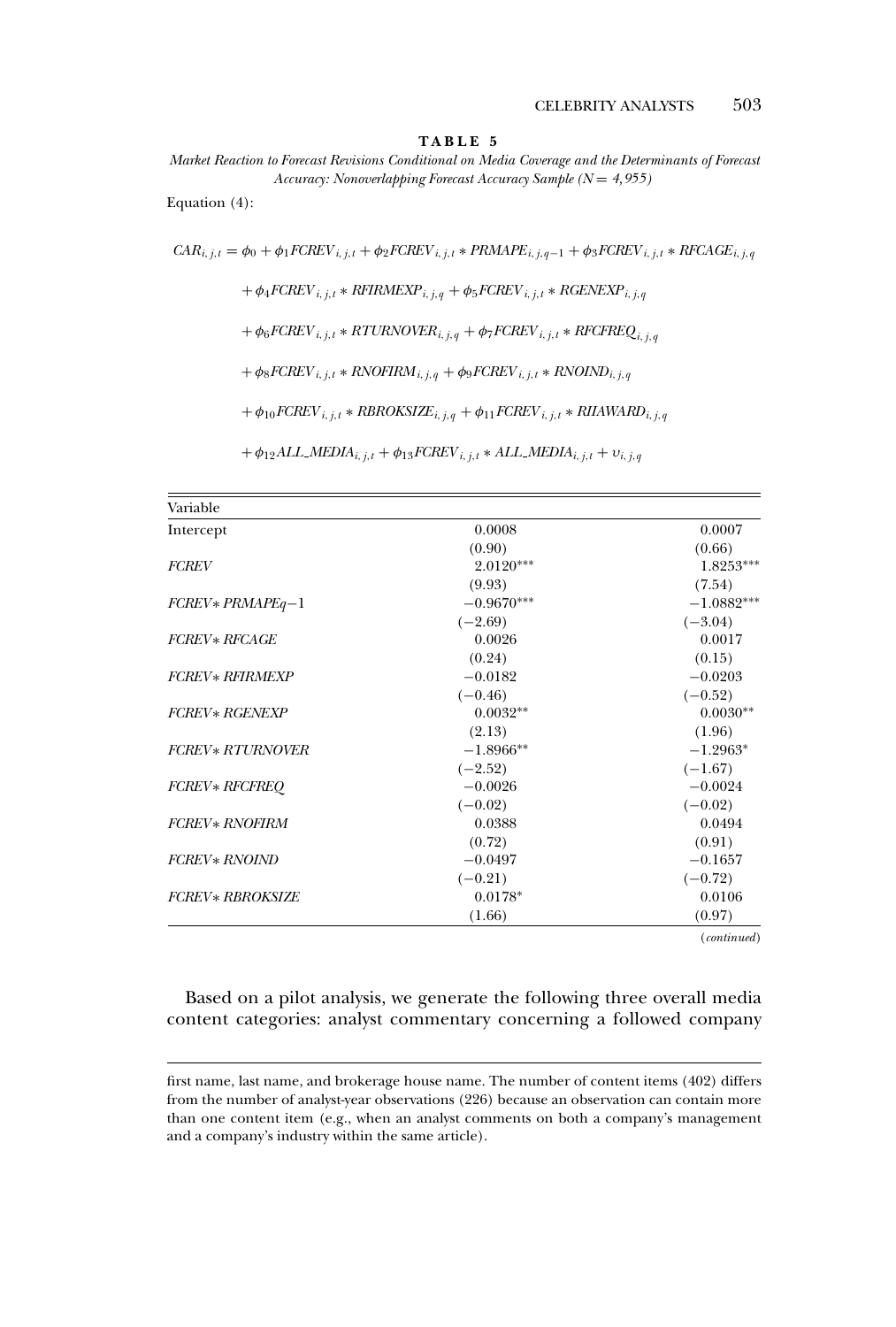| Variable               |              |              |
|------------------------|--------------|--------------|
| <b>FCREV* RIIAWARD</b> | $-3.5850***$ | $-3.4945***$ |
|                        | $(-3.65)$    | $(-3.54)$    |
| ALL_MEDIA              |              | 0.0000       |
|                        |              | (0.14)       |
| FCREV* ALL_MEDIA       |              | $0.0059**$   |
|                        |              | (2.34)       |
| $R^2$                  | $3.39\%***$  | $3.75\%***$  |
|                        | (14.27)      | (13.43)      |

**TABLE 5** —*Continued*

This table provides results from estimating equation (4) on the forecast accuracy sample. For each variable included in equation (4), the coefficient estimate is presented; the *t*-statistic is provided in parentheses below the estimated coefficient. The *F*-statistic is provided in parentheses below the  $R^2$ . The results are provided for the nonoverlapping sample, which only includes those observations that have no other forecast revisions occurring during the return accumulation window. *PRMAPE* is the analyst's absolute forecast error for the firm and quarter, minus the mean absolute forecast error of other analysts following the firm for that quarter, deflated by the mean absolute forecast error. *FCAGE* is the number of calendar days between the firm's earnings announcement date and the forecast release date. *FIRMEXP* is the number of prior quarters for which the analyst has issued an earnings forecast for the firm. *GENEXP* is the number of prior firm quarters the analyst has issued a quarterly forecast for any firm on the Zacks database. *TURNOVER* is an indicator variable that equals 1 if the analyst changed brokerage houses during the year, 0 otherwise. *FCFREQ* is the number of quarterly earnings forecasts issued by the analyst for the firm and quarter. *NOFIRM* is the number of firms for which the analyst issues quarterly earnings announcement forecasts for the quarter. *NOIND* is the number of two-digit Standard Industrial Classification codes containing firms for which the analyst issues quarterly earnings announcements. *BROKSIZE* is the number of analysts issuing quarterly earnings forecasts at the brokerage house at which the analyst is employed. *IIAWARD* is an indicator variable that equals 1 if the analyst was named on the *Institutional Investor* All-American team in the previous year. The prefix "R" for the independent variables indicates that the mean value of the variable for the firm and quarter is subtracted from the observation's value. All other variables are defined in the notes to tables 1 and 3.

∗, ∗∗, and ∗∗∗ indicate significance at the 10%, 5%, and 1% levels, respectively, two-tailed.

(*COMPANY* ), general analyst mentions (*ANALYST*), and analyst commentary concerning an industry (*GEN INDUSTRY* ). The first category, *COM-PANY* , consists of analyst discussions of several company-related issues, including management strategy, stock recommendations, the company's industry, products and services, other business-related comments, sales and sales revenue, completed and potential mergers and acquisitions, stock price in general, management in general, earnings forecasts, profits and losses, expenses, and price targets. The second category, *ANALYST*, consists of the following content subcategories: initiation of coverage on a company, an analyst changing from one brokerage firm to another, other analyst mentions, and analyst improprieties. The third category, *GEN INDUSTRY* , is comprised of analyst comments about an industry in general rather than about a specific followed company.

Table 6 provides the results from this analysis. Across the three aggregate categories, 89% of the content focuses on a particular company, 4% on the analyst, and 7% on an industry in general. Examining the content pertaining directly to companies reveals that media mentions focus on general information such as management strategy (14%), the company relative to the industry  $(11\%)$ , success and profitability of products  $(9\%)$ , merger and acquisition activity (8%), stock price (5%), and management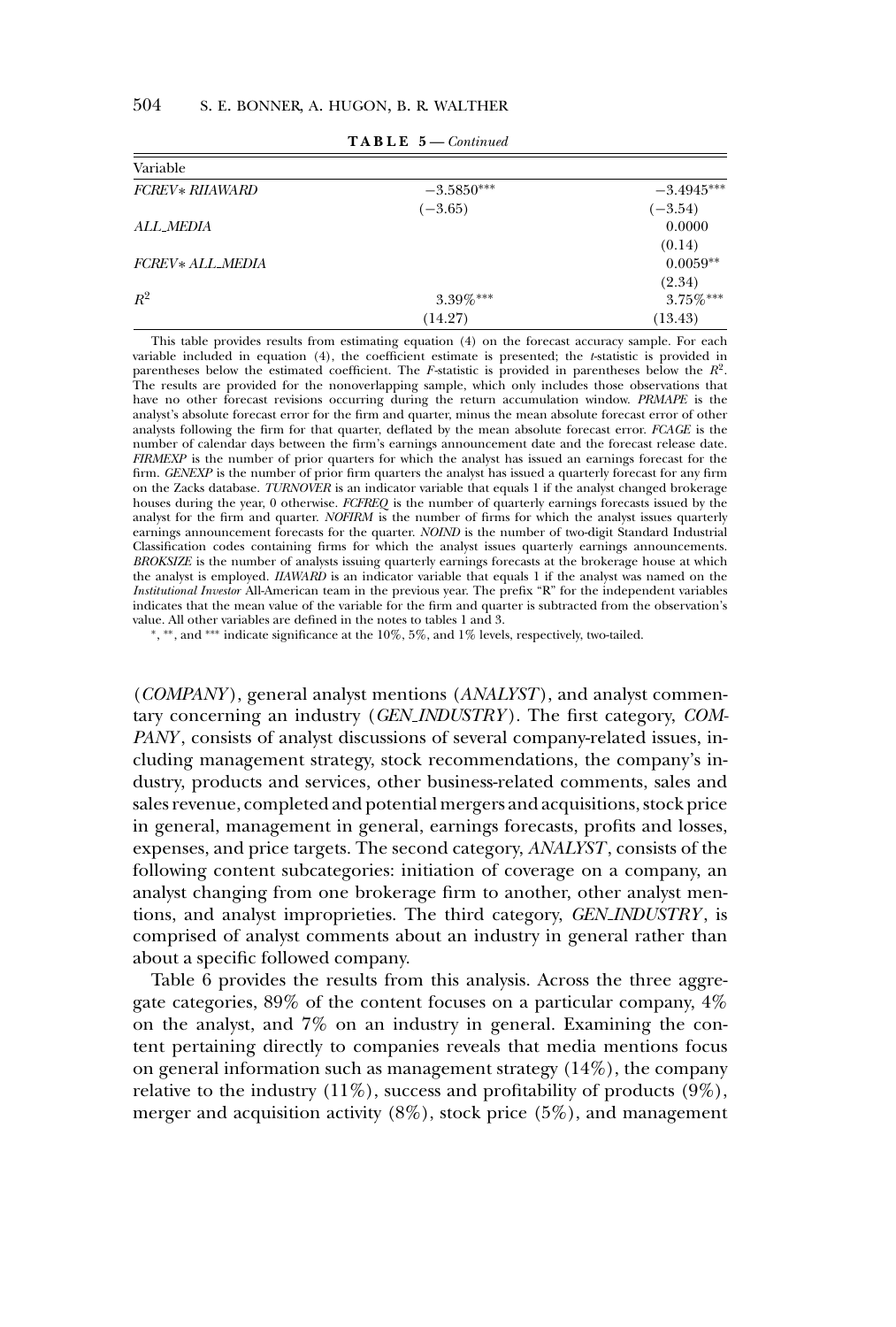|                     |      |              | Сопіет Апасум ор імеата Оозегоаноть бу імеата туре |                |                |                |
|---------------------|------|--------------|----------------------------------------------------|----------------|----------------|----------------|
|                     |      | <b>TOTAL</b> | MAG                                                | WIRE           | WSJ            | TV             |
| Category            | %    | $(N = 226)$  | $(N = 140)$                                        | $(N = 46)$     | $(N = 20)$     | $(N = 20)$     |
| <b>COMPANY</b>      |      |              |                                                    |                |                |                |
| <b>STRATEGY</b>     | 0.14 | 56           | 35                                                 | 8              | $\overline{4}$ | 9              |
| <b>STOCK_REC</b>    | 0.11 | 44           | 34                                                 | 5              | 5              | $\Omega$       |
| <b>C_INDUSTRY</b>   | 0.09 | 38           | 25                                                 | 6              | 3              | 4              |
| <b>PRODUCT</b>      | 0.09 | 37           | 20                                                 | 7              | 1              | 9              |
| C_OTHER             | 0.09 | 36           | 25                                                 | 9              | 1              | 1              |
| <b>SALES</b>        | 0.08 | 32           | 23                                                 | 6              | 1              | $\overline{2}$ |
| MА                  | 0.08 | 31           | 21                                                 | 5              | 1              | $\overline{4}$ |
| <b>PRICE</b>        | 0.04 | 18           | 16                                                 | 1              | $\Omega$       | 1              |
| <b>MANAGEMENT</b>   | 0.04 | 16           | 13                                                 | $\theta$       | 1              | $\overline{2}$ |
| <b>FORECAST</b>     | 0.04 | 16           | 16                                                 | $\Omega$       | $\Omega$       | $\theta$       |
| <b>EARN</b>         | 0.04 | 15           | 8                                                  | 4              | $\overline{2}$ | 1              |
| <b>EXPENSE</b>      | 0.02 | 7            | 6                                                  | $\Omega$       | 1              | $\Omega$       |
| <b>TARGET</b>       | 0.01 | 6            | 5                                                  | $\Omega$       | 1              | $\Omega$       |
| <b>ANALYST</b>      |      |              |                                                    |                |                |                |
| <b>INITIATION</b>   | 0.02 | 9            | 6                                                  | 3              | $\Omega$       | $\Omega$       |
| <b>CHANGE</b>       | 0.01 | 6            | $\overline{2}$                                     | $\overline{4}$ | $\Omega$       | $\Omega$       |
| A_OTHER             | 0.01 | 6            | 1                                                  | $\Omega$       | 4              | 1              |
| <b>IMPROPRIETY</b>  | 0.00 |              | $\Omega$                                           | 1              | $\Omega$       | $\Omega$       |
| <b>GEN_INDUSTRY</b> | 0.07 | 28           | 18                                                 | $\Omega$       | $\overline{2}$ | 8              |
| Total               | 1.00 | 402          | 274                                                | 59             | 27             | 42             |

**TABLE 6** *Content Analysis of Media Observations by Media Type*

This table contains a summary of the content of a randomly selected sample of 226 analyst-year observations representing 402 content items. *COMPANY* represents analyst commentary concerning a followed company; *STRATEGY* represents analyst commentary concerning management strategy; *STOCK REC* represents analyst commentary concerning stock recommendations; *C INDUSTRY* represents analyst commentary concerning the company's industry; *PRODUCT* represents analyst commentary concerning products and services; *C OTHER* represents analyst commentary concerning other business-related comments; *SALES* represents analyst commentary concerning sales and sales revenue; *MA* represents analyst commentary concerning completed and potential mergers and acquisitions; *PRICE* represents analyst commentary concerning stock price in general; *MANAGEMENT* represents analyst commentary concerning management in general; *FORECAST* represents analyst commentary concerning earnings forecasts; *EARN* represents analyst commentary concerning profits and losses; *EXPENSE* represents analyst commentary concerning expenses; *TARGET* represents analyst commentary concerning price targets; *ANALYST*represents general analyst mentions; *INITIATION* represents a mention of initiation of coverage on a company; *CHANGE* represents a mention of an analyst changing from one brokerage firm to another; *A OTHER* represents other analyst mentions; *IMPROPRIETY* represents a mention of an analyst impropriety; and *GEN INDUSTRY* represents analyst commentary concerning an industry.

in general (4%). The company content also focused on financial statement information such as sales  $(8\%)$ , earnings  $(4\%)$ , and expenses  $(2\%)$ . With regard to research outputs, the media articles mention stock recommendations most frequently  $(11\%)$ , followed by earnings forecasts  $(4\%)$  and target prices (2%). Because earnings forecasts amount to only 4% of the total 402 content items provided, our content analysis suggests that it is unlikely that an analyst's higher level of media coverage captures the increased availability of his forecast revisions. This conclusion is reinforced by our finding that the estimated coefficient on *FCREV* ∗ *MEDIA* is significantly positive in equations (1) and (3) when we measure media coverage as of the end of the *prior* year.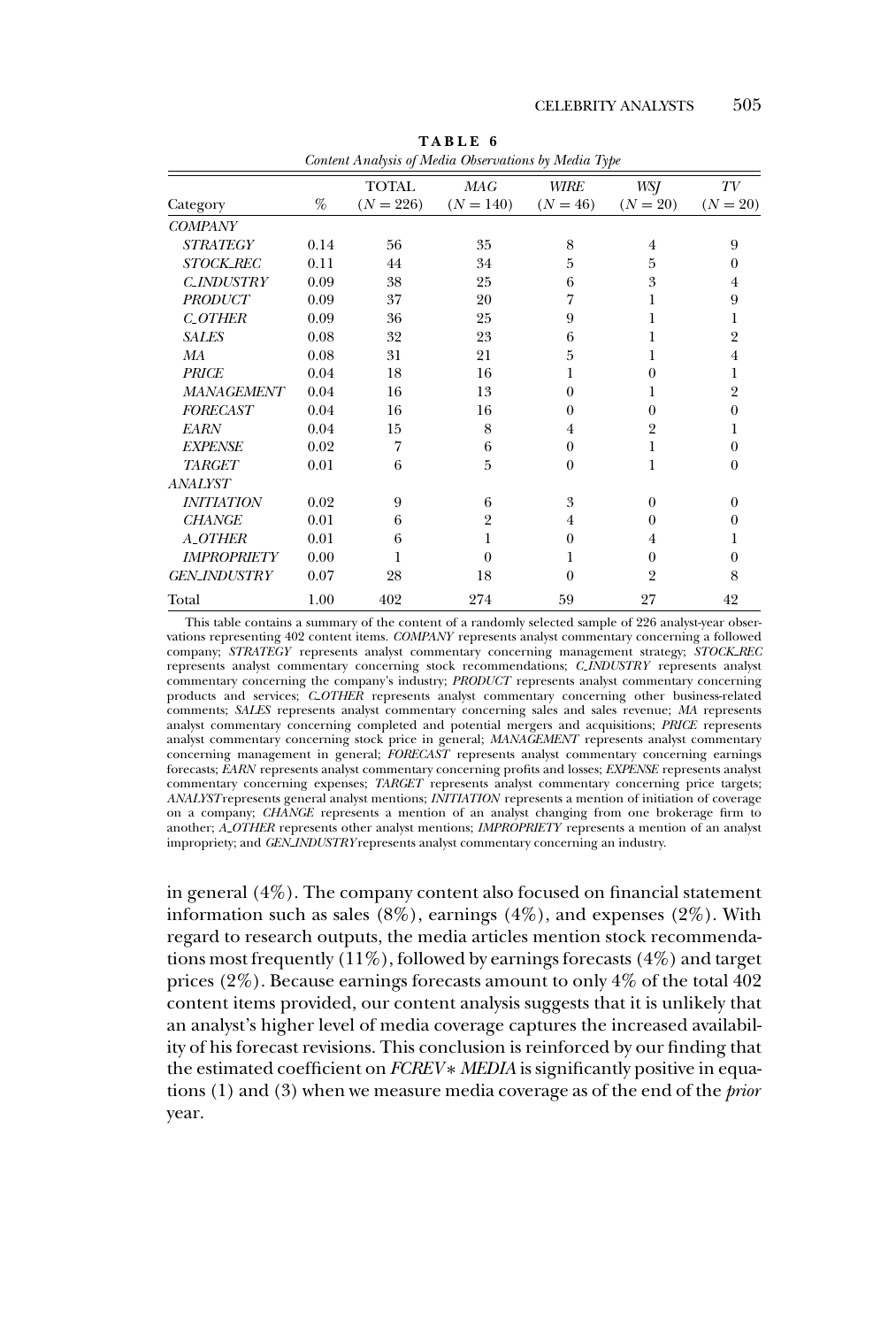# 506 S. E. BONNER, A. HUGON, B. R. WALTHER

Overall, we interpret our results as suggesting that the market reacts more strongly to forecast revisions issued by celebrity analysts whose names are more familiar. Our findings, however, are also consistent with the market reacting more strongly to forecast revisions issued by superior performing analysts if media coverage is correlated with measurement error in the proxies we examine for actual and perceived performance. To evaluate if the initial market reaction to analysts with higher levels of media coverage can be characterized as too strong, we next evaluate the returns around the earnings announcement date subsequent to the forecast revision date.

# 4.3 POSTREVISION RETURNS AROUND THE EARNINGS ANNOUNCEMENT DATE CONDITIONAL ON MEDIA COVERAGE

In this section, we investigate whether market participants appear to react too strongly to forecast revisions issued by analysts with high media coverage due to the celebrity status and resultant familiarity of those analysts. If the initial market reactions are not justified by appropriate proxies for analysts' actual forecast accuracy (as is suggested by the limited association between media coverage and our various measures of accuracy), market prices should reverse at the earnings announcement date, at which time analysts' actual accuracy is known.

To investigate this possibility, we examine the association between the excess returns surrounding the quarterly earnings announcement date and analysts' media coverage. To implement this test, we first select the firmquarter observation corresponding to the analyst with the greatest media coverage for that firm and quarter; our results are unchanged if we use the observation corresponding to the analyst with the least media coverage or a randomly selected observation.<sup>26</sup> This yields a sample consisting of one forecast revision for each firm and quarter in our sample. We measure the excess return as the five-day size-adjusted buy-and-hold excess return  $(-2)$ , +2) surrounding the quarterly earnings announcement date.

If market participants react too strongly to forecast revisions issued by analysts with higher media coverage, there should be a positive price reaction at the quarterly earnings announcement date for those observations with a negative forecast revision issued by an analyst with higher media coverage. Similarly, there should be a negative price reaction when actual earnings are announced for those observations with a positive forecast revision issued by an analyst with higher media coverage. Thus, there should be a negative association between the excess return around the earnings announcement date and the interaction of the forecast revision and the analyst's media coverage. To test this conjecture, we estimate versions of the following equation:

 $^{26}\,$  We select only one analyst forecast revision for each firm and quarter because the returns data are at the firm level rather than at the analyst level.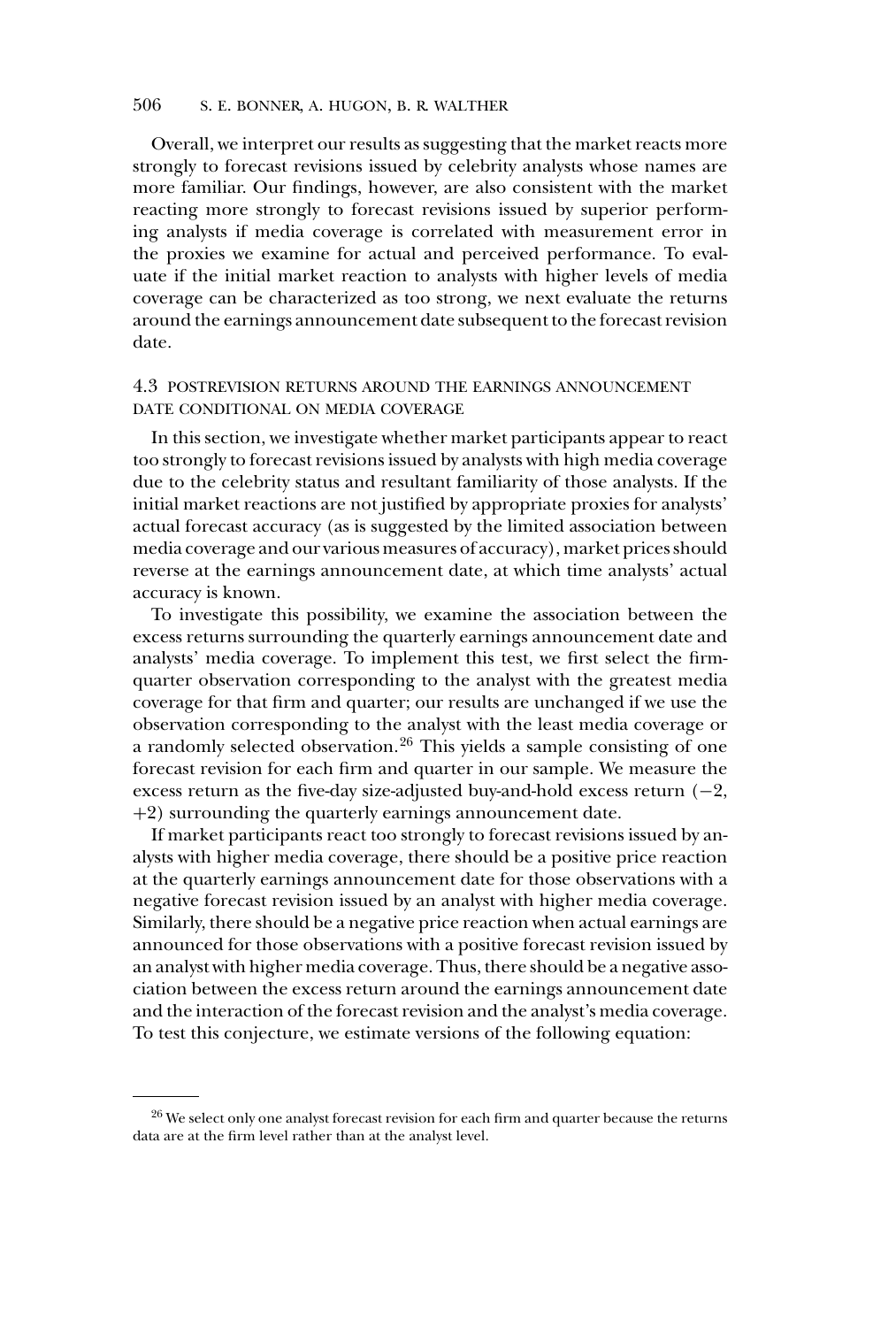$E A_C A R_{i,t}$ 

$$
= \lambda_0 + \lambda_1 U E_{j,t} + \lambda_2 FIRM\_SIZE_{j,t} + \lambda_3 U E_{j,t} * FIRM\_SIZE_{j,t} + \lambda_4 LOS S_{j,t}
$$

$$
+ \lambda_5 U E_{j,t} * LOS S_{j,t} + \lambda_6 LEV_{j,t-1} + \lambda_7 U E_{j,t} * LEV_{j,t-1} + \lambda_8 MKTBK_{j,t-1}
$$

$$
+ \lambda_9 U E_{j,t} * MKTBK_{j,t-1} + \lambda_{10} BETA_{j,t} + \lambda_{11} U E_{j,t} * BETA_{j,t}
$$

$$
+ \lambda_{12} UASALES_{j,t} + \lambda_{13} U E_{j,t} * UASALES_{j,t} + \lambda_{14} FCREV_{i,j,t}
$$

$$
+ \lambda_{15} ALL\_MEDIA_{i,t} + \lambda_{16} FCREV_{i,j,t} * ALL\_MEDIA_{i,t} + \omega_{j,t}
$$
(5)

where the variables not previously defined are:

- *EA CAR*<sub>*i*,*t*</sub> = Five-day (−2, +2) size-adjusted buy-and-hold excess return around firm *j*'s earnings announcement date at time *t*;
	- $UE_{j,t}$  = Unexpected earnings for firm *j* at time *t* (defined as actual earnings less the revised analyst forecast, deflated by price 10 trading days before the release of the revised forecast);

$$
LOSS_{j,t} = \text{An indicator variable that equals 1 if actual earnings for firm } j \text{ at time } t \text{ are less than zero, 0 otherwise;}
$$

$$
LEV_{j,t-1} = \text{Leverage for firm } j \text{ at time } t-1 \text{ (defined as the ratio of long-term debt to total book value of assets);}
$$

 $MKTBK$ <sub>*i*,*t*−1</sub> = Market-to-book ratio for firm *j* at time *t*−1 (defined as the ratio of price to book value per share); $^{27}$ 

- *BETA*<sub>*i*,*t*</sub> = Beta for firm *j* at time *t* (obtained from a firm-specific regression of the firm's daily return on the value-weighted market index daily return using the 100 trading days ending 10 days before the quarterly earnings announcement  $date);^{28}$
- *UASALES*<sub>*i,t*</sub> = The absolute value of unexpected sales for firm *j* at time *t* (defined as sales for the current quarter less sales from the same quarter of the prior year, deflated by market value of equity as of the end of the prior quarter); and  $\omega_{i,t}$  = Error term.

Table 7 provides the results from estimating equation (5). As in our estimation of equations (1) through (4), we eliminate observations with studentized residuals greater than two in absolute value or Cook's D greater than one in the tabulated results; our inferences are unchanged if outliers are retained. We present the results only for *ALL MEDIA*; the results are unchanged if we replace *ALL MEDIA* with *MAG*, *WIRE*, *WSJ* , or *TV* .

We find that, after controlling for the news at the earnings announcement date, the estimated coefficient on *FCREV* ∗ *ALL MEDIA* is significantly

 $27$  If leverage or market-to-book is missing for the prior quarter, we use the leverage or market-to-book for the current quarter.

 $28$  We require at least 75 nonmissing observations to estimate a firm's beta.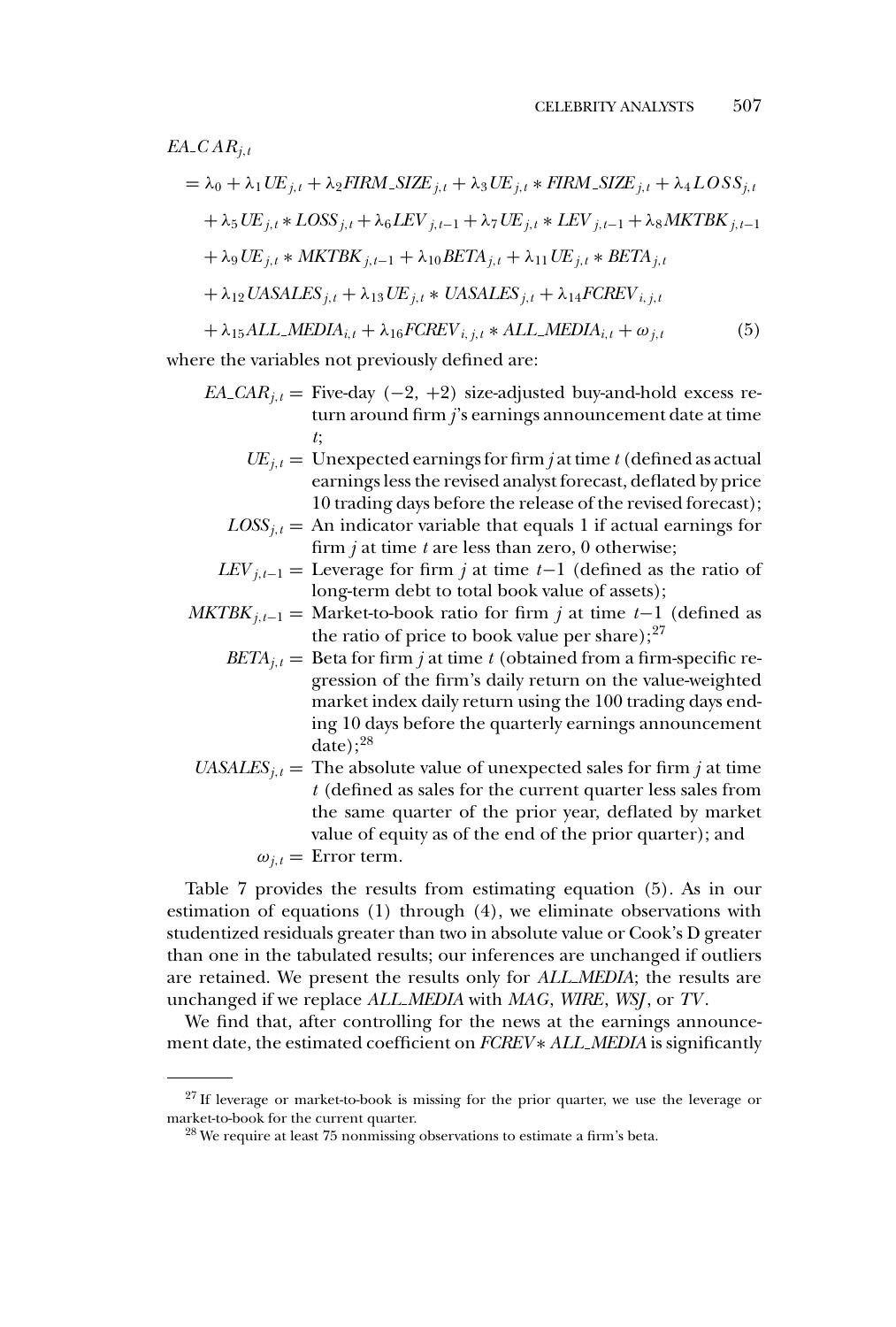## **TABLE 7**

*Earnings Announcement Date Returns Conditional on Media Coverage* Equation (5):

$$
EA\_CAR_{j,t} = \lambda_0 + \lambda_1 UE_{j,t} + \lambda_2 FIRM\_SIZE_{j,t} + \lambda_3 UE_{j,t} * FIRM\_SIZE_{j,t} + \lambda_4 LOSS_{j,t}
$$
  
+  $\lambda_5 UE_{j,t} * LOSS_{j,t} + \lambda_6 LEV_{j,t-1} + \lambda_7 UE_{j,t} * LEV_{j,t-1} + \lambda_8 MKTBK_{j,t-1}$   
+  $\lambda_9 UE_{j,t} * MKTBK_{j,t-1} + \lambda_{10} BETA_{j,t} + \lambda_{11} UE_{j,t} * BETA_{j,t}$   
+  $\lambda_{12} UASALES_{j,t} + \lambda_{13} UE_{j,t} * UASALES_{j,t} + \lambda_{14} FCREV_{i,j,t}$   
+  $\lambda_{15} ALL\_MEDIA_{i,t} + \lambda_{16} FCREV_{i,j,t} * ALL\_MEDIA_{i,t} + \omega_{j,t}$ 

| Variable                 |             |             |              |
|--------------------------|-------------|-------------|--------------|
| Intercept                | $0.0033***$ | $0.0061***$ | $0.0123***$  |
|                          | (4.17)      | (5.75)      | (4.08)       |
| UE                       | $0.1886***$ | $0.2004***$ | $0.4881***$  |
|                          | (9.07)      | (9.15)      | (4.75)       |
| <b>FIRM_SIZE</b>         |             |             | $-0.0006$    |
|                          |             |             | $(-1.41)$    |
| UE * FIRM_SIZE           |             |             | $-0.0263**$  |
|                          |             |             | $(-2.46)$    |
| LOSS                     |             |             | $-0.0180***$ |
|                          |             |             | $(-6.84)$    |
| $UE*LOSS$                |             |             | $-0.2593***$ |
|                          |             |             | $(-3.13)$    |
| LEV                      |             |             | $-0.0066$    |
|                          |             |             | $(-1.20)$    |
| $UE*LEV$                 |             |             | 0.1378       |
|                          |             |             | (1.20)       |
| <b>MKTBK</b>             |             |             | $-0.0000$    |
|                          |             |             | $(-0.19)$    |
| UE * MKTBK               |             |             | 0.0088       |
|                          |             |             | (1.28)       |
| <b>BETA</b>              |             |             | 0.0020       |
|                          |             |             | (1.25)       |
| $UE*BETA$                |             |             | $-0.0259$    |
|                          |             |             | $(-0.78)$    |
| <b>UASALES</b>           |             |             | 0.0058       |
|                          |             |             | (0.58)       |
| <b>UE * UASALES</b>      |             |             | $-0.0118$    |
|                          |             |             | $(-0.09)$    |
| <b>FCREV</b>             |             | $0.4203***$ | $0.2873**$   |
|                          |             | (3.34)      | (2.10)       |
| ALL_MEDIA                |             | $-0.0000**$ | $-0.0000**$  |
|                          |             | $(-2.07)$   | $(-2.21)$    |
| <b>FCREV * ALL_MEDIA</b> |             | $-0.0019*$  | $-0.0019*$   |
|                          |             | $(-1.89)$   | $(-1.76)$    |
|                          |             |             | (continued)  |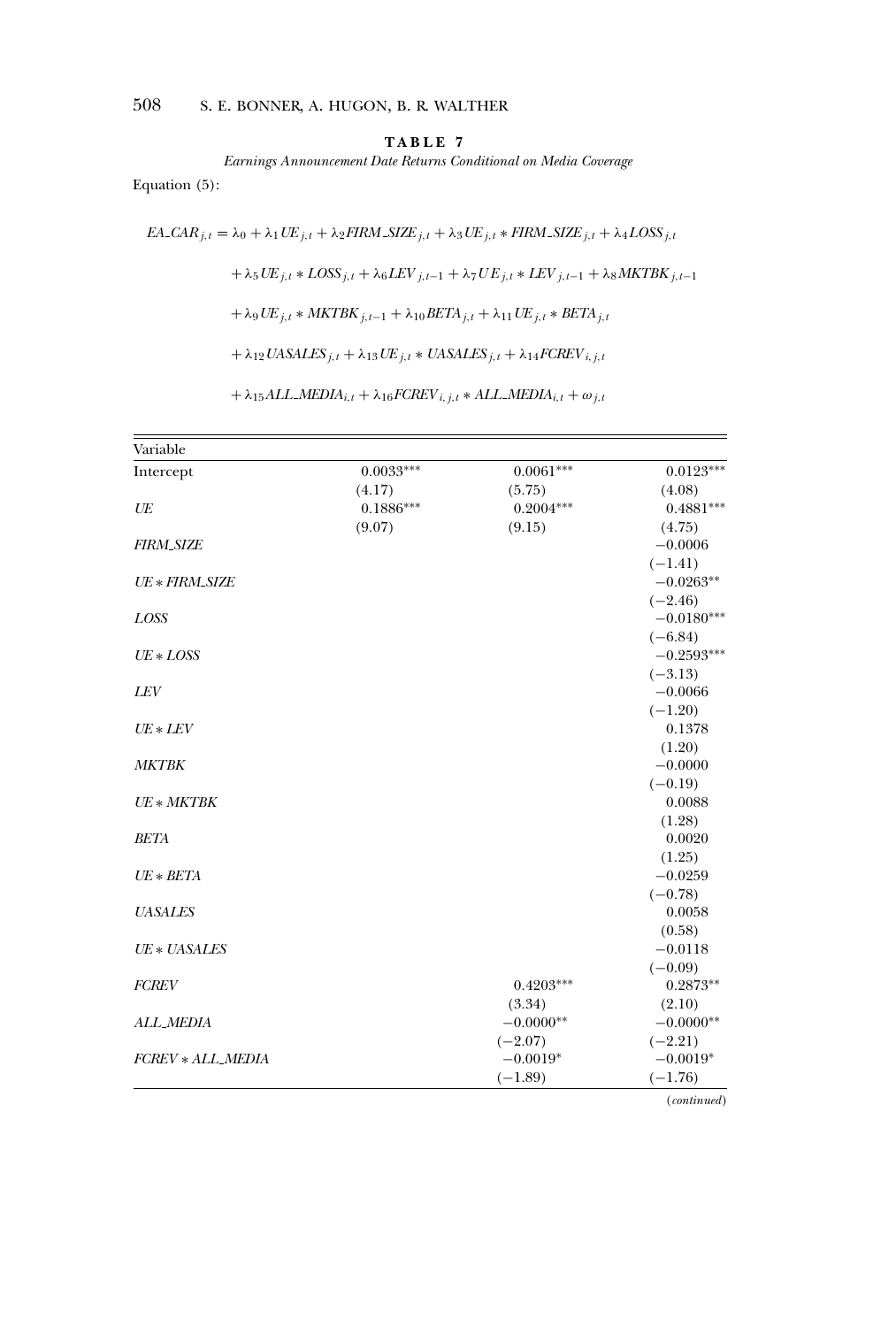| Variable |             |             |             |
|----------|-------------|-------------|-------------|
| $R^2$    | $0.92\%***$ | $1.14\%***$ | $1.86\%***$ |
|          | (82.24)     | (26.08)     | (10.89)     |

**TABLE 7** —*Continued*

This table provides results from estimating equation (5) on the forecast revision sample. For each variable included in equation (5), the coefficient estimate is presented; the *t*-statistic is provided in parentheses below the estimated coefficient. The *F*-statistic is provided in parentheses below the  $R^2$ . The sample contains forecast revisions in the nonoverlapping sample issued by the sample analyst with the most media coverage for that firm and quarter. *EA CAR* is the size-adjusted excess return in the five-day period (−2, +2) surrounding the earnings announcement date; *UE* is the unexpected earnings (defined as actual earnings less the revised analyst forecast, deflated by price 10 days before the release of the revised forecast); *LOSS* is an indictor variable that equals 1 if actual earnings is less than zero; *LEV* is the ratio of long-term debt to total book value of assets; *MKTBK* is the ratio of price-to-book value per share; *BETA* is the stock market beta; *UASALES* is the absolute value of unexpected sales (defined as actual sales less sales from the same quarter of the prior year, deflated by the market value of equity at the end of the prior quarter); all other variables are defined in the notes to tables 1, 3, and 4.

∗, ∗∗, and ∗∗∗ indicate significance at the 10%, 5%, and 1% levels, respectively, two-tailed.

negative  $(-0.0019, t = -1.89,$  two-tailed  $p < 0.06$ ). This finding holds even when variables previously shown to be associated with the market reaction to unexpected earnings are included in equation (5) as control variables (see, e.g., Francis, Schipper, and Vincent [2002], Hayn [1995], Dhaliwal, Lee, and Fargher [1991], Collins and Kothari [1989]). The significant association between the excess returns at the quarterly earnings announcement date and *FCREV* ∗ *ALL MEDIA* is consistent with market participants initially reacting too strongly to forecast revisions issued by analysts with high levels of media coverage. This analysis, however, does not indicate whether a trading strategy based on these findings would yield profitable returns after incorporating the costs of implementing the strategy.

# *5. Conclusions*

We examine the effect of analyst celebrity, measured by the media coverage received by sell-side analysts, on investor reaction to the analysts' forecast revisions. We use the DJI database to measure media coverage in total and in four specific categories (*The Wall Street Journal*, magazines and newspapers, newswires, and television and radio) for a random sample of sell-side analysts. We find that all measures of media coverage are positively related to investor reaction to the forecast revisions in the short window  $(-2, +2)$ surrounding the release. This result holds when we allow the market reaction to vary with forecast accuracy and analyst award status. These findings are consistent with analysts' familiarity affecting investor reaction to forecast revisions. However, we cannot rule out that our measure of celebrity is either correlated with measurement error in our proxies for forecast performance and/or correlated with other unexamined dimensions of forecast performance. Content analysis on a randomly selected subsample of media mentions indicates that it is unlikely that these findings are due to the increased availability of forecast revisions. The results of our postrevision returns analysis are consistent with market participants reacting too strongly to forecast revisions issued by analysts with high media coverage.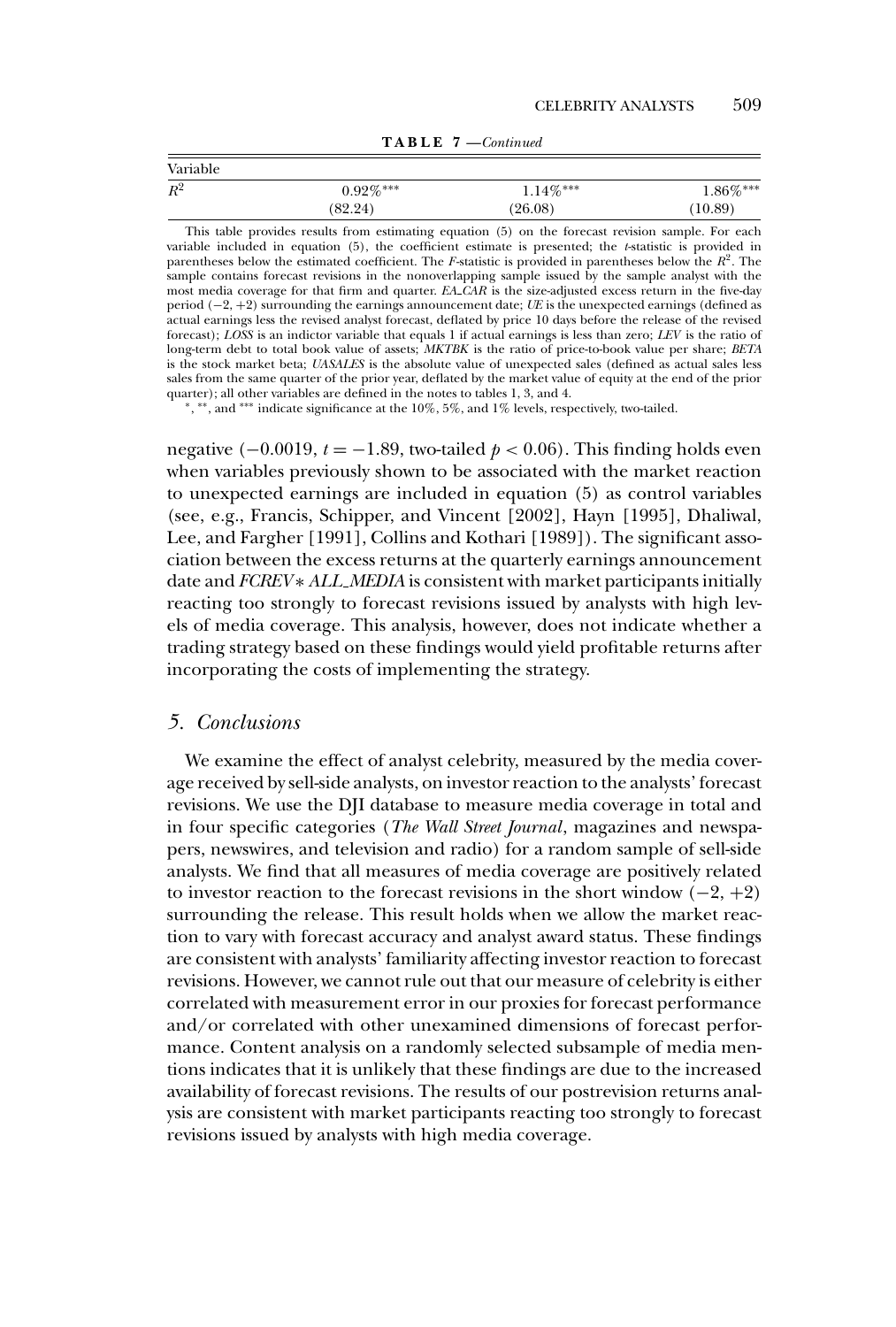## 510 S. E. BONNER, A. HUGON, B. R. WALTHER

Our findings contribute to the literature as follows. First, we provide evidence that the media plays a role in the stock price formation process beyond its effects due to coverage of firms. Specifically, our results suggest that the media's coverage of analysts, key information intermediaries, also affects stock prices. Second, we add to the research on investor reaction to analysts' forecast revisions. This literature indicates that substantial variation in investor reaction to forecast revisions is not accounted for by previously examined performance-related factors. We investigate one property of forecasts—the media coverage of the analysts issuing those forecasts—that appears to account for part of this unexplained variation. Third, we examine an economic consequence of reacting to the media coverage aspect of forecast revisions through our investigation of the postrevision returns around the earnings announcement date. The association between the excess returns around the earnings announcement date and the analyst's media coverage is consistent with investors initially reacting too strongly to forecast revisions issued by celebrity analysts.

#### **REFERENCES**

- ARKES, H; C. HACKETT; AND L. BOEHM. "Determinants of Judged Validity." *Journal of Experimental Social Psychology* 27 (1991): 576–605.
- BARBER, B., AND T. ODEAN. "All That Glitters: The Effect of Attention and News on the Buying Behavior of Individual and Institutional Investors." Working paper, University of California, Davis, and University of California, Berkeley, 2005.
- BARBERIS, N., AND R. THALER. "A Survey of Behavioral Finance," in *Handbook of the Economics of Finance: Financial Markets and Asset Pricing, Volume 1B*, edited by G. Constantinides, M. Harris, and R. Stulz. Boston, MA: Elsevier, 2003: 1051–1121.
- BEGG, I.; A. ANAS; AND S. FARINACCI. "Dissociation of Processes in Belief: Source Recollection, Statement Familiarity, and the Illusion of Truth." *Journal of Experimental Psychology: General* 121 (1992): 446–58.
- BERNSTEIN, R. *Navigate the Noise: Investing in the New Age of Media and Hype*. New York: John Wiley & Sons, 2001.
- BONNER, S.; B. WALTHER; AND S. YOUNG. "Sophistication-Related Differences in Investors' Models of the Relative Accuracy of Analysts' Forecast Revisions." *The Accounting Review* 78 (2003): 679–706.
- BOORSTIN, D. *The Image: A Guide to Pseudo-Events in America*. New York: Random House, 1987.
- BORNSTEIN, R. "Exposure and Affect: Overview and Meta-Analysis of Research, 1968-1987." *Psychological Bulletin* 106 (1989): 265–89.
- BROWN, L. "How Important Is Past Analyst Earnings Forecast Accuracy?" *Financial Analysts Journal* 57 (2001): 44–9.
- BROWN, L., AND M. CAYLOR. "A Temporal Analysis of Quarterly Earnings Thresholds: Propensities and Valuation Consequences." *The Accounting Review* 80 (2005): 423–40.
- BROWN, P.; G. FOSTER; AND E. NOREEN. *Security Analyst Multi-Year Earnings Forecasts and the Capital Markets*. Sarasota, FL: American Accounting Association, 1985.
- BUSSE, J., AND T. GREEN. "Market Efficiency in Real Time." *Journal of Financial Economics* 65 (2002): 415–37.
- CARLSON, G. *Total Exposure: Controlling Your Company's Image in the Glare of the Business Media Explosion*. New York: AMACOM, 2000.
- CLEMENT, M. "Analyst Forecast Accuracy: Do Ability, Resources, and Portfolio Complexity Matter?" *Journal of Accounting & Economics* 27 (1999): 285–303.
- CLEMENT, M., AND S. TSE. "Do Investors Respond to Analysts' Forecast Revisions as if Forecast Accuracy Is All That Matters?" *The Accounting Review* 78 (2003): 227–49.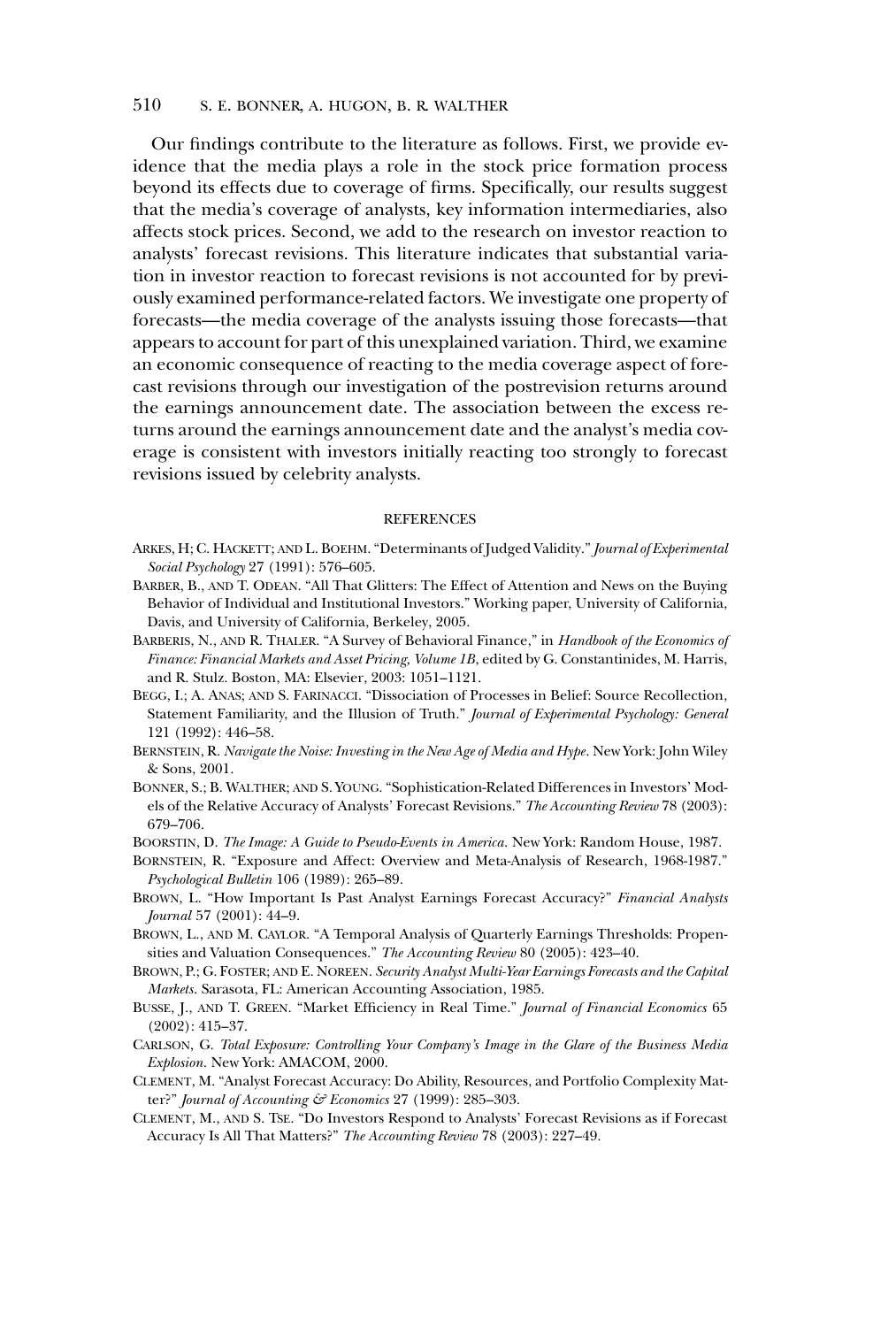- COLLINS, D., AND S. KOTHARI. "An Analysis of the Intertemporal and Cross-Sectional Determinants of Earnings Response Coefficients." *Journal of Accounting & Economics* 11 (1989): 143–81.
- DEFLEUR, M., AND S. BALL-ROKEACH. *Theories of Mass Communication*, Fifth edition. New York: Longman, 1989.
- DHALIWAL, D.; K. LEE; AND N. FARGHER. "The Association Between Unexpected Earnings and Abnormal Security Returns in the Presence of Financial Leverage." *Contemporary Accounting Research* 8 (1991): 20–41.
- DOPUCH, N.; R. HOLTHAUSEN; AND R. LEFTWICH. "Abnormal Stock Returns Associated With Media Disclosures of 'Subject To' Qualified Audit Opinions." *Journal of Accounting & Economics* 8 (1986): 93–117.
- FAMA, E., AND J. MACBETH. "Risk, Return, and Equilibrium: Empirical Tests." *Journal of Political Economy* 71 (1973): 607–36.
- FANG, L., AND A. YASUDA. "Analyst Reputation, Conflict of Interest, and Forecast Accuracy." Working paper, University of Pennsylvania, 2005a.
- FANG, L., AND A. YASUDA. "Are Stars' Opinions Worth More? The Relationship Between Analyst Reputation and Recommendation Values." Working paper, University of Pennsylvania, 2005b.
- FOX, C., AND A. TVERSKY. "Ambiguity Aversion and Comparative Ignorance." *The Quarterly Journal of Economics* 110 (1995): 585–603.
- FRANCIS, J.; K. SCHIPPER; AND L. VINCENT. "Expanded Disclosures and the Increased Usefulness of Earnings Announcements." *The Accounting Review* 77 (2002): 515–46.
- GADAROWSKI, C. "Financial Press Coverage and Expected Stock Returns." Working paper, Cornell University, 2004.
- GILES, D. *Illusions of Immortality: A Psychology of Fame and Celebrity*. New York: St. Martin's Press, 2000.
- GIVOLY, D., AND J. LAKONISHOK. "The Information Content of Financial Analysts' Earnings Forecasts." *Journal of Accounting & Economics* 1 (1979): 165–85.
- GLEASON, C., AND C. LEE. "Analyst Forecast Revisions and Market Price Discovery." *The Accounting Review* 78 (2003): 193–225.
- GONEDES, N.; N. DOPUCH; AND S. PENMAN. "Disclosure Rules, Information Production, and Capital Market Equilibrium: The Case of Forecast Disclosure Rules." *Journal of Accounting Research* 14 (1976): 89–137.
- GU, Z., AND J.WU. "Earnings Skewness and Analyst Forecast Bias." *Journal of Accounting & Economics* 35 (2003): 5–29.
- HASHER, L.; D. GOLDSTEIN; AND T. TOPPING. "Frequency and the Conference of Referential Validity." *Journal of Verbal Learning and Verbal Behavior* 16 (1977): 107–12.
- HAYN, C. "The Information Content of Losses." *Journal of Accounting & Economics* 20 (1995): 125–53.
- HE, W.; G. MIAN; AND S. SANGKARAGURUSWAMY. "Who Follows the Prophets? Analysts' Stock Recommendations and the Trading Response of Large and Small Traders." Working paper, National University of Singapore, 2005.
- HEATH, C., AND A. TVERSKY. "Preference and Belief: Ambiguity and Competence in Choice Under Uncertainty." *Journal of Risk and Uncertainty* 4 (1991): 5–28.
- HERMAN, E. "The Media and Markets in the United States," in*The Right to Tell The Role of the Mass Media in Economic Development*. Washington, DC: The International Bank for Reconstruction and Development, 2002: 61–81.
- HO, T., AND R. MICHAELY. "Information Quality and Market Efficiency." *The Journal of Financial and Quantitative Analysis* 23 (1988): 53–70.
- HODGE, F. "Investors' Perceptions of Earnings Quality, Auditor Independence, and the Usefulness of Audited Financial Information." *Accounting Horizons* 17 (2003): 37– 48.
- HOGARTH, R. *Judgement and Choice*, Second edition. New York: John Wiley & Sons, 1987.
- HONG, H.; J. KUBIK; AND A. SOLOMON. "Security Analysts' Career Concerns and Herding of Earnings Forecasts." *RAND Journal of Economics* 31 (2000): 121–44.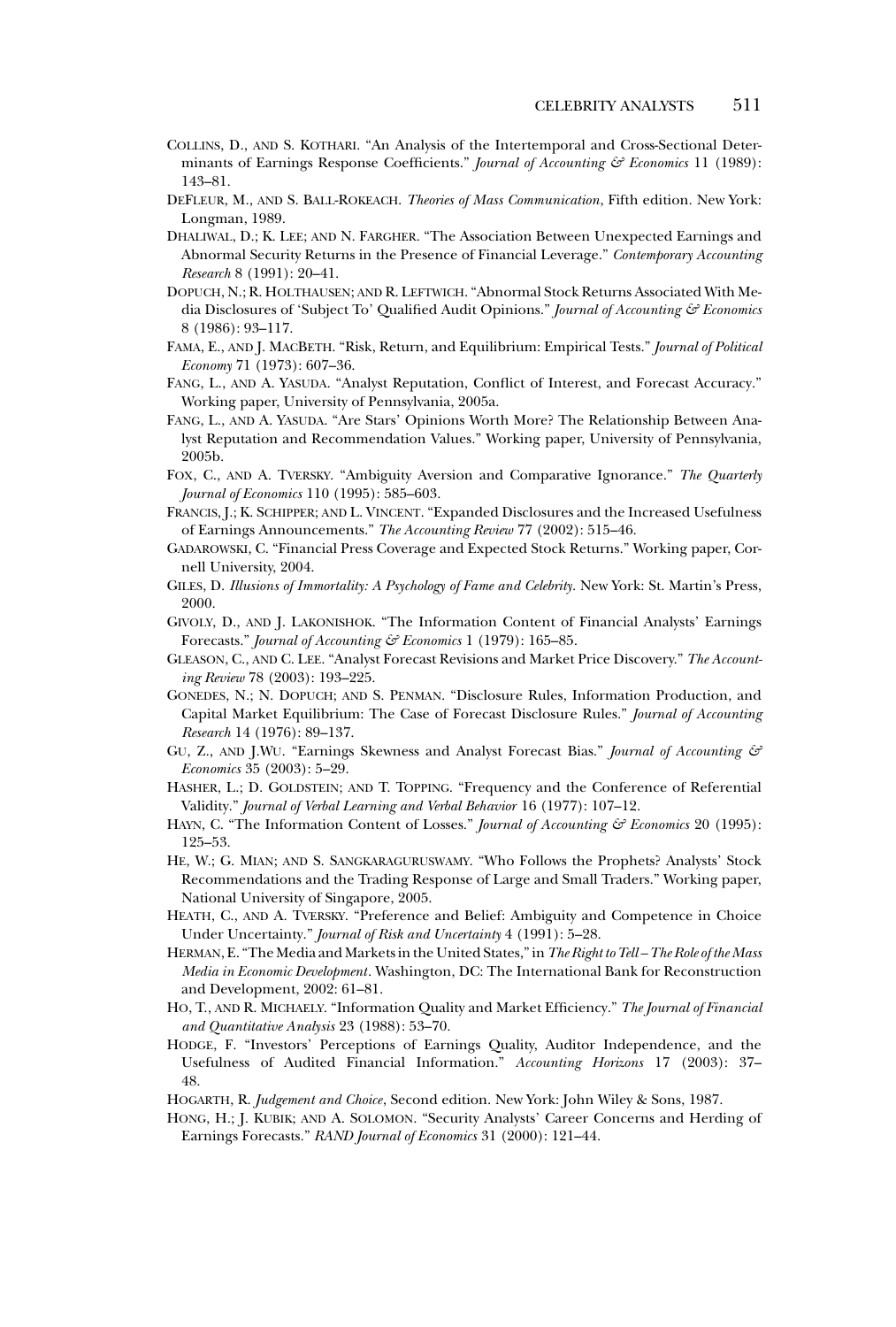- HUBER, P. "The Behavior of Maximum Likelihood Estimates Under Nonstandard Conditions." *Proceedings of the Fifth Annual Berkeley Symposium on Mathematical Statistics and Probability* (1967): 221–33.
- HUGON, A. "The Effect of Redundancy in Financial Media Coverage on Earnings Expectations." Working paper, Georgia State University, 2006.
- IMHOFF, E., AND G. LOBO. "Information Content of Analysts' Composite Forecast Revisions." *Journal of Accounting Research* 22 (1984): 541–54.
- ISLAM, R. "Into the Looking Glass: What the Media Tell and Why An Overview," in *The Right to Tell – The Role of the Mass Media in Economic Development*. Washington, DC: The International Bank for Reconstruction and Development, 2002: 1–23.
- IYENGAR, S., AND D. KINDER. *News That Matters*. Chicago, IL: University of Chicago Press, 1987.
- JACKSON, A. "Trade Generation, Reputation, and Sell-Side Analysts." *The Journal of Finance* 60 (2005): 673–717.
- JACOB, J.; T. LYS; AND M. NEALE. "Expertise in Forecasting Performance of Security Analysts." *Journal of Accounting & Economics* 28 (1999): 51–82.
- JAMIESON, K., AND K. CAMPBELL. *The Interplay of Influence: News, Advertising, Politics, and the Mass Media*, Fifth edition. Belmont, CA: Wadsworth/Thomson Learning, 2001.
- JOE, J. "Why Press Coverage of a Client Influences the Audit Opinion." *Journal of Accounting Research* 41 (2003): 109–34.
- KANSAS, D. "Information Overload: Managing Online Information." Presented at the 2001 Association for Investment Management and Research Annual Conference, Century City, CA, May 21–23, 2001.
- KEANE, M., AND D. RUNKLE. "Are Financial Analysts' Forecasts of Corporate Profits Rational?" *Journal of Political Economy* 106 (1998): 768–805.
- KOVACH, B., AND T. ROSENSTIEL. *The Elements of Journalism*. New York: Crown Publishers, 2001.
- LEWIS, K. "Trying to Explain Home Bias in Equities and Consumption." *Journal of Economic Literature* 37 (1999): 571–608.
- LOUIS, H.; J. JOE; AND D. ROBINSON. "Managers' and Investors' Responses to Media Exposure of Board Ineffectiveness." Working paper, Pennsylvania State University, 2005.
- MICHAELY, R., AND K. WOMACK. "Conflict of Interest and the Credibility of Underwriter Analyst Recommendations." *The Review of Financial Studies* 12 (1999): 653–86.
- MIKHAIL, M.; B. WALTHER; AND R. WILLIS. "Do Security Analysts Improve Their Performance With Experience?" *Journal of Accounting Research* 35 (1997): 131–57.
- MIKHAIL, M.; B. WALTHER; AND R. WILLIS. "Does Forecast Accuracy Matter to Security Analysts?" *The Accounting Review* 74 (1999): 185–200.
- MILLER, G. "The Press as a Watchdog for Accounting Fraud." Working paper, Harvard University, 2005.
- MULLINATHAN, S., AND A. SHLEIFER. "Media Bias." Working paper, Massachusetts Institute of Technology and Harvard University, 2002.
- MUTCHLER, J.; W. HOPWOOD; AND J. MCKEOWN. "The Influence of Contrary Information and Mitigating Factors on Audit Opinion Decisions on Bankrupt Companies." *Journal of Accounting Research* 35 (1997): 295–310.
- NEWEY, W., AND K. WEST. "A Simple, Positive Semi-Definite, Heteroskedasticity and Autocorrelation Consistent Covariance Matrix." *Econometrica* 55 (1987): 703–8.
- O'BRIEN, P. "Analysts' Forecasts as Earnings Expectations." *Journal of Accounting & Economics* (1988): 53–83.
- OWEN, B. "Media as Industry: Economic Foundations of Mass Communications," in *The Right to Tell – The Role of the Mass Media in Economic Development*. Washington, DC: The International Bank for Reconstruction and Development, 2002: 167–85.
- PARK, C., AND E. STICE. "Analyst Forecasting Ability and the Stock Price Reaction to Forecast Revisions." *Review of Accounting Studies* 5 (2000): 259–72.
- PETTY, R., AND D. WEGENER. "Attitude Change: Multiple Roles for Persuasion Variables," in *The Handbook of Social Psychology*, Fourth edition, edited by D. Gilbert, S. Fiske, and G. Lindzey. Boston, MA: McGraw-Hill, 1998: 323–90.